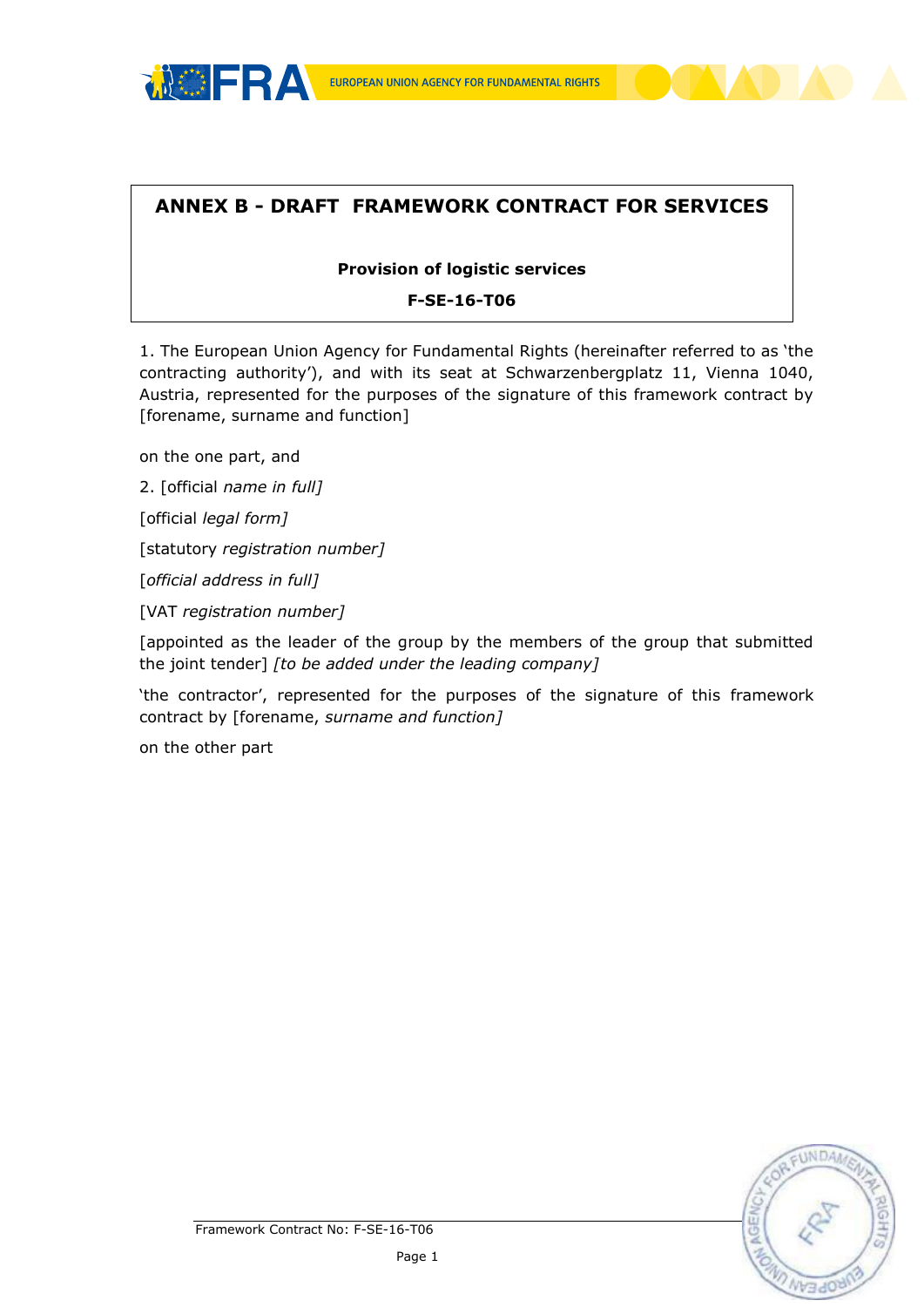



# HAVE AGREED

to the **special conditions**, the **general conditions for framework contracts** for services, and the following annexes:

| Annex I - Tender and technical specifications (Invitation to tender No F-SE-16-T06 |
|------------------------------------------------------------------------------------|
| of XX/XX/2016).                                                                    |

Annex II – Contractor's tender of [to be completed] – Original archived at the contracting authority's premises.

Annex III - model specific contract

Annex IV – Bank Identification Form and Legal Entities File

Annex V – Power of Attorney

which form an integral part of this framework contract ('the FWC').

This FWC sets out:

- the procedure by which the contracting authority may order services from the contractor;
- the provisions that apply to any *specific contract* which the contracting authority and the contractor may conclude under this FWC; and
- the obligations of the parties during and after the duration of this FWC.

All documents issued by the contractor (end-user agreements, general terms and conditions, etc.) except its tender are held inapplicable, unless explicitly mentioned in the special conditions of this FWC. In all circumstances, in the event of contradiction between this FWC and documents issued by the contractor, this FWC prevails, regardless of any provision to the contrary in the contractor's documents.

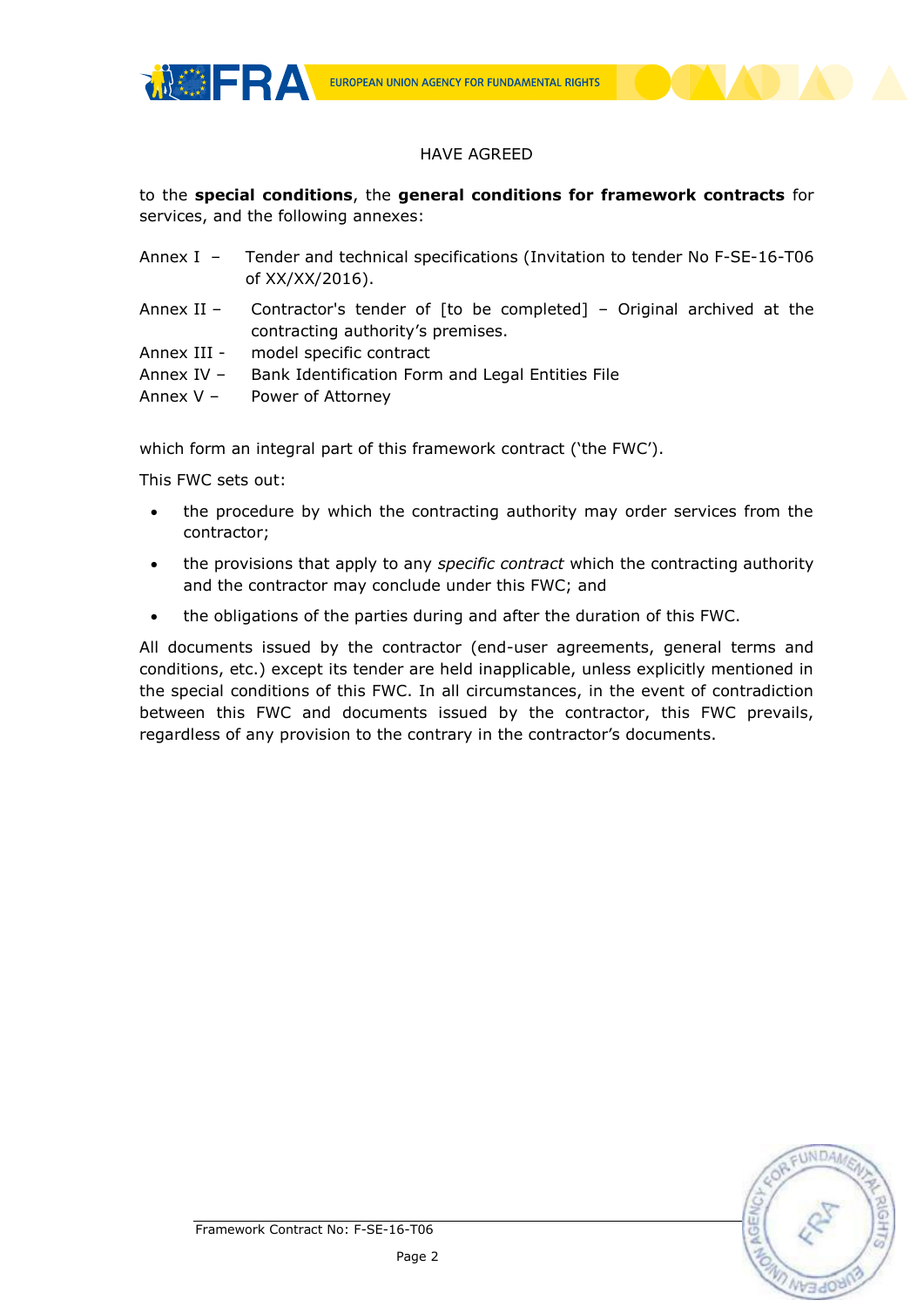

# **Table of contents**

| 1.   |                                                                  |  |
|------|------------------------------------------------------------------|--|
| 1.1  |                                                                  |  |
| 1.2  |                                                                  |  |
| 1.3  |                                                                  |  |
| 1.4  | Appointment of the contractor and implementation of the FWC 5    |  |
| 1.5  |                                                                  |  |
| 1.6  |                                                                  |  |
| 2.1  |                                                                  |  |
| 2.2  |                                                                  |  |
| 2.3  |                                                                  |  |
| 2.4  |                                                                  |  |
| 2.5  |                                                                  |  |
| 2.6  |                                                                  |  |
| 2.7  |                                                                  |  |
| 2.8  | Service provided on the premises of the contracting authority  8 |  |
| 2.9  |                                                                  |  |
|      |                                                                  |  |
| 2.   | <b>GENERAL CONDITIONS FOR SERVICE FRAMEWORK CONTRACTS . 10</b>   |  |
| 2.10 |                                                                  |  |
| 2.11 | Roles and responsibilities in the event of a joint tender 12     |  |
| 2.12 |                                                                  |  |
| 2.13 |                                                                  |  |
| 2.14 |                                                                  |  |
| 2.15 |                                                                  |  |
| 2.16 | Conflict of interests and professional conflicting interests  17 |  |
| 2.17 |                                                                  |  |
| 2.18 |                                                                  |  |
| 2.19 |                                                                  |  |
| 2.20 |                                                                  |  |
| 2.21 |                                                                  |  |
| 2.22 |                                                                  |  |
| 2.23 |                                                                  |  |
| 2.24 |                                                                  |  |
| 2.25 |                                                                  |  |
| 2.26 |                                                                  |  |
| 2.27 |                                                                  |  |
| 2.28 |                                                                  |  |
| 2.29 |                                                                  |  |
| 2.30 |                                                                  |  |
| 2.31 |                                                                  |  |
| 2.32 |                                                                  |  |
| 2.33 |                                                                  |  |

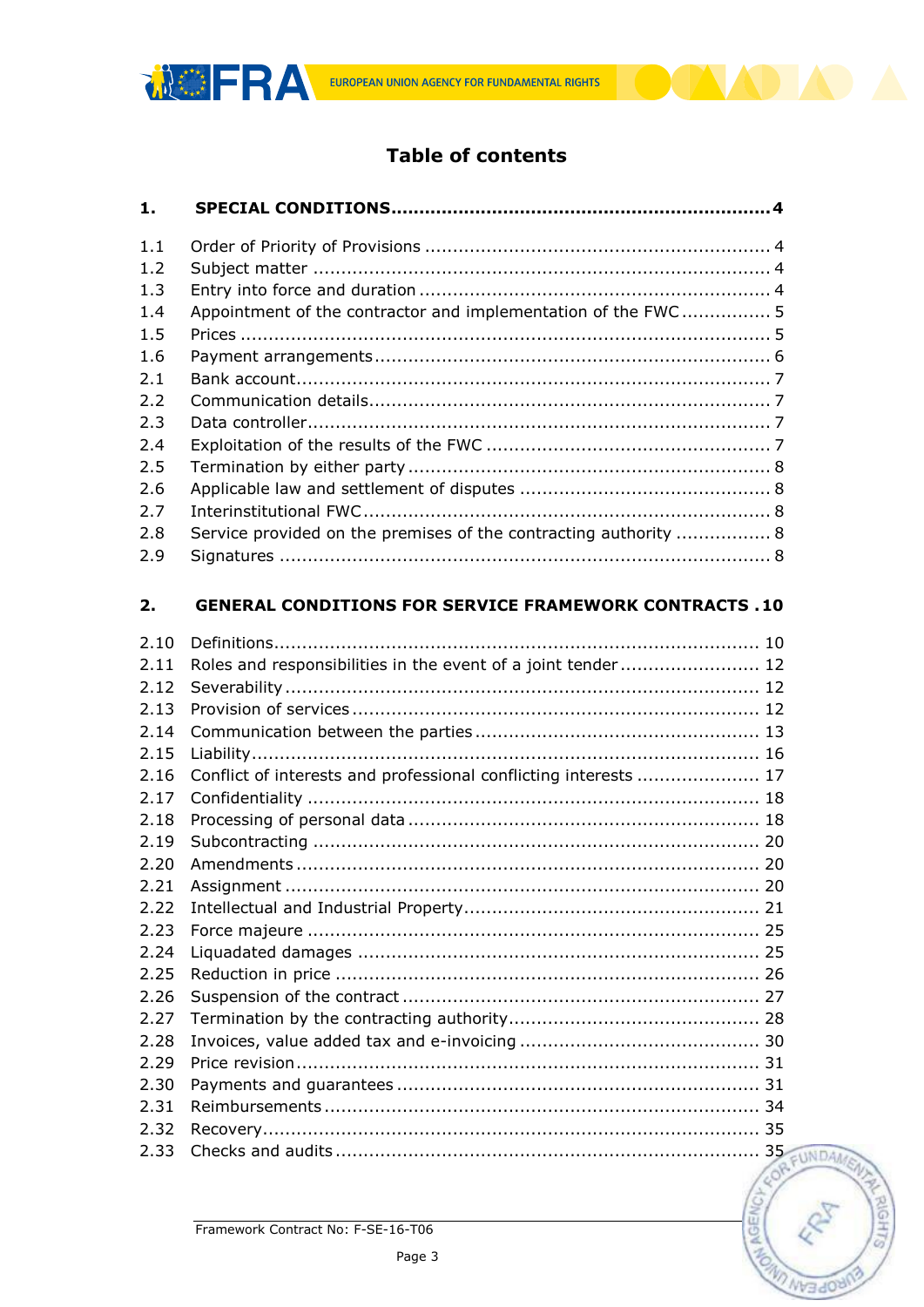

# <span id="page-3-0"></span>**1. SPECIAL CONDITIONS**

#### <span id="page-3-1"></span>**1.1 ORDER OF PRIORITY OF PROVISIONS**

If there is any conflict between different provisions in this FWC, the following rules must be applied:

- (a) The terms set out in the special conditions take precedence over those in the other parts of the FWC.
- (b) The terms set out in the general conditions take precedence over those in the *order form* and *specific contract* (Annex III)
- (c) The terms set out in the *order form* and *specific contract* (Annex III) take precedence over those in the other annexes.
- (d) The terms set out in the tender specifications (Annex I) take precedence over those in the tender (Annex II).
- (e) The terms set out in the FWC take precedence over those in the *order forms* and *specific contract*s.
- (f) The terms set out in the *specific contract*s/*order forms* take precedence over those in the requests for services.
- (g) The terms set out in the requests for services take precedence over those in the specific tenders.

Any reference to *specific contract*s applies also to *order forms*.

#### <span id="page-3-2"></span>**1.2 SUBJECT MATTER**

The subject matter of the FWC is the provision of logistic services to the contracting authority.

#### <span id="page-3-3"></span>**1.3 ENTRY INTO FORCE AND DURATION**

- **1.3.1** The FWC enters into force on the date on which the last party signs it.
- **1.3.2** The *implementation of the FWC* cannot start before its entry into force.
- **1.3.3** The FWC is concluded for a period of one (1) year with effect from the date of its entry into force.
- **1.3.4** The parties must sign any *specific contract*s before the FWC expires.

The FWC continues to apply to such *specific contract*s after its expiry. The services relating to such *specific contract*s must be performed no later than six (6) months after the expiry of the FWC.

#### **1.3.5 Renewal of the FWC**

The FWC is renewed automatically three (3) times for 1 year each, unless one of the parties receives *formal notification* to the contrary at least three months before the end of the ongoing duration. Renewal does not change or postpone any existing obligations.

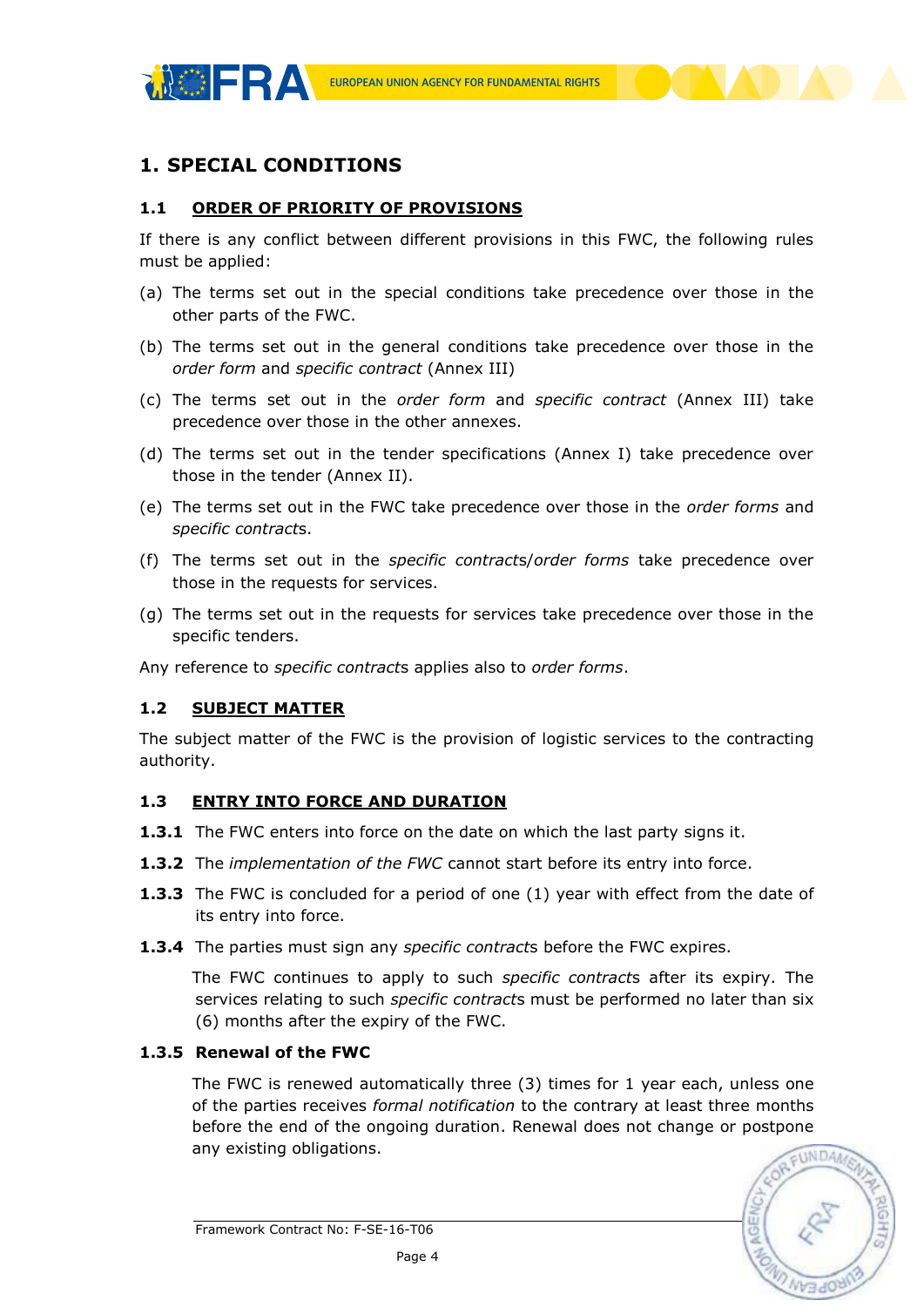

# <span id="page-4-0"></span>**1.4 APPOINTMENT OF THE CONTRACTOR AND IMPLEMENTATION OF THE FWC**

#### **1.4.1 Appointment of the contractor**

The contracting authority appoints the contractor for a multiple FWC in cascade in [to be completed] position.

#### **1.4.2 Period of provision of the services**

The period for the provision of the services starts to run either from the date on which the *specific contract* is signed by the last party or from the date indicated in the *specific contract*.

#### **1.4.3 Implementation of multiple FWC in cascade**

The FWC is implemented as follows: the contracting authority orders services by sending a specific contract in paper format or by e-mail to the contractor who is ranked first in the cascade.

Within five working days, the contractor must either:

- (a) send the specific contract back to the contracting authority signed and dated; or
- (b) send an explanation of why it cannot accept the order.

If the contractor does not accept the order or fails to observe the deadline or if it is in a situation of conflicting interests that may negatively affect the performance of the specific contract (see Article 2.7), the contracting authority may place the order with the next contractor on the cascade.

If the contractor repeatedly refuses to sign specific contracts or repeatedly fails to send them back on time, the contractor may be considered in breach of its obligations under this FWC as set out in Article 2.18.1 (c).

#### <span id="page-4-1"></span>**1.5 PRICES**

#### **1.5.1 Maximum amount of the FWC and maximum prices**

The maximum amount covering all purchases under this FWC all renewals and reimbursement of expenses is EUR [to *be completed]*. However, this does not bind the contracting authority to purchase for the maximum amount.

The prices of the services are as listed in Annex II.

#### **1.5.2 Price revision index**

Price revision is determined by the formula set out in Article 2.20 and using the trend in the harmonised indices of consumer prices (HICP) monetary union index of consumer prices (MUICP) publised for the first time in Eurostat's monthly 'Data in Focus' publication available on the website: http://www.ec.europa.eu/eurostat/.

#### **1.5.3 Reimbursement of expenses**

Reimbursement of expenses is not applicable to this FWC.

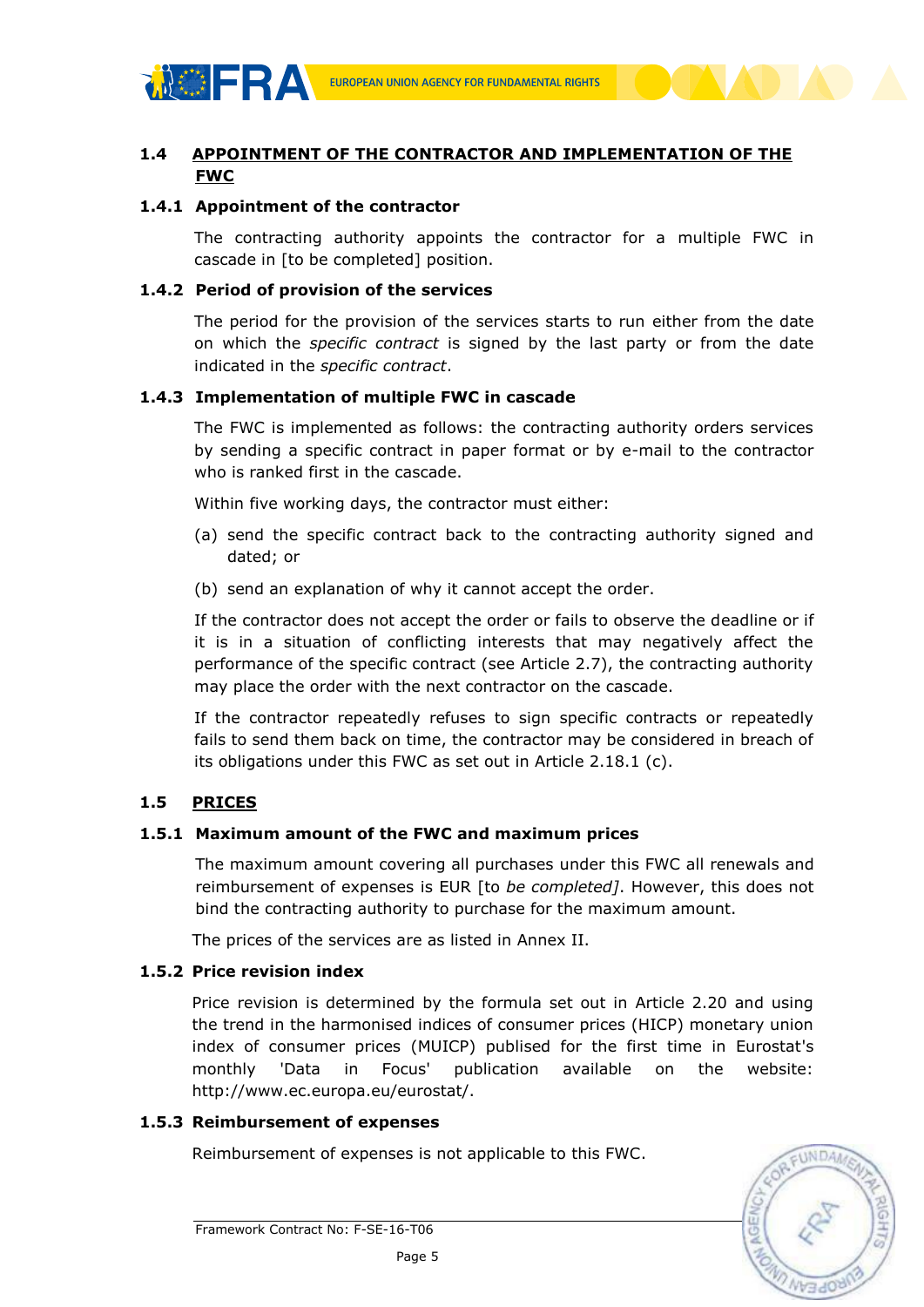

## <span id="page-5-0"></span>**1.6 PAYMENT ARRANGEMENTS**

#### **1.6.1 Pre-financing**

Pre-financing is not applicable to this FWC.

#### **1.6.2 Interim payment**

Interim payment is not applicable to this FWC.

#### **1.6.3 Payment of the balance**

1. The contractor (or leader in the case of a joint tender) may claim the payment of the balance in accordance with Article 2.21.6.

The contractor (or leader in the case of a joint tender) must send an invoice in paper format or via *e-PRIOR* for payment of the balance due under a specific contract, as provided for in the tender specifications and accompanied by the following:

• when a progress report is foreseen in the specific contract, the relevant final progress report or deliverable or reference to tender specifications or specific contract

2. When a progress report is foreseen in the specific contract, the contracting authority must approve any submitted documents or deliverables and pay within sixty (60) days from receipt of the invoice. When no progress report is foreseen in the specific contract, the contracting authority must approve any submitted documents or deliverables and pay within thirty (30) days from receipt of the invoice.

3. If the contracting authority has observations to make, it must send them to the contractor (or leader in the case of a joint tender) and suspend the time limit for payment in accordance with Article 2.21.7.

The contractor (or leader in the case of a joint tender) has ten (10) days to submit additional information or corrections or a new version of the documents if the contracting authority requires it.

4. The contracting authority must give its approval and pay within the remainder of the time-limit indicated in point (2.) unless it rejects partially or fully the submitted documents or deliverables.

For Times and Means specific contracts, the contracting authority shall make payments at the end of each calendar quarter, on the basis of time sheets signed by the contracting authority and the consultant/service provider.

#### **1.6.4 Performance guarantee**

1

Performance guarantee is not applicable to this FWC.

#### **1.6.5 Retention money guarantee**

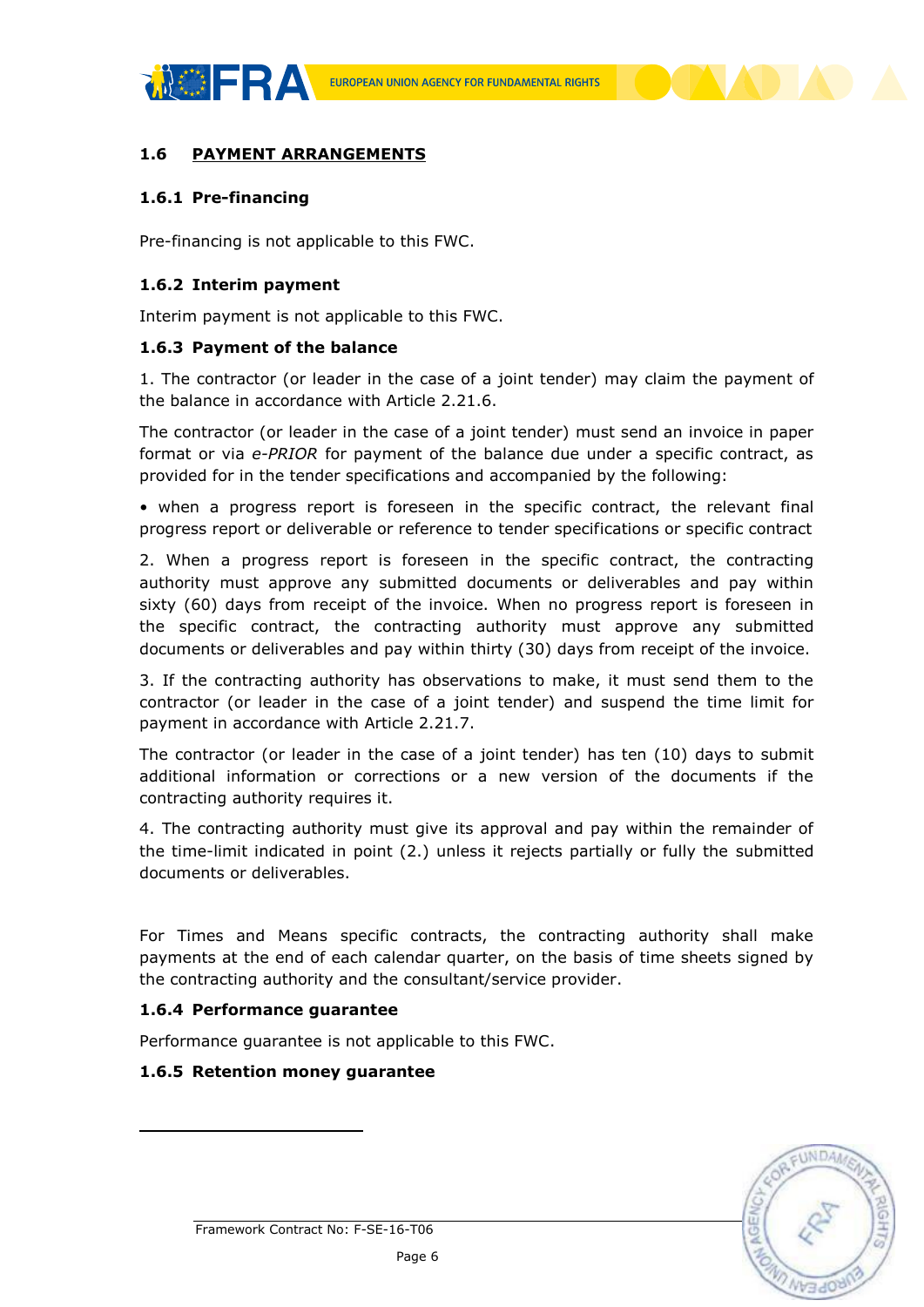

Retention money guarantee is not applicable to this FWC.

## <span id="page-6-0"></span>**1.7 BANK ACCOUNT**

Payments must be made to the contractor (or leader in the case of a joint tender)'s bank account denominated in euro, identified as follows:

Name of bank: [to *be completed]*

Full address of branch: [ to *be completed]*

Exact designation of account holder: [ to *be completed]*

Full account number including bank codes: [ to *be completed]*

IBAN code: [ to *be completed]*

BIC code: [ to *be completed]*

# <span id="page-6-1"></span>**1.8 COMMUNICATION DETAILS**

For the purpose of this FWC, communication must be sent to the following addresses:

Contracting authority:

European Union Agency for Fundamental Rights to the attention of Mr. Constantinos Manolopoulos Schwarzenbergplatz 11, Vienna 1040, Austria E-mail: [procurement@fra.europa.eu](mailto:procurement@fra.europa.eu)

Contractor (or Leader in the case of a joint tender):

Mr/Mrs/Ms *[complete]*

[Function]

[Company *name]*

[*Official address in full]*

[Email]

By derogation from this Article, different contact details for the contracting authority or the contractor may be provided in *specific contract*s.

# <span id="page-6-2"></span>**1.9 DATA CONTROLLER**

For the purpose of Article 2.9, the data controller is the Head of Administration, Mr Constantinos Manolopoulos.

# <span id="page-6-3"></span>**1.10 EXPLOITATION OF THE RESULTS OF THE FWC**

This clause is not applicable to this FWC.

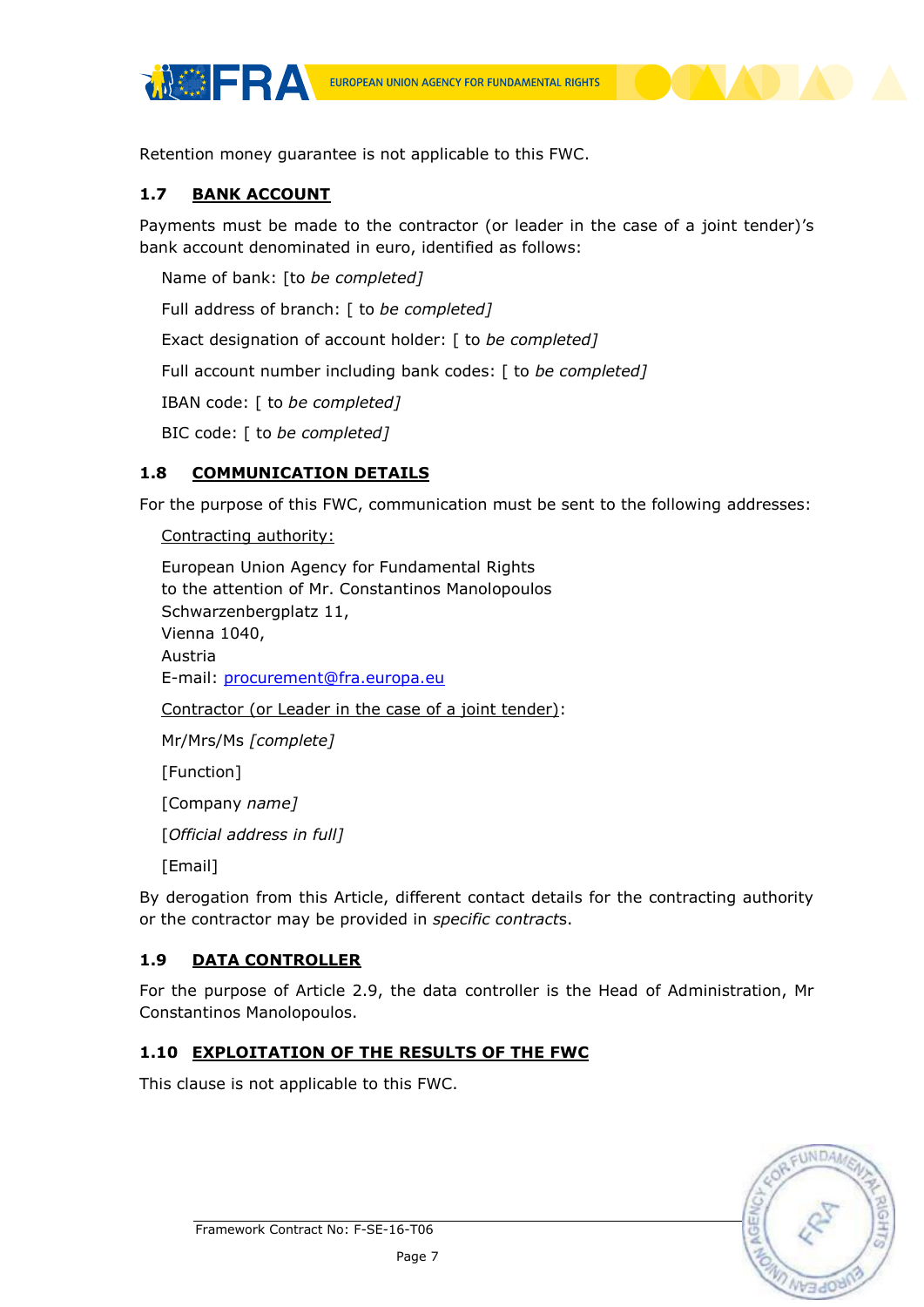

## <span id="page-7-0"></span>**1.11 TERMINATION BY EITHER PARTY**

Either party may terminate the FWC and/or the FWC and *specific contract*s by sending *formal notification* to the other party with one month written notice.

If the FWC or a *specific contract* is terminated:

- (a) neither party is entitled to compensation;
- (b) the contractor is entitled to payment only for the services provided before termination takes effect.

The second, third and fourth paragraphs of Article 2.18.4 apply.

#### <span id="page-7-1"></span>**1.12 APPLICABLE LAW AND SETTLEMENT OF DISPUTES**

- **1.12.1** The FWC is governed by Union law, complemented, where necessary, by the law of Austria.
- **1.12.2** The Court of Justice of the European Union have exclusive jurisdiction over any dispute regarding the interpretation, application or validity of the FWC.

#### <span id="page-7-2"></span>**1.13 INTERINSTITUTIONAL FWC**

<span id="page-7-3"></span>This clause is not applicable to this FWC.

## **1.14 SERVICE PROVIDED ON THE PREMISES OF THE CONTRACTING AUTHORITY**

If necessary for *performance of a specific contract*, the contracting authority may give the *personnel* of the contractor access to its premises by means of an access card. The access card remains the property of the European Union Agency for Fundamental Rights and must be returned to Administration upon request, upon expiry or in cases where the application conditions are no longer met.

If the access card is not returned on the day it expires, the contracting authority may claim liquidated damages of EUR 100 for each day of delay up to a maximum of EUR 1,000. This represents a reasonable estimate of fair compensation for the damage incurred.

#### <span id="page-7-4"></span>**1.15 SIGNATURES**

| For the contractor, | For the contracting authority, |  |
|---------------------|--------------------------------|--|
| [name]              | [name]                         |  |
| [function]          | [function]                     |  |
| Signature:          | Signature:                     |  |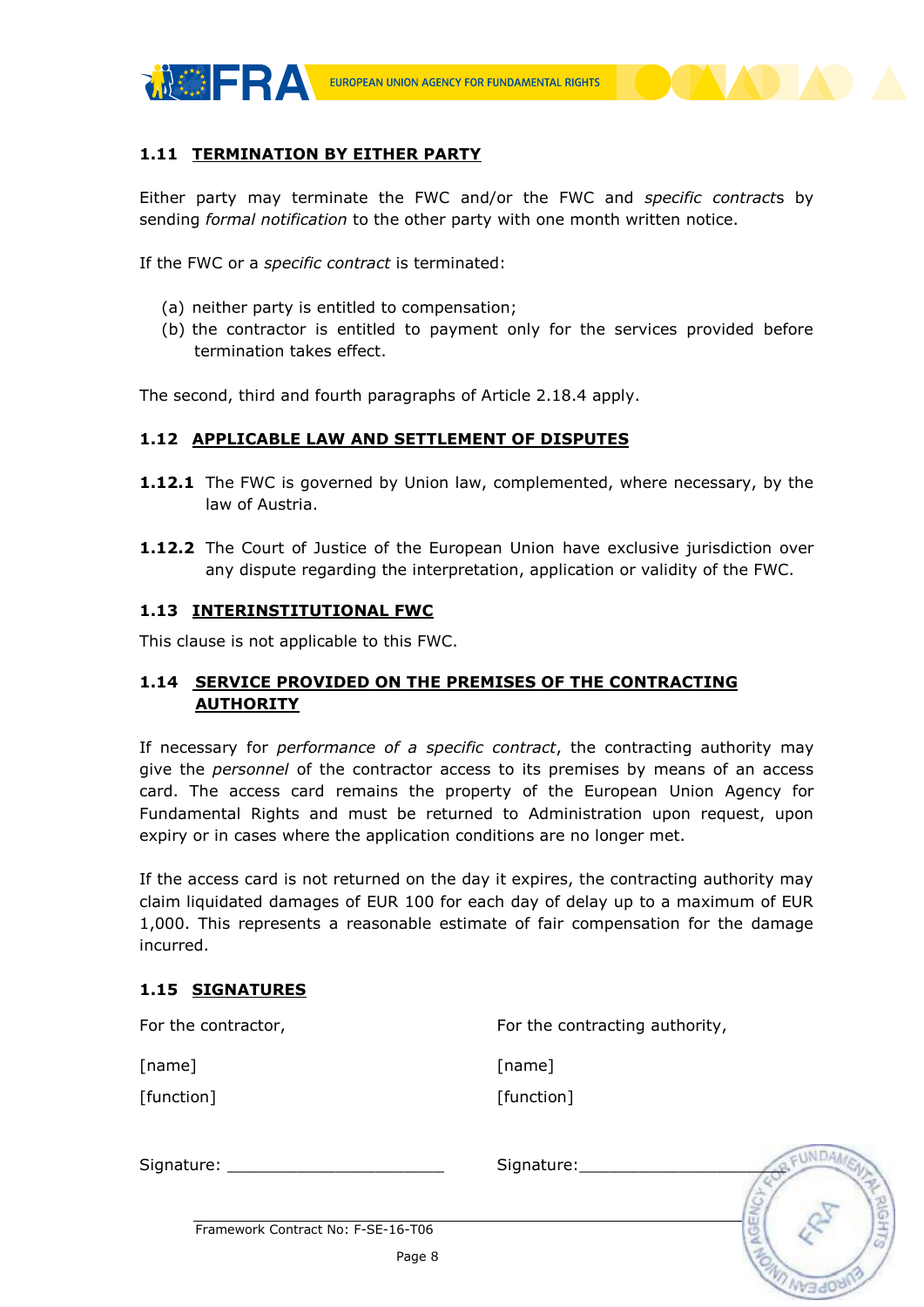



In duplicate in English.

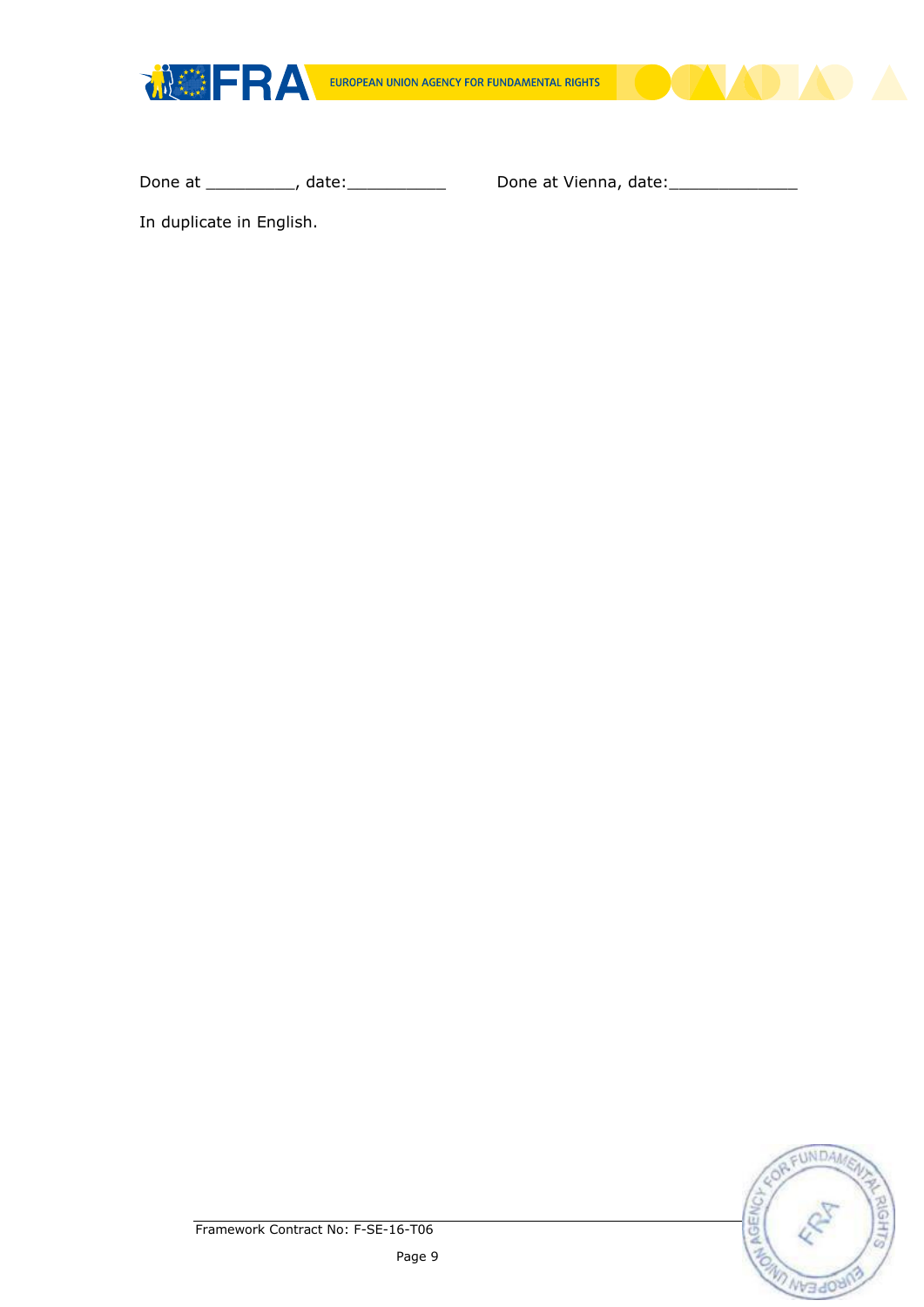





# <span id="page-9-1"></span>**1.16 DEFINITIONS**

<span id="page-9-0"></span>**CONTRACTS**

For the purpose of this FWC, the following definitions (indicated in italics in the text) apply:

'**Back office**': the internal system(s) used by the parties to process electronic invoices;

'**Confidential information or document**': any information or document received by either party from the other or accessed by either party in the context of the *implementation of the FWC*, that any of the parties has identified in writing as confidential. It may not include information that is publicly available;

'**Conflict of interest**': a situation where the impartial and objective *implementation of the FWC* by the contractor is compromised for reasons involving family, emotional life, political or national affinity, economic interest, or any other shared interest with the contracting authority or any third party related to the subject matter of the FWC;

'**Creator**': means any natural person who contributes to the production of the result;

'**EDI message**' (electronic data interchange): a message created and exchanged through the electronic transfer, from computer to computer, of commercial and administrative data using an agreed standard;

'**e-PRIOR**': the service-oriented communication platform that provides a series of web services and allows the exchange of standardised electronic messages and documents between the parties. This is done either through web services, with a machine-to-machine connection between the parties' *back office* systems (*EDI messages*), or through a web application (the supplier portal). The Platform may be used to exchange electronic documents (e-documents) such as electronic requests for services, electronic *specific contract*s, electronic acceptance of services and electronic invoices between the parties. Technical specifications (i.e. the *interface control document*), details on access and user manuals are available at the following website:

[http://ec.europa.eu/dgs/informatics/supplier\\_portal/documentation/documentation\\_e](http://ec.europa.eu/dgs/informatics/supplier_portal/documentation/documentation_en.htm) [n.htm](http://ec.europa.eu/dgs/informatics/supplier_portal/documentation/documentation_en.htm)

'**Force majeure**': any unforeseeable, exceptional situation or event beyond the control of the parties that prevents either of them from fulfilling any of their obligations under the FWC. The situation or event must not be attributable to error or negligence on the part of the parties or on the part of the subcontractors and must prove to be inevitable despite their exercising due diligence. Defaults of service, defects in equipment or material or delays in making them available, labour disputes, strikes and financial difficulties may not be invoked as *force majeure*, unless they stem directly from a relevant case of *force majeure*;

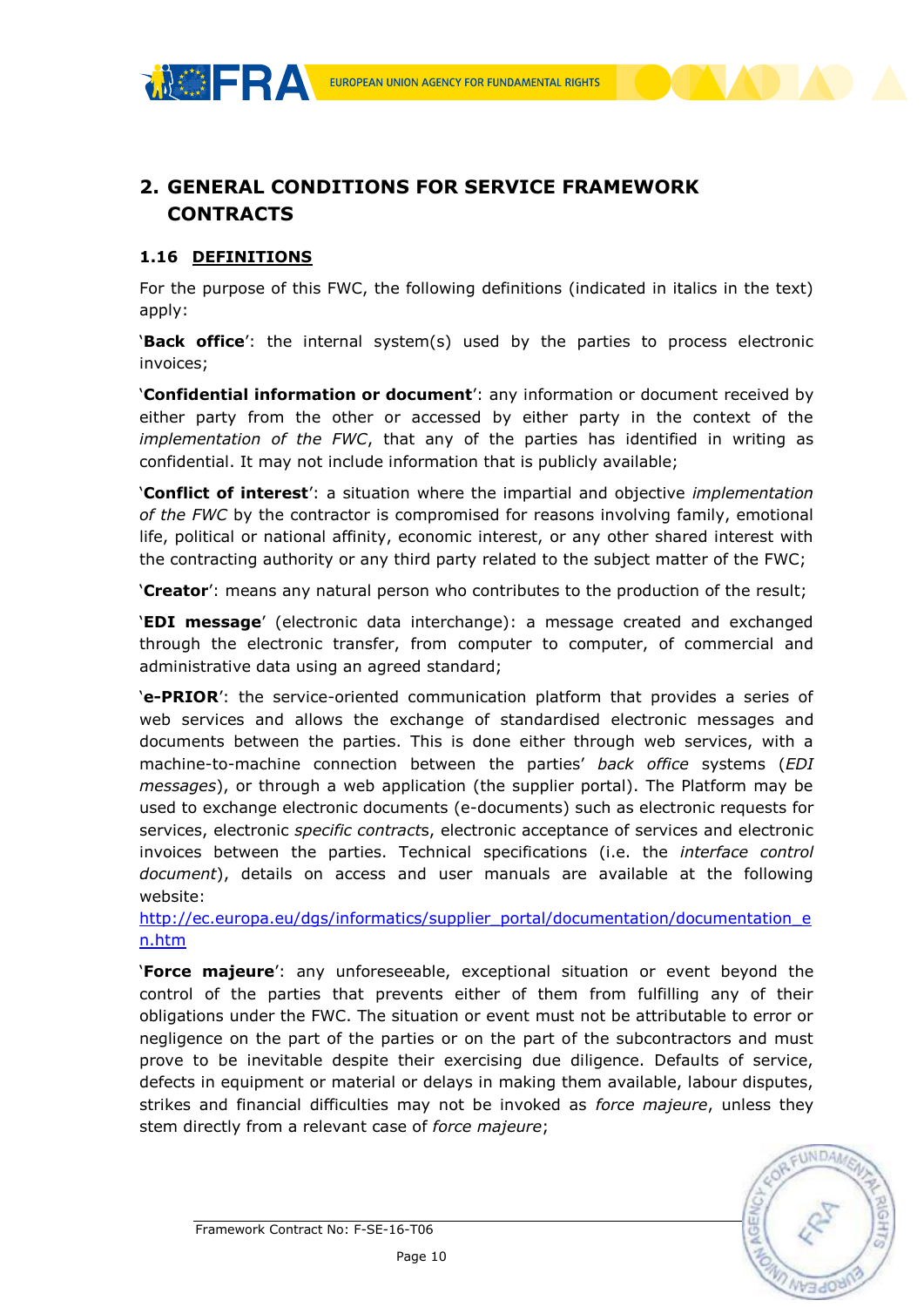**THERA** 

'**Formal notification**' (or 'formally notify'): form of communication between the parties made in writing by mail or email, which provides the sender with compelling evidence that the message was delivered to the specified recipient;

'**Fraud**': any intentional act or omission affecting the Union's financial interests relating to the use or presentation of false, incorrect or incomplete statements or documents or to non-disclosure of information in violation of a specific obligation;

'**Implementation of the FWC**': the purchase of services envisaged in the FWC through the signature and performance of *specific contract*s;

'**Interface control document**': the guideline document which lays down the technical specifications, message standards, security standards, checks of syntax and semantics, etc. to facilitate machine-to-machine connection. This document is updated on a regular basis;

'**Irregularity**': any infringement of a provision of Union law resulting from an act or omission by an economic operator, which has, or would have, the effect of prejudicing the Union's budget.

'**Notification**' (or 'notify'): form of communication between the parties made in writing including by electronic means;

'**Order form**': a simplified form of *specific contract* by which the contracting authority orders services under this FWC;

'**Performance of a** *specific contract*': the execution of tasks and delivery of the purchased services by the contractor to the contracting authority;

'**Personnel**': persons employed directly or indirectly or contracted by the contractor to implement the FWC;

'**Pre-existing material**': any material, document, technology or know-how which exists prior to the contractor using it for the production of a result in the *implementation of the FWC*;

'**Pre-existing right**': any industrial and intellectual property right on *pre-existing material*; it may consist in a right of ownership, a licence right and/or right of use belonging to the contractor, the *creator*, the contracting authority as well as to any other third parties;

'**Professional conflicting interest**': a situation in which the contractor's previous or ongoing professional activities affect its capacity to implement the FWC or to perform a *specific contract* to an appropriate quality standard.

'**Related person**': any person who has the power to represent the contractor or to take decisions on its behalf;

'**Request for services**': a document from the contracting authority requesting that the contractors in a multiple FWC provide a specific tender for services whose terms are not entirely defined under the FWC;

'**Result**': any intended outcome of the *implementation of the FWC*, whatever its form or nature, which is delivered and finally or partially approved by the contracting authority. A result may be further defined in this FWC as a deliverable. A result may,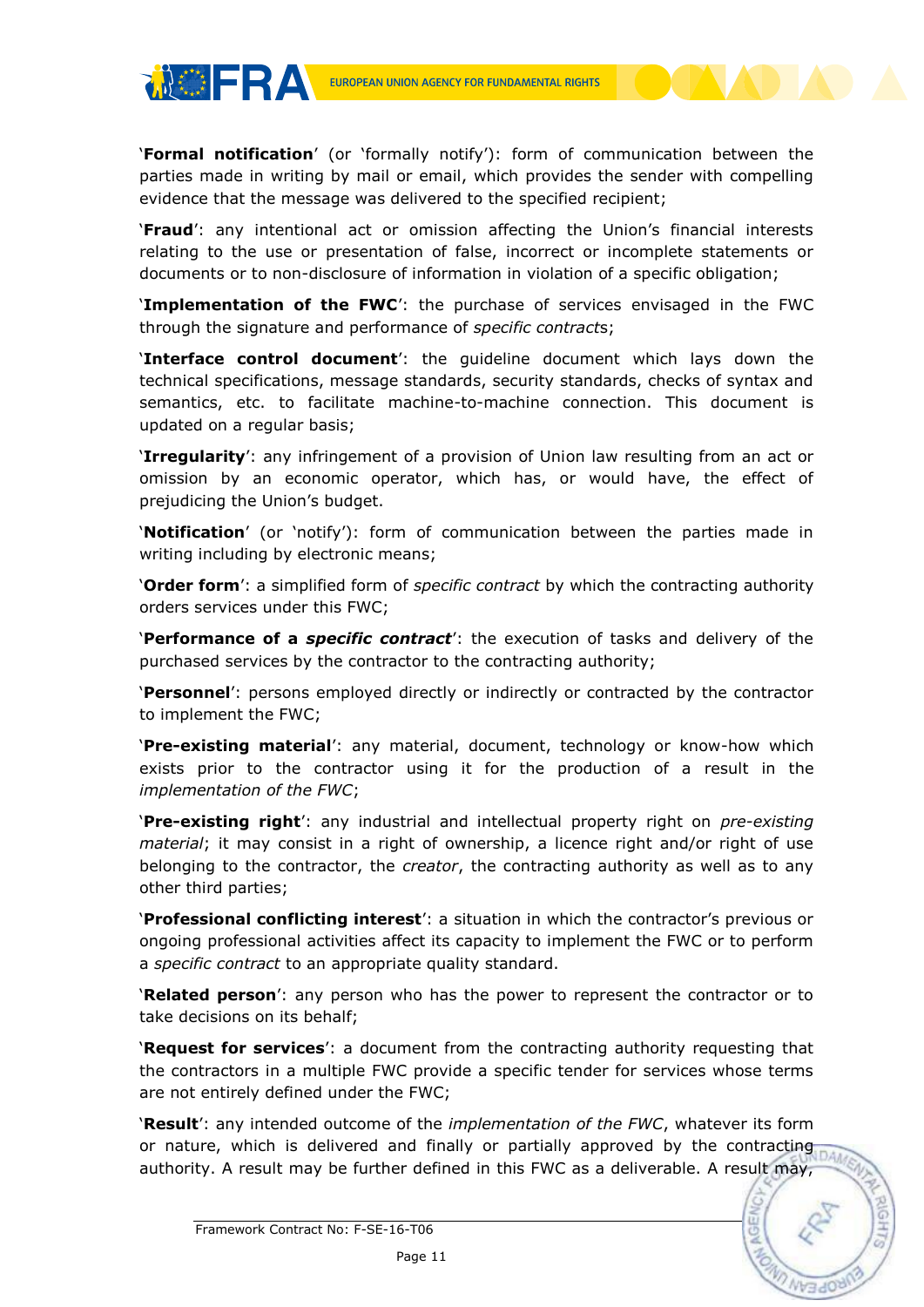

in addition to materials produced by the contractor or at its request, also include *preexisting materials*;

'**Specific contract**': a contract implementing the FWC and specifying details of a service to be provided;

'**Substantial error**': any infringement of a contract provision resulting from an act or omission, which causes or might cause a loss to the Union's budget.

'**Supplier portal**': the *e-PRIOR* portal, which allows the contractor to exchange electronic business documents, such as invoices, through a graphical user interface; its main features can be found in the supplier portal overview document available on:

[http://ec.europa.eu/dgs/informatics/supplier\\_portal/doc/um\\_supplier\\_portal\\_overvie](http://ec.europa.eu/dgs/informatics/supplier_portal/doc/um_supplier_portal_overview.pdf) [w.pdf](http://ec.europa.eu/dgs/informatics/supplier_portal/doc/um_supplier_portal_overview.pdf)

# <span id="page-11-0"></span>**1.17 ROLES AND RESPONSIBILITIES IN THE EVENT OF A JOINT TENDER**

In the event of a joint tender submitted by a group of economic operators and where the group does not have legal personality or legal capacity, one member of the group is appointed as leader of the group.

# <span id="page-11-1"></span>**1.18 SEVERABILITY**

**THERA** 

Each provision of this FWC is severable and distinct from the others. If a provision is or becomes illegal, invalid or unenforceable to any extent, it must be severed from the remainder of the FWC. This does not affect the legality, validity or enforceability of any other provisions of the FWC, which continue in full force and effect. The illegal, invalid or unenforceable provision must be replaced by a legal, valid and enforceable substitute provision which corresponds as closely as possible with the actual intent of the parties under the illegal, invalid or unenforceable provision. The replacement of such a provision must be made in accordance with Article 2.11. The FWC must be interpreted as if it had contained the substitute provision as from its entry into force.

# <span id="page-11-2"></span>**1.19 PROVISION OF SERVICES**

- **2.4.1** Signature of the FWC does not guarantee any actual purchase. The contracting authority is bound only by *specific contract*s implementing the FWC.
- **2.4.2** The contractor must provide services of high quality standards, in accordance with the state of the art in the industry and the provisions of this FWC, in particular the tender specifications and the terms of its tender.
- **2.4.3** The contractor must comply with the minimum requirements provided for in the tender specifications. This includes compliance with applicable obligations under environmental, social and labour law established by Union law, national

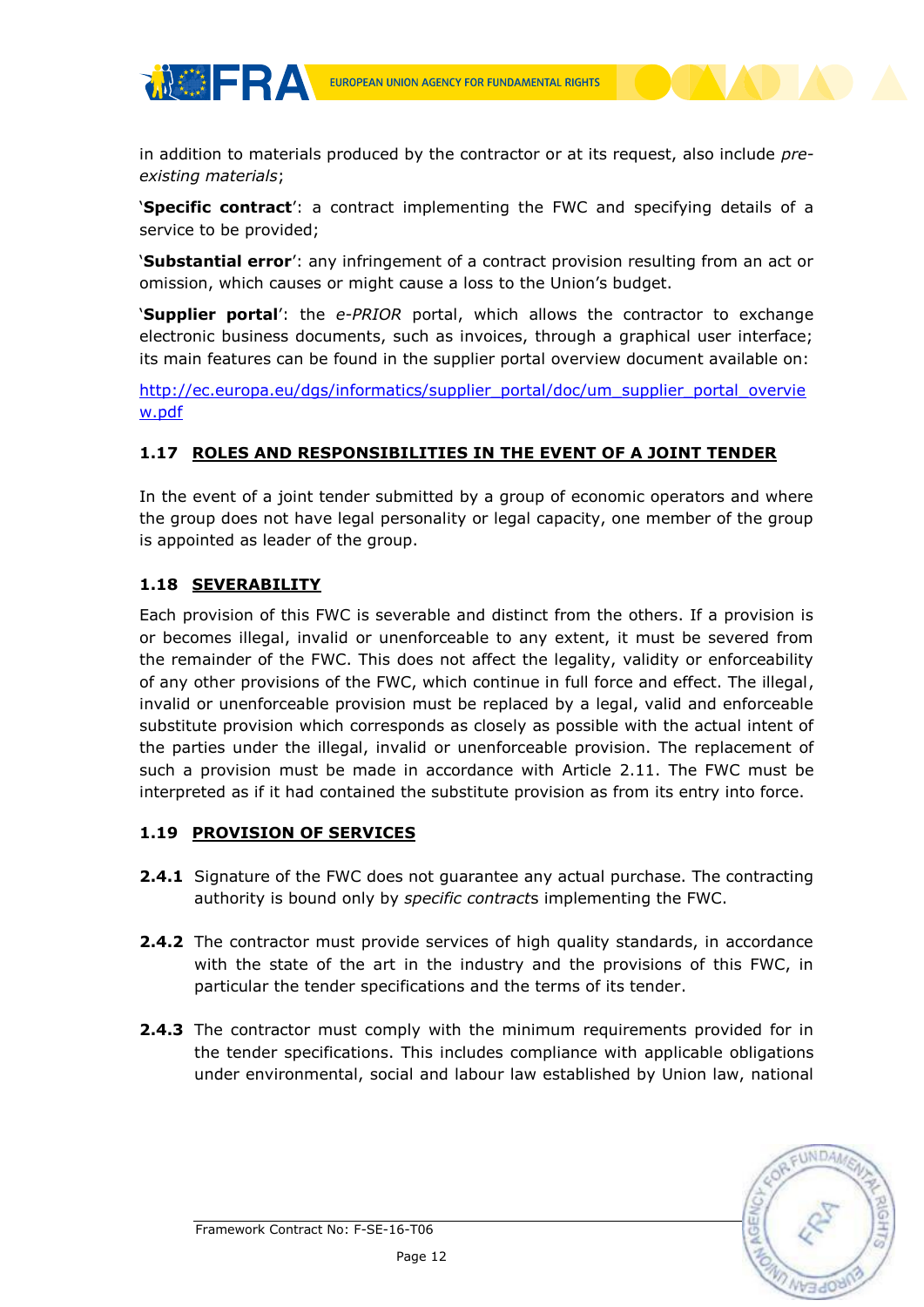

law and collective agreements or by the international environmental, social and labour law provisions listed in Annex X to Directive 2014/24/EU<sup>2</sup>.

- **2.4.4** The contractor must obtain any permit or licence required in the State where the services are to be provided.
- **2.4.5** All periods specified in the FWC are calculated in calendar days, unless otherwise specified.
- **2.4.6** The contractor must not present itself as a representative of the contracting authority and must inform third parties that it is not part of the European public service.
- **2.4.7** The contractor is responsible for the *personnel* who carry out the services and exercises its authority over its *personnel* without interference by the contracting authority. The contractor must inform its *personnel* that:
	- (a) they may not accept any direct instructions from the contracting authority; and
	- (b) their participation in providing the services does not result in any employment or contractual relationship with the contracting authority.
- **2.4.8** The contractor must ensure that the *personnel* implementing the FWC and any future replacement personnel possess the professional qualifications and experience required to provide the services, as the case may be on the basis of the selection criteria set out in the tender specifications.
- **2.4.9** At the contracting authority's reasoned request, the contractor must replace any member of *personnel* who:
	- (a) does not have the expertise required to provide the services; or
	- (b) has caused disruption at the premises of the contracting authority.

The contractor bears the cost of replacing its *personnel* and is responsible for any delay in providing the services resulting from the replacement of *personnel*.

## <span id="page-12-0"></span>**1.20 COMMUNICATION BETWEEN THE PARTIES**

#### **2.5.1 Form and means of communication**

Any communication of information, notices or documents under the FWC must:



**TACHERA** 

-

<sup>2</sup> OJ L 94 of 28.03.2014, p. 65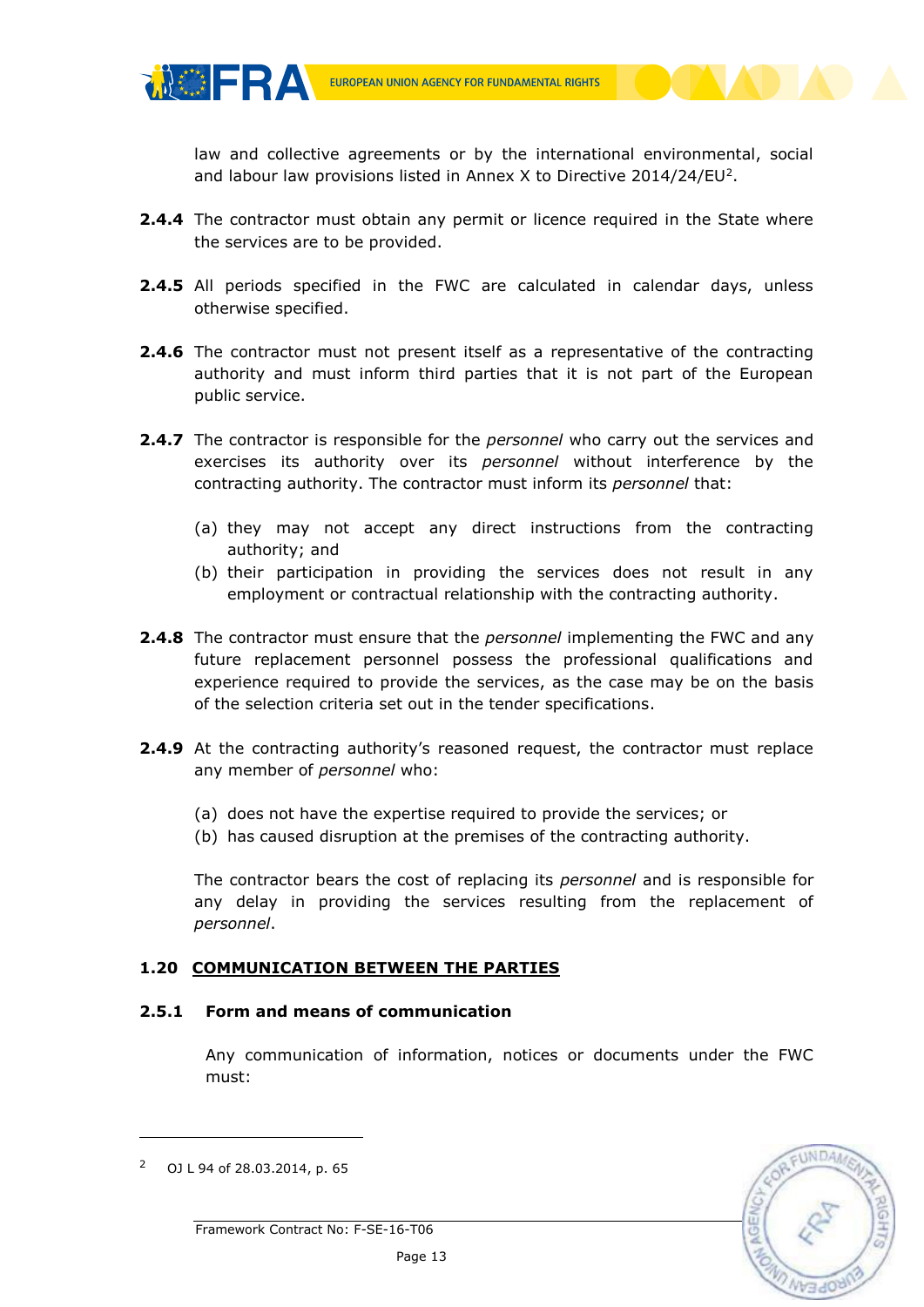- (a) be made in writing in paper or electronic format in the language of the contract;
- (b) bear the FWC number and, if applicable, the *specific contract* number;
- (c) be made using the relevant communication details set out in Article 1.8; and
- (d) be sent by mail, email or, for the documents specified in the special conditions, via *e-PRIOR*.

If a party requests written confirmation of an e-mail within a reasonable time, the other party must provide an original signed paper version of the communication as soon as possible.

The parties agree that any communication made by email has full legal effect and is admissible as evidence in judicial proceedings.

#### **2.5.2 Date of communications by mail and email**

**MOFRA** 

Any communication is deemed to have been made when the receiving party receives it, unless this FWC contract refers to the date when the communication was sent.

E-mail is deemed to have been received by the receiving party on the day of dispatch of that e-mail, provided that it is sent to the e-mail address indicated in Article 1.8. The sending party must be able to prove the date of dispatch. In the event that the sending party receives a non-delivery report, it must make every effort to ensure that the other party actually receives the communication by email or mail. In such a case, the sending party is not held in breach of its obligation to send such communication within a specified deadline.

Mail sent to the contracting authority is deemed to have been received by the contracting authority on the date on which the department responsible referred to in Article 1.8 registers it.

*Formal notifications* are considered to have been received by the receiving party on the date of receipt indicated in the proof received by the sending party that the message was delivered to the specified recipient.

#### **2.5.3 Submission of e-documents via e-PRIOR**

1. If provided for in the special conditions, the exchange of electronic documents (e-documents) such as requests for services, *specific contract*s and invoices between the parties is automated through the use of the *e-PRIOR* platform. This platform provides two possibilities for such exchanges: either through web services (machine-to-machine connection) or through a web application (the *supplier portal*).

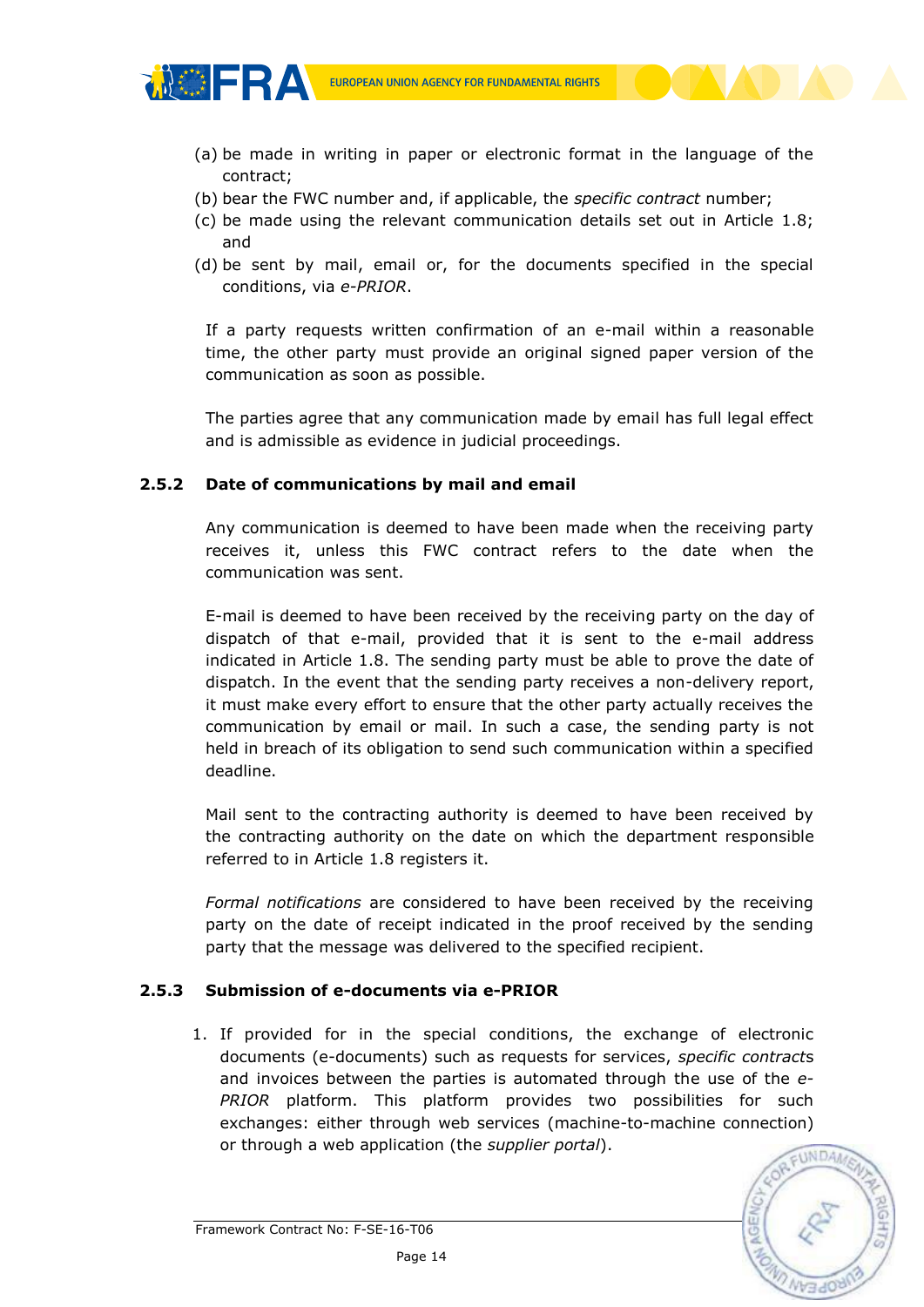- 2. The contracting authority takes the necessary measures to implement and maintain electronic systems that enable the supplier portal to be used effectively.
- 3. In the case of machine-to-machine connection, a direct connection is established between the parties' *back offices*. In this case, the parties take the measures necessary on their side to implement and maintain electronic systems that enable the machine-to-machine connection to be used effectively. The electronic systems are specified in the *interface control document*. The contractor (or leader in the case of a joint tender) must take the necessary technical measures to set up a machine-to-machine connection and at its own cost.
- 4. If communication via the supplier portal or via the web services (machineto-machine connection) is hindered by factors beyond the control of one party, it must notify the other immediately and the parties must take the necessary measures to restore this communication.
- 5. If it is impossible to restore the communication within two working days, one party must notify the other that alternative means of communication specified in Article 2.5.1 will be used until the supplier portal or the machine-to-machine connection is restored.
- 6. When a change in the *interface control document* requires adaptations, the contractor (or leader in the case of a joint tender) has up to six months from receipt of the *notification* to implement this change. This period can be shortened by mutual agreement of the parties. This period does not apply to urgent measures required by the security policy of the contracting authority to ensure integrity, confidentiality and non-repudiation of information and the availability of *e-PRIOR*, which must be applied immediately.

# **2.5.4 Validity and date of e-documents**

**MOFRA** 

- 1. The parties agree that any e-document, including related attachments exchanged via *e-PRIOR*:
	- (a) is considered as equivalent to a paper document;
	- (b) is deemed to be the original of the document;
	- (c) is legally binding on the parties once an *e-PRIOR* authorised person has performed the 'sign' action in *e-PRIOR* and has full legal effect; and
	- (d) constitutes evidence of the information contained in it and is admissible as evidence in judicial proceedings.
- 2. The parties expressly waive any rights to contest the validity of such a document solely on the grounds that communications between the parties occurred through *e-PRIOR* or that the document has been signed through *e-PRIOR*. If a direct connection is established between the parties' *back offices* to allow electronic transfer of documents, the parties agree that an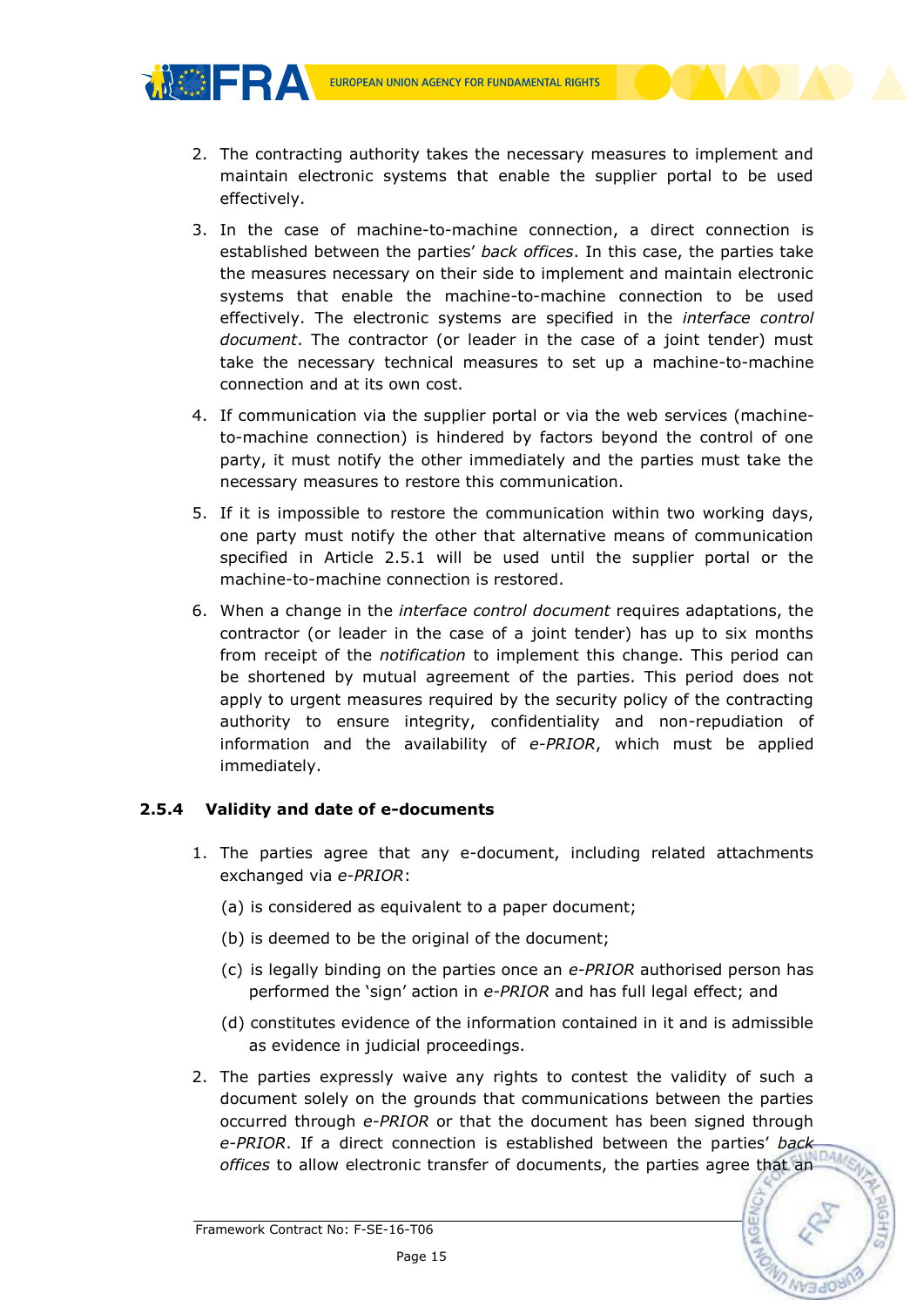

e-document, sent as mentioned in the *interface control document*, qualifies as an *EDI message*.

- 3. If the e-document is dispatched through the supplier portal, it is deemed to have been legally issued or sent when the contractor (or leader in the case of a joint tender) is able to successfully submit the e-document without any error messages. The generated PDF and XML document for the e-document are considered as a proof of receipt by the contracting authority.
- 4. In the event that an e-document is dispatched using a direct connection established between the parties' *back offices*, the e-document is deemed to have been legally issued or sent when its status is 'received' as defined in the *interface control document*.
- 5. When using the supplier portal, the contractor (or leader in the case of a joint tender) can download the PDF or XML message for each e-document for one year after submission. After this period, copies of the e-documents are no longer available for automatic download from the supplier portal.

# **2.5.5 Authorised persons in e-PRIOR**

The contractor submits a request for each person who needs to be assigned the role of 'user' in *e-PRIOR*. These persons are identified by means of the European Communication Authentication Service (ECAS) and authorised to access and perform actions in *e-PRIOR* within the permissions of the user roles that the contracting authority has assigned to them.

User roles enabling these *e-PRIOR* authorised persons to sign legally binding documents such as specific tenders or *specific contract*s are granted only upon submission of supporting documents proving that the authorised person is empowered to act as a legal representative of the contractor.

# <span id="page-15-0"></span>**1.21 LIABILITY**

**MOERA** 

- **2.6.1** The contracting authority is not liable for any damage or loss caused by the contractor, including any damage or loss to third parties during or as a consequence of *implementation of the FWC*.
- **2.6.2** If required by the relevant applicable legislation, the contractor must take out an insurance policy against risks and damage or loss relating to the *implementation of the FWC*. It must also take out supplementary insurance as reasonably required by standard practice in the industry. Upon request, the contractor must provide evidence of insurance coverage to the contracting authority.
- **2.6.3** The contractor is liable for any loss or damage caused to the contracting authority during or as a consequence of *implementation of the FWC*, including in the event of subcontracting, but only up to an amount not exceeding three  $\frac{1}{100}$ times the total amount of the relevant *specific contract*. However, if the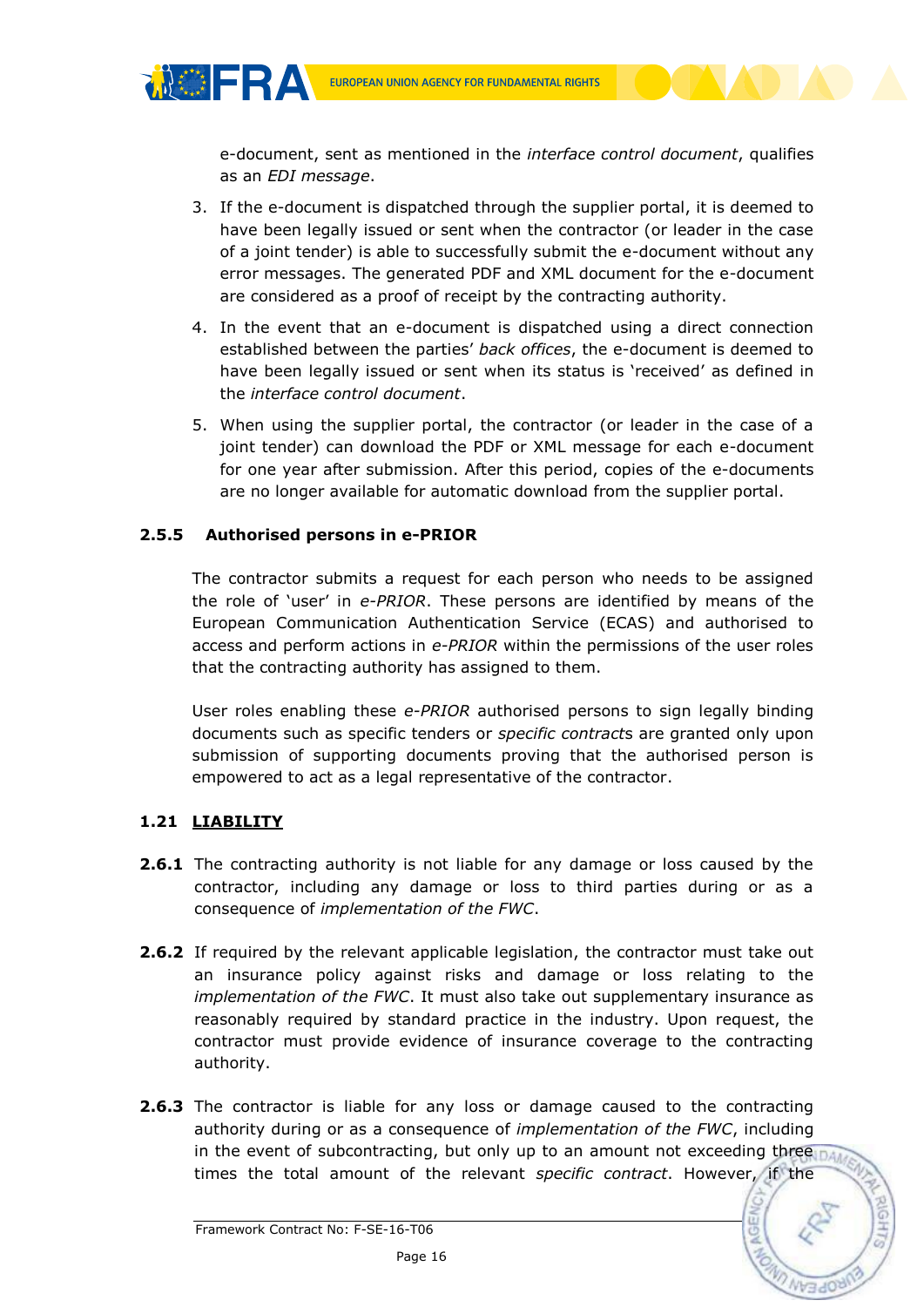damage or loss is caused by the gross negligence or wilful misconduct of the contractor or of its *personnel* or subcontractors, the contractor is liable for the whole amount of the damage or loss.

- **2.6.4** If a third party brings any action against the contracting authority in connection with the *implementation of the FWC*, including any action for alleged breach of intellectual property rights, the contractor must assist the contracting authority in the legal proceedings, including by intervening in support of the contracting authority upon request. If the contracting authority's liability towards the third party is established and that such liability is caused by the contractor during or as a consequence of the *implementation of the FWC*, Article 2.6.3 applies.
- **2.6.5** If the contractor is composed of two or more economic operators (i.e. who submitted a joint tender), they are all jointly and severally liable to the contracting authority for the *implementation of the FWC*.
- **2.6.6** The contracting authority is not liable for any loss or damage caused to the contractor during or as a consequence of *implementation of the FWC*, unless the loss or damage was caused by wilful misconduct or gross negligence of the contracting authority.

# <span id="page-16-0"></span>**1.22 CONFLICT OF INTERESTS AND PROFESSIONAL CONFLICTING INTERESTS**

- **2.7.1** The contractor must take all the necessary measures to prevent any situation of *conflict of interest* or *professional conflicting interest*.
- **2.7.2** The contractor must *notify* the contracting authority in writing as soon as possible of any situation that could constitute a *conflict of interest* or a *professional conflicting interest* during the *implementation of the FWC*. The contractor must immediately take action to rectify the situation.

The contracting authority may do any of the following:

- (a) verify that the contractor's action is appropriate;
- (b) require the contractor to take further action within a specified deadline;

decide not to award a *specific contract* to the contractor.

- **2.7.3** The contractor must pass on all the relevant obligations in writing to:
	- (a) its *personnel*;

**MOFRA** 

- (b) any natural person with the power to represent it or take decisions on its behalf;
- (c) third parties involved in the *implementation of the FWC*, including subcontractors.



Framework Contract No: F-SE-16-T06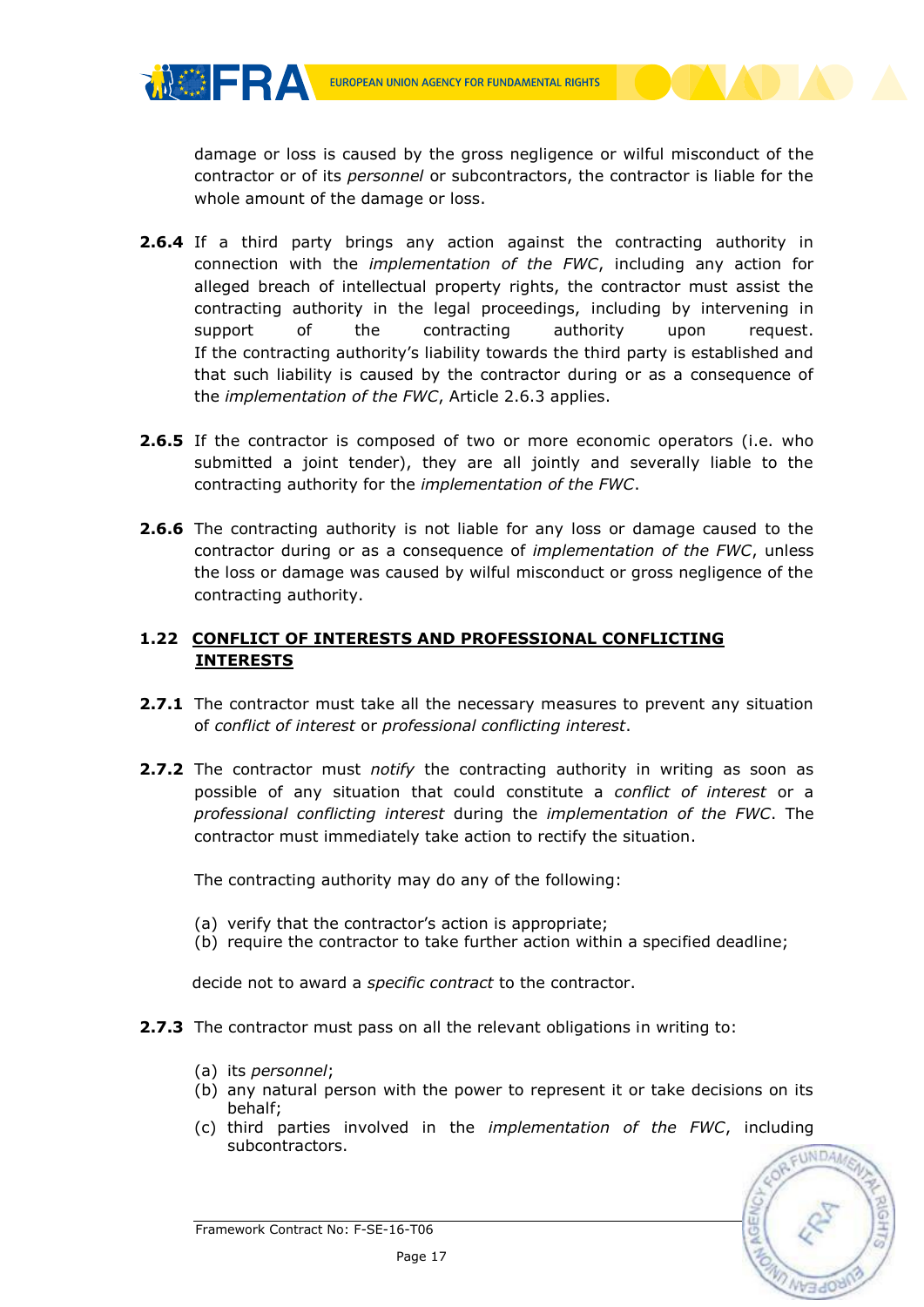

The contractor must also ensure that the persons referred to above are not placed in a situation which could give rise to conflicts of interest.

# <span id="page-17-0"></span>**1.23 CONFIDENTIALITY**

**MOFRA** 

- **2.8.1.** The contracting authority and the contractor must treat with confidentiality any information or documents, in any format, disclosed in writing or orally, relating to the *implementation of the FWC* and identified in writing as confidential.
- **2.8.2** Each party must:
	- (a) not use *confidential information or documents* for any purpose other than to perform its obligations under the FWC or a *specific contract* without the prior written agreement of the other party;
	- (b) ensure the protection of such *confidential information or documents* with the same level of protection as its own *confidential information or documents* and in any case with due diligence;
	- (c) not disclose, directly or indirectly, *confidential information or documents* to third parties without the prior written agreement of the other party.
- **2.8.3** The confidentiality obligations set out in this Article are binding on the contracting authority and the contractor during the *implementation of the FWC* and for as long as the information or documents remain confidential unless:
	- (a) the disclosing party agrees to release the receiving party from the confidentiality obligation earlier;
	- (b) the *confidential information or documents* become public through other means than a breach of the confidentiality obligation;
	- (c) the applicable law requires the disclosure of the *confidential information or documents*.
- **2.8.4** The contractor must obtain from any natural person with the power to represent it or take decisions on its behalf, as well as from third parties involved in the *implementation of the FWC* a commitment that they will comply with this Article. At the request of the contracting authority, the contractor must provide a document providing evidence of this commitment:

# <span id="page-17-1"></span>**1.24 PROCESSING OF PERSONAL DATA**

**2.9.1** Any personal data included in the FWC must be processed in accordance with Regulation (EC) No 45/2001 of the European Parliament and of the Council of 18 December 2000 on the protection of individuals with regard to the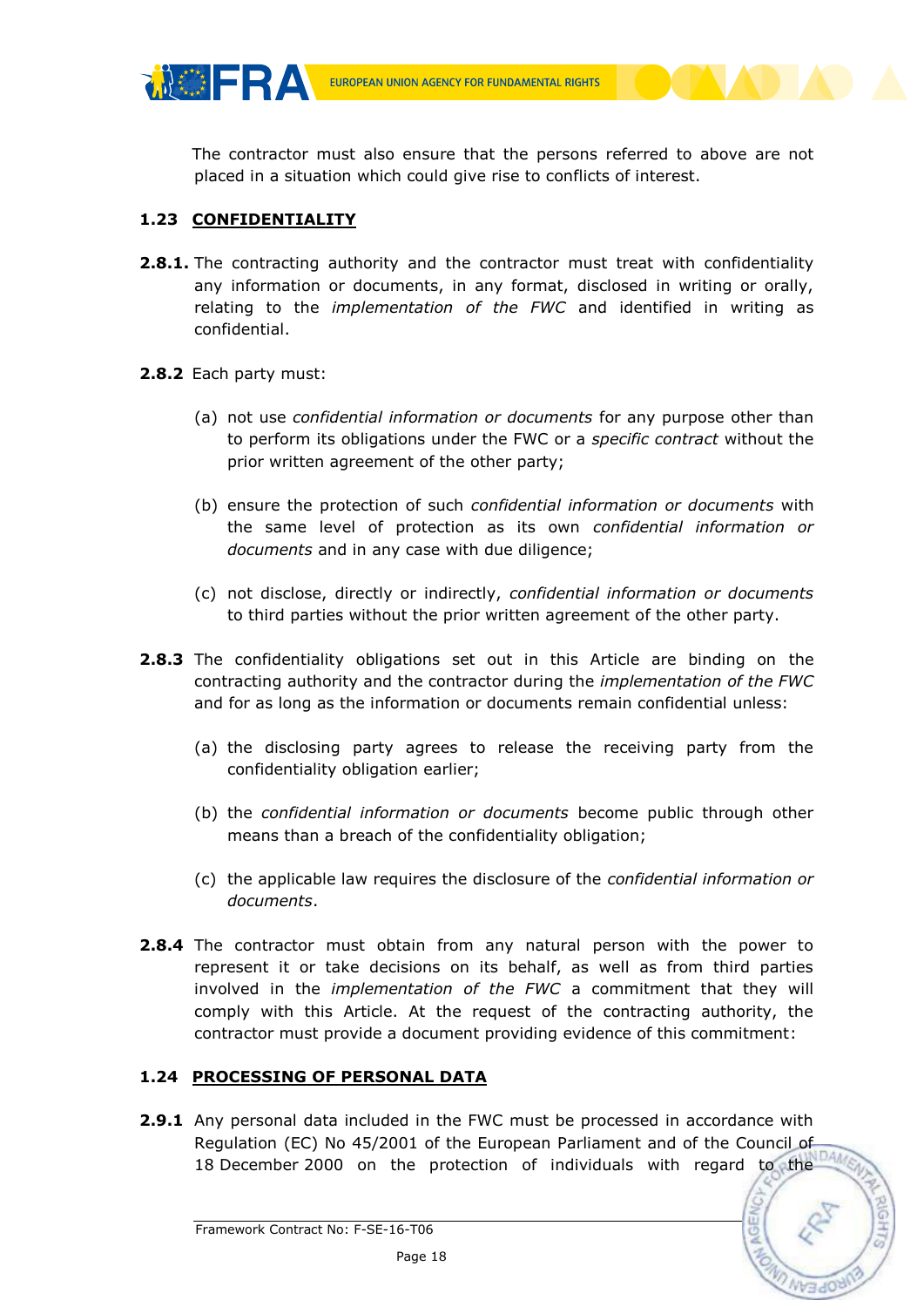**MOFRA** 

processing of personal data by the Community institutions and bodies and on the free movement of such data. Such data must be processed by the data controller solely for the purposes of the implementation, management and monitoring of the FWC. This does not affect its possible transmission to bodies entrusted with monitoring or inspection tasks in application of Union law.

- **2.9.2** The contractor has the right to access its personal data and the right to rectify any such data. The contractor should address any queries concerning the processing of its personal data to the data controller.
- **2.9.3** The contractor has right of recourse at any time to the European Data Protection Supervisor.
- **2.9.4** If the FWC requires the contractor to process any personal data, the contractor may act only under the supervision of the data controller, in particular with regard to the purposes of the processing, the categories of data that may be processed, the recipients of the data and the means by which the data subject may exercise its rights.
- **2.9.5** The contractor must grant *personnel* access to the data to the extent strictly necessary for the implementation, management and monitoring of the FWC.
- **2.9.6** The contractor must adopt appropriate technical and organisational security measures, giving due regard to the risks inherent in the processing and to the nature of the personal data concerned, in order to:
	- (a) prevent any unauthorised person from gaining access to computer systems processing personal data, and especially:
		- (i) unauthorised reading, copying, alteration or removal of storage media;
		- (ii) unauthorised data inputting, as well as any unauthorised disclosure, alteration or erasure of stored personal data;
		- (iii) unauthorised use of data processing systems by means of data transmission facilities;
	- (b) ensure that authorised users of a data-processing system can access only the personal data to which their access right refers;
	- (c) record which personal data have been communicated, when and to whom;
	- (d) ensure that personal data being processed on behalf of third parties can be processed only in the manner prescribed by the contracting authority;

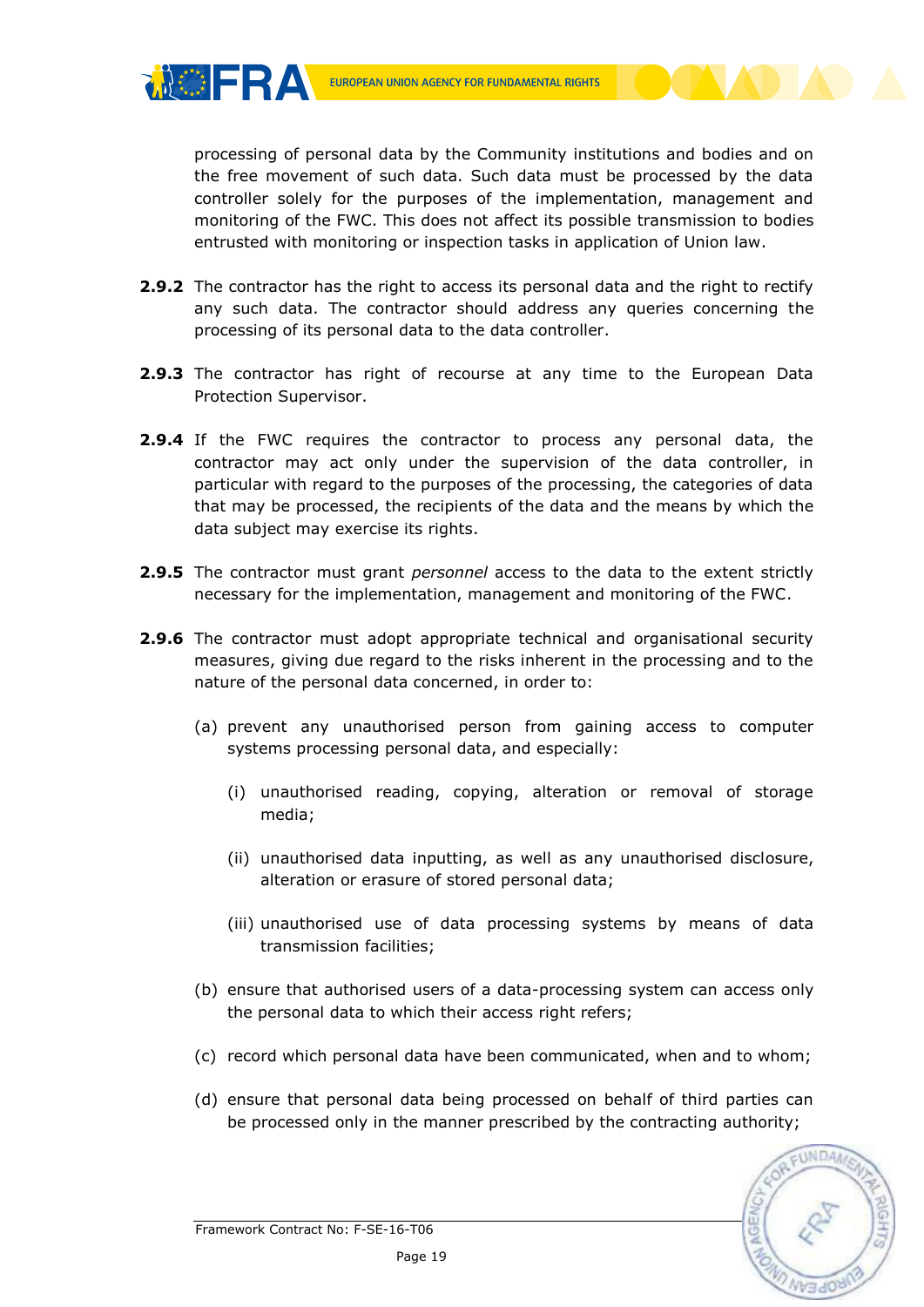

- (e) ensure that, during communication of personal data and transport of storage media, the data cannot be read, copied or erased without authorisation;
- (f) design its organisational structure in such a way that it meets data protection requirements.

## <span id="page-19-0"></span>**1.25 SUBCONTRACTING**

THE FRA

- **2.10.1** The contractor must not subcontract and have the FWC implemented by third parties beyond the third parties already mentioned in its tender without prior written authorisation from the contracting authority.
- **2.10.2** Even if the contracting authority authorises subcontracting, the contractor remains bound by its contractual obligations and is solely responsible for the *implementation of the FWC*.
- **2.10.3** The contractor must ensure that the subcontract does not affect the rights of the contracting authority under this FWC, particularly those under Articles 2.8, 2.13 and 2.24.
- **2.10.4** The contracting authority may request the contractor to replace a subcontractor found to be in a situation provided for in points (d) and (e) of Article 2.18.1.

# <span id="page-19-1"></span>**1.26 AMENDMENTS**

- **2.11.1** Any amendment to the FWC or a *specific contract* must be made in writing before all contractual obligations have been fulfilled. A *specific contract* does not constitute an amendment to the FWC.
- **2.11.2** Any amendment must not make changes to the FWC or a *specific contract* that might alter the initial conditions of the procurement procedure or result in unequal treatment of tenderers or contractors.

# <span id="page-19-2"></span>**1.27 ASSIGNMENT**

- **2.12.1** The contractor must not assign any of the rights and obligations arising from the FWC, including claims for payments or factoring, without prior written authorisation from the contracting authority. In such cases, the contractor must provide the contracting authority with the identity of the intended assignee.
- **2.12.2** Any right or obligation assigned by the contractor without authorisation is not enforceable against the contracting authority.

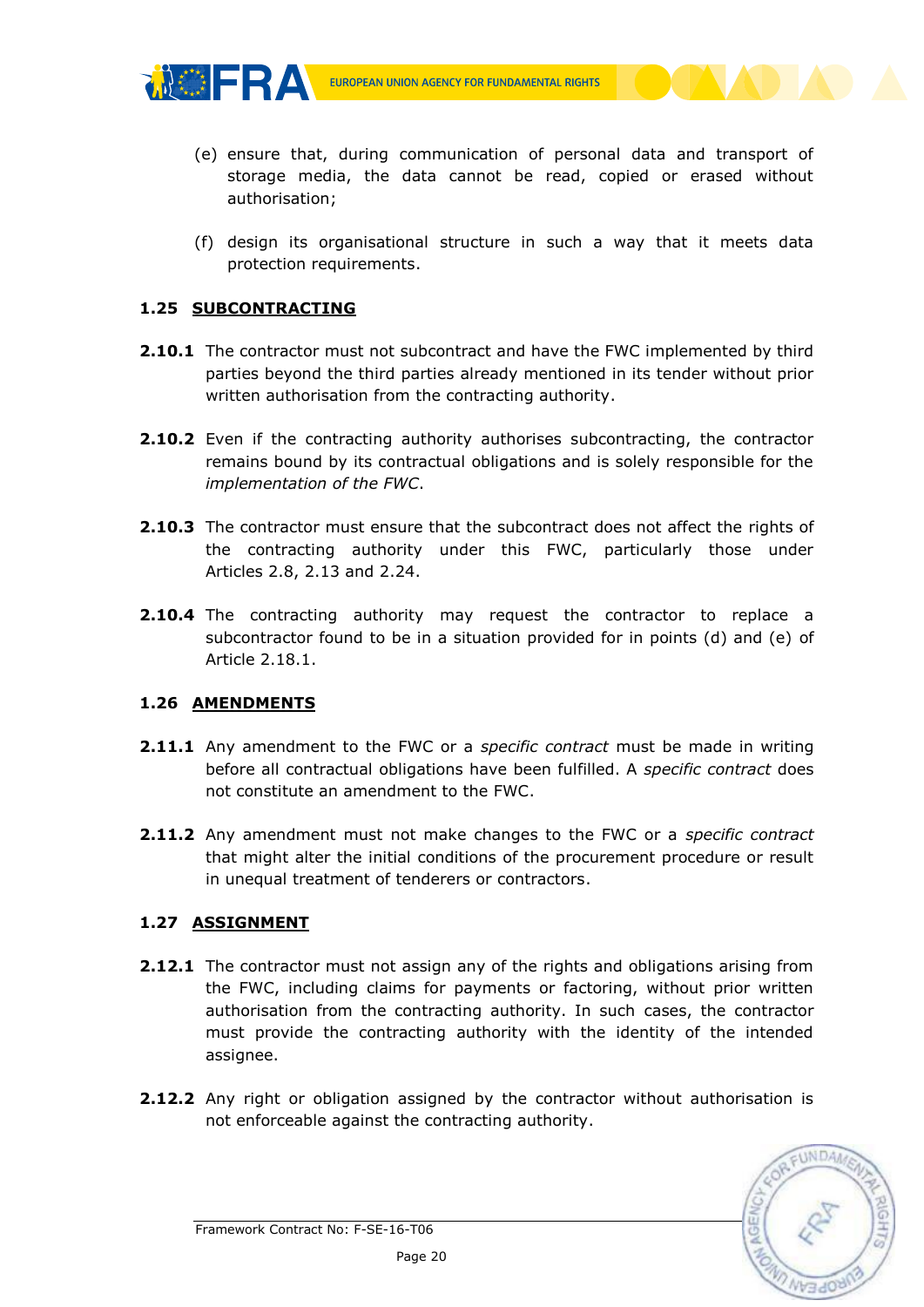

## <span id="page-20-0"></span>**1.28 INTELLECTUAL AND INDUSTRIAL PROPERTY**

#### **2.13.1 Ownership of the rights in the results**

The Union acquires irrevocably worldwide ownership of the *results* and of all intellectual property rights under the FWC. The intellectual property rights so acquired include any rights, such as copyright and other intellectual or industrial property rights, to any of the *results* and to all technological solutions and information created or produced by the contractor or by its subcontractor in *implementation of the FWC*. The contracting authority may exploit and use the acquired rights as stipulated in this FWC. The Union acquires all the rights from the moment the contracting authority approves the *results* delivered by the contractor. Such delivery and approval are deemed to constitute an effective assignment of rights from the contractor to the Union.

The payment of the price includes any fees payable to the contractor about the acquisition of ownership of rights by the Union including for all forms of exploitation and of use of the *results*.

#### **2.13.2 Licensing of pre-existing rights**

Unless provided otherwise in the special conditions, the Union does not acquire ownership of *pre-existing rights* under this FWC.

The contractor licenses the *pre-existing rights* on a royalty-free, nonexclusive and irrevocable basis to the Union, which may use the *pre-existing materials* for all the modes of exploitation set out in this FWC or in *specific contract*s. All *pre-existing rights* are licensed to the Union from the moment the results are delivered and approved by the contracting authority.

The licensing of *pre-existing rights* to the Union under this FWC covers all territories worldwide and is valid for the duration of intellectual property rights protection.

The payment of the price as set out in the *specific contract*s is deemed to also include any fees payable to the contractor in relation to the licensing of *pre-existing rights* to the Union, including for all forms of exploitation and of use of the results.

Where *implementation of the FWC* requires that the contractor uses *preexisting materials* belonging to the contracting authority, the contracting authority may request that the contractor signs an adequate licence agreement. Such use by the contractor will not entail any transfer of rights to the contractor and is limited to the needs of this FWC.

#### **2.13.3 Exclusive rights**

The Union acquires the following exclusive rights:

(a) reproduction: the right to authorise or prohibit direct or indirect, temporary or permanent reproduction of the *results* by any means (mechanical, digital or other) and in any form, in whole or in part;

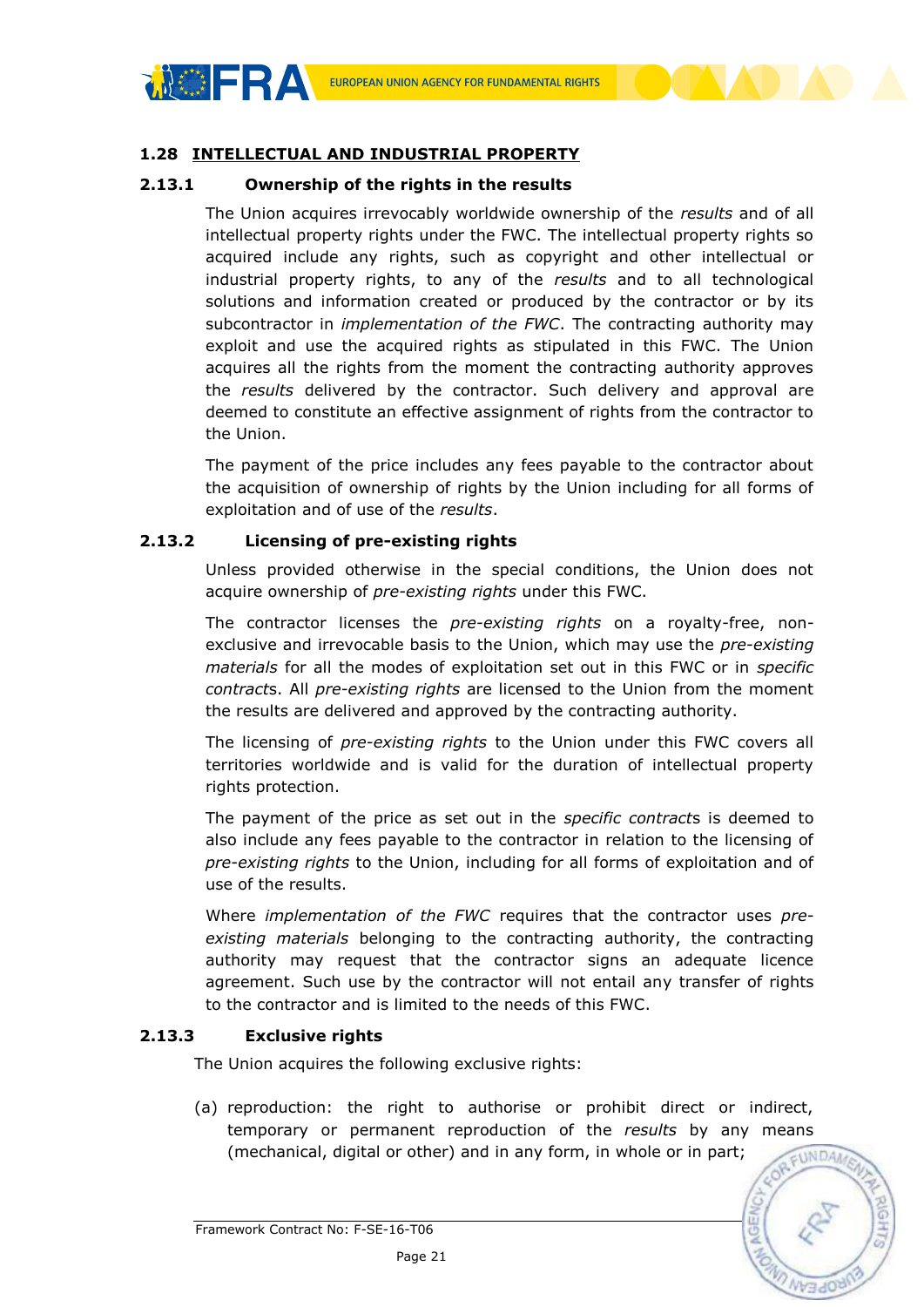ぷ※日BA

- (b) communication to the public: the exclusive right to authorise or prohibit any display, performance or communication to the public, by wire or wireless means, including the making available to the public of the *results* in such a way that members of the public may access them from a place and at a time individually chosen by them; this right also includes the communication and broadcasting by cable or by satellite;
- (c) distribution: the exclusive right to authorise or prohibit any form of distribution of *results* or copies of the *results* to the public, by sale or otherwise;
- (d) rental: the exclusive right to authorise or prohibit rental or lending of the *results* or of copies of the *results*;
- (e) adaptation: the exclusive right to authorise or prohibit any modification of the *results*;
- (f) translation: the exclusive right to authorise or prohibit any translation, adaptation, arrangement, creation of derivative works based on the *results*, and any other alteration of the *results*, subject to the respect of moral rights of authors, where applicable;
- (g) where the *results* are or include a database: the exclusive right to authorise or prohibit the extraction of all or a substantial part of the contents of the database to another medium by any means or in any form; and the exclusive right to authorise or prohibit the re-utilization of all or a substantial part of the contents of the database by the distribution of copies, by renting, by on-line or other forms of transmission;
- (h) where the *results* are or include a patentable subject-matter: the right to register them as a patent and to further exploit such patent to the fullest extent;
- (i) where the results are or include logos or subject-matter which could be registered as a trademark: the right to register such logo or subjectmatter as a trademark and to further exploit and use it;
- (j) where the results are or include know-how: the right to use such knowhow as is necessary to make use of the results to the full extent provided for by this FWC, and the right to make it available to contractors or subcontractors acting on behalf of the contracting authority, subject to their signing of adequate confidentiality undertakings where necessary;
- (k) where the results are documents:
	- (i) the right to authorise the reuse of the documents in conformity with the Commission Decision of 12 December 2011 on the reuse of Commission documents (2011/833/EU), to the extent it is applicable and the documents fall within its scope and are not excluded by any of its provisions; for the sake of this provision, 'reuse' and 'document' have the meaning given to it by this Decision;
	- (ii) the right to store and archive the *results* in line with the document management rules applicable to the contracting authority, including digitisation or converting the format for preservation or new use purposes;

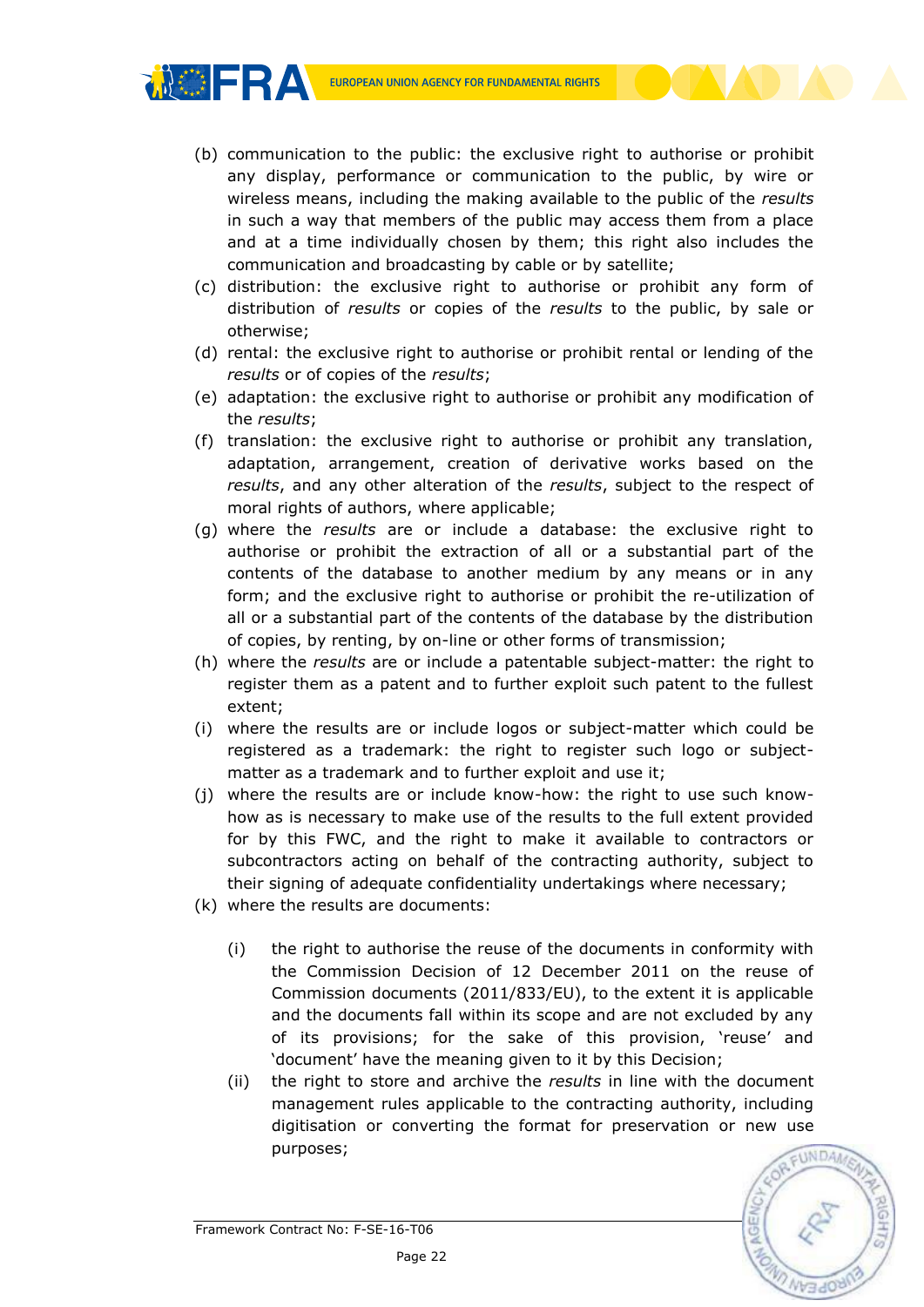

**MOERA** 

- (l) where the results are or incorporate software, including source code, object code and, where relevant, documentation, preparatory materials and manuals, in addition to the other rights mentioned in this Article:
	- (i) end-user rights, for all uses by the Union or by subcontractors which result from this FWC and from the intention of the parties;
	- (ii) the rights to decompile or disassemble the software;
- (m) to the extent that the contractor may invoke moral rights, the right for the contracting authority, except where otherwise provided in this FWC, to publish the results with or without mentioning the *creator(s)*' name(s), and the right to decide when and whether the results may be disclosed and published.

The contractor warrants that the exclusive rights and the modes of exploitation may be exercised by the Union on all parts of the *results*, be they created by the contractor or consisting of *pre-existing materials*.

Where *pre-existing materials* are inserted in the results, the contracting authority may accept reasonable restrictions impacting on the above list, provided that the said materials are easily identifiable and separable from the rest, that they do not correspond to substantial elements of the results, and that, should the need arise, satisfactory replacement solutions exist, at no additional costs to the contracting authority. In such case, the contractor will have to clearly inform the contracting authority before making such choice and the contracting authority has the right to refuse it.

# **2.13.4 Identification of pre-existing rights**

When delivering the *results*, the contractor must warrant that, for any use that the contracting authority may envisage within the limits set in this FWC, the *results* and the *pre-existing material* incorporated in the *results* are free of claims from *creators* or from any third parties and all the necessary *preexisting rights* have been obtained or licensed.

To that effect, the contractor must establish a list of all *pre-existing rights* to the *results* of this FWC or parts thereof, including identification of the rights' owners. If there are no *pre-existing rights* to the *results*, the contractor must provide a declaration to that effect. The contractor must provide this list or declaration to the contracting authority together with the invoice for payment of the balance at the latest.

# **2.13.5 Evidence of granting of pre-existing rights**

Upon request by the contracting authority, the contractor must provide evidence that it has the ownership or the right to use all the listed *pre-existing rights*, except for the rights owned or licensed by the Union. The contracting authority may request this evidence even after the end of this FWC.

This evidence may refer, for example, to rights to: parts of other documents, images, graphs, fonts, tables, data, software, technical inventions, know-how, IT development tools, routines, subroutines or other programs ('background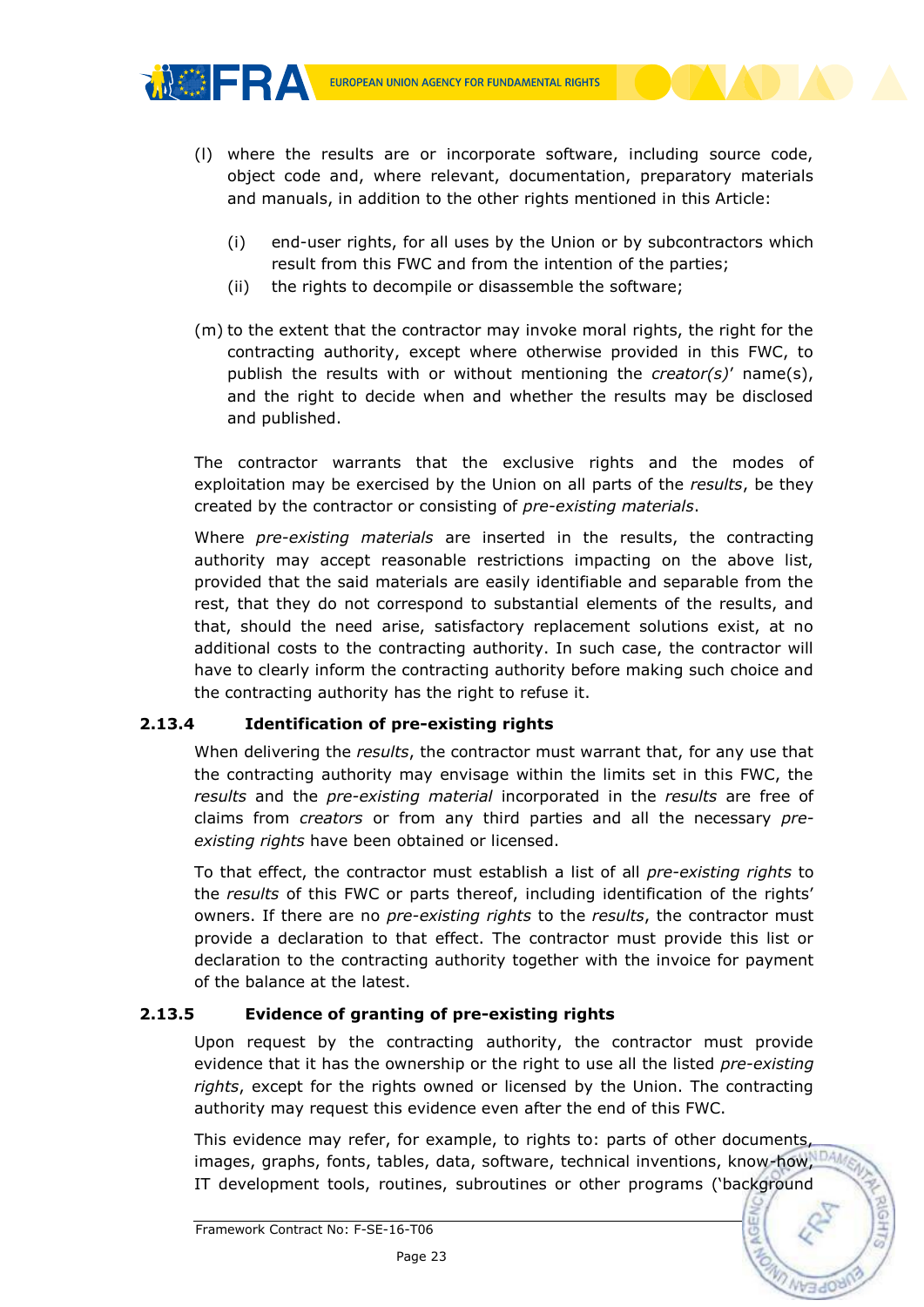technology'), concepts, designs, installations or pieces of art, data, source or background materials or any other parts of external origin.

This evidence must include, as appropriate:

**MOERA** 

- (a) the name and version number of a software product;
- (b) the full identification of the work and its author, developer, *creator*, translator, data entry person, graphic designer, publisher, editor, photographer, producer;
- (c) a copy of the licence to use the product or of the agreement granting the relevant rights to the contractor or a reference to this licence;
- (d) a copy of the agreement or extract from the employment contract granting the relevant rights to the contractor where parts of the *results* were created by its *personnel*;
- (e) the text of the disclaimer notice if any.

Provision of evidence does not release the contractor from its responsibilities if it is found that it does not hold the necessary rights, regardless of when and by whom this fact is revealed.

The contractor also warrants that it possesses the relevant rights or powers to execute the transfer and that it has paid or has verified payment of all due fees including fees due to collecting societies, related to the final *results*.

#### **2.13.6 Quotation of works in the result**

In the *result*, the contractor must clearly point out all quotations of existing works. The complete reference should include as appropriate, the following: name of the author, title of the work, date and place of publication, date of creation, address of publication on the internet, number, volume and other information that allows the origin to be easily identified.

#### **2.13.7 Moral rights of creators**

By delivering the *results*, the contractor warrants that the *creators* will not object to the following on the basis of their moral rights under copyright:

- (a) that their names be mentioned or not mentioned when the *results* are presented to the public;
- (b) that the *results* be divulged or not after they have been delivered in their final version to the contracting authority;
- (c) that the *results* be adapted, provided that this is done in a manner which is not prejudicial to the *creator*'s honour or reputation.

If moral rights on parts of the *results* protected by copyright may exist, the contractor must obtain the consent of *creators* regarding the granting or waiver of the relevant moral rights in accordance with the applicable legal provisions and be ready to provide documentary evidence upon request.

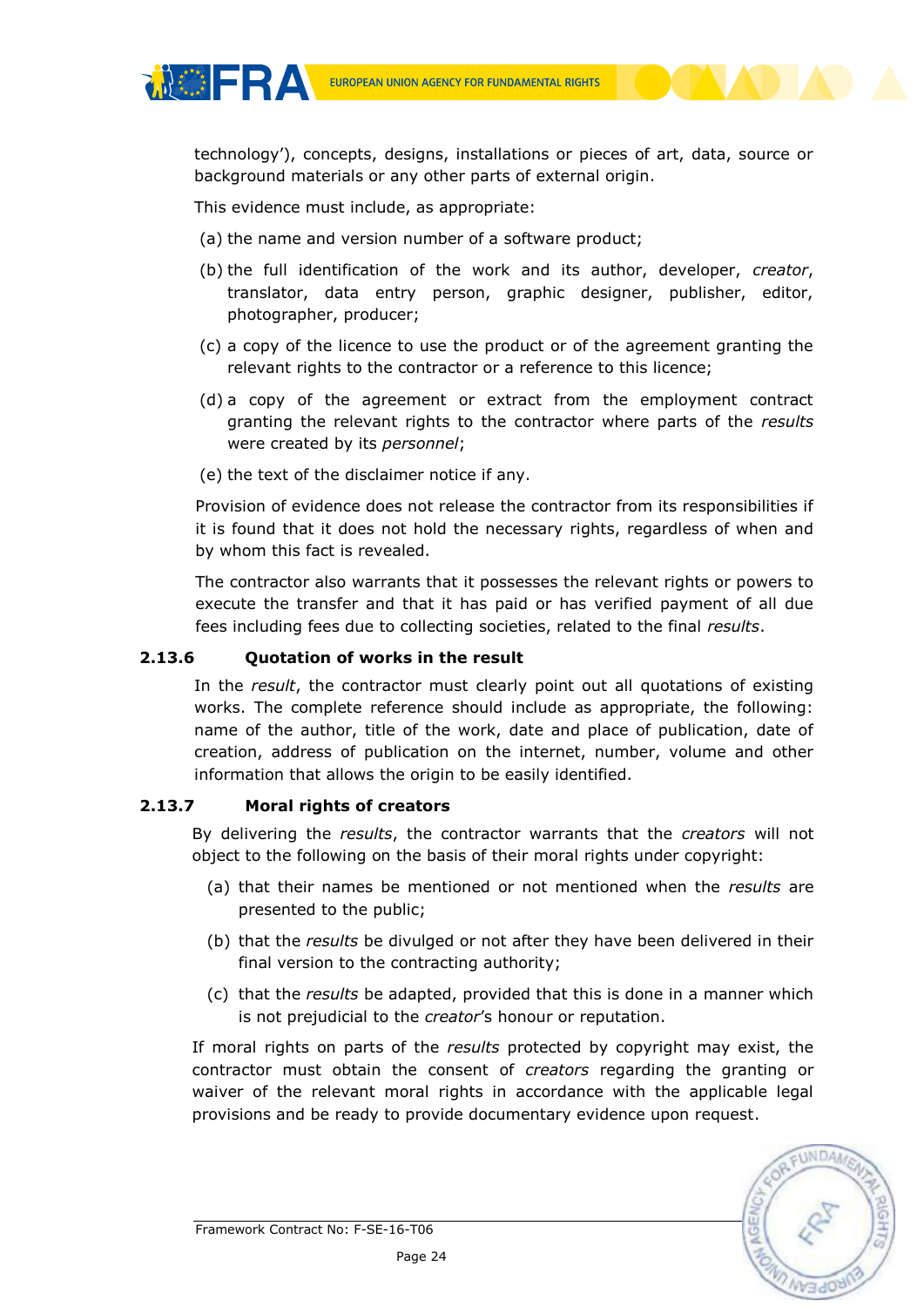

#### **2.13.8 Image rights and sound recordings**

If natural persons appear in a *result* or their voice or any other private element is recorded in a recognisable manner, the contractor must obtain a statement by these persons (or, in the case of minors, by the persons exercising parental authority) giving their permission for the described use of their image, voice or private element and, on request, submit a copy of the permission to the contracting authority. The contractor must take the necessary measures to obtain such consent in accordance with the applicable legal provisions.

#### **2.13.9 Copyright notice for pre-existing rights**

When the contractor retains *pre-existing rights* on parts of the *results*, reference must be inserted to that effect when the *result* is used as set out in Article 1.10.1, with the following disclaimer:  $\degree$   $\degree$   $-$  year  $-$  European Union. All rights reserved. Certain parts are licensed under conditions to the EU', or with any other equivalent disclaimer as the contracting authority may consider best appropriate, or as the parties may agree on a case-by-case basis. This does not apply where inserting such reference would be impossible, notably for practical reasons.

## **2.13.10 Visibility of Union funding and disclaimer**

When making use of the *results*, the contractor must declare that they have been produced under a contract with the Union and that the opinions expressed are those of the contractor only and do not represent the contracting authority's official position. The contracting authority may waive this obligation in writing or provide the text of the disclaimer.

#### <span id="page-24-0"></span>**1.29 FORCE MAJEURE**

- **2.14.1** If a party is affected by *force majeure*, it must immediately *notify* the other party, stating the nature of the circumstances, their likely duration and foreseeable effects.
- **2.14.2** A party is not liable for any delay or failure to perform its obligations under the FWC if that delay or failure is a *result* of *force majeure*. If the contractor is unable to fulfil its contractual obligations owing to *force majeure*, it has the right to remuneration only for the services actually provided.
- **2.14.3** The parties must take all necessary measures to limit any damage due to *force majeure*.

# <span id="page-24-1"></span>**1.30 LIQUADATED DAMAGES**

## **2.15.1 Delay in delivery**

If the contractor fails to perform its contractual obligations within the applicable time limits set out in this FWC, the contracting authority may claim liquidated damages for each day of delay using the following formula:

0.3 x (*V/d*)

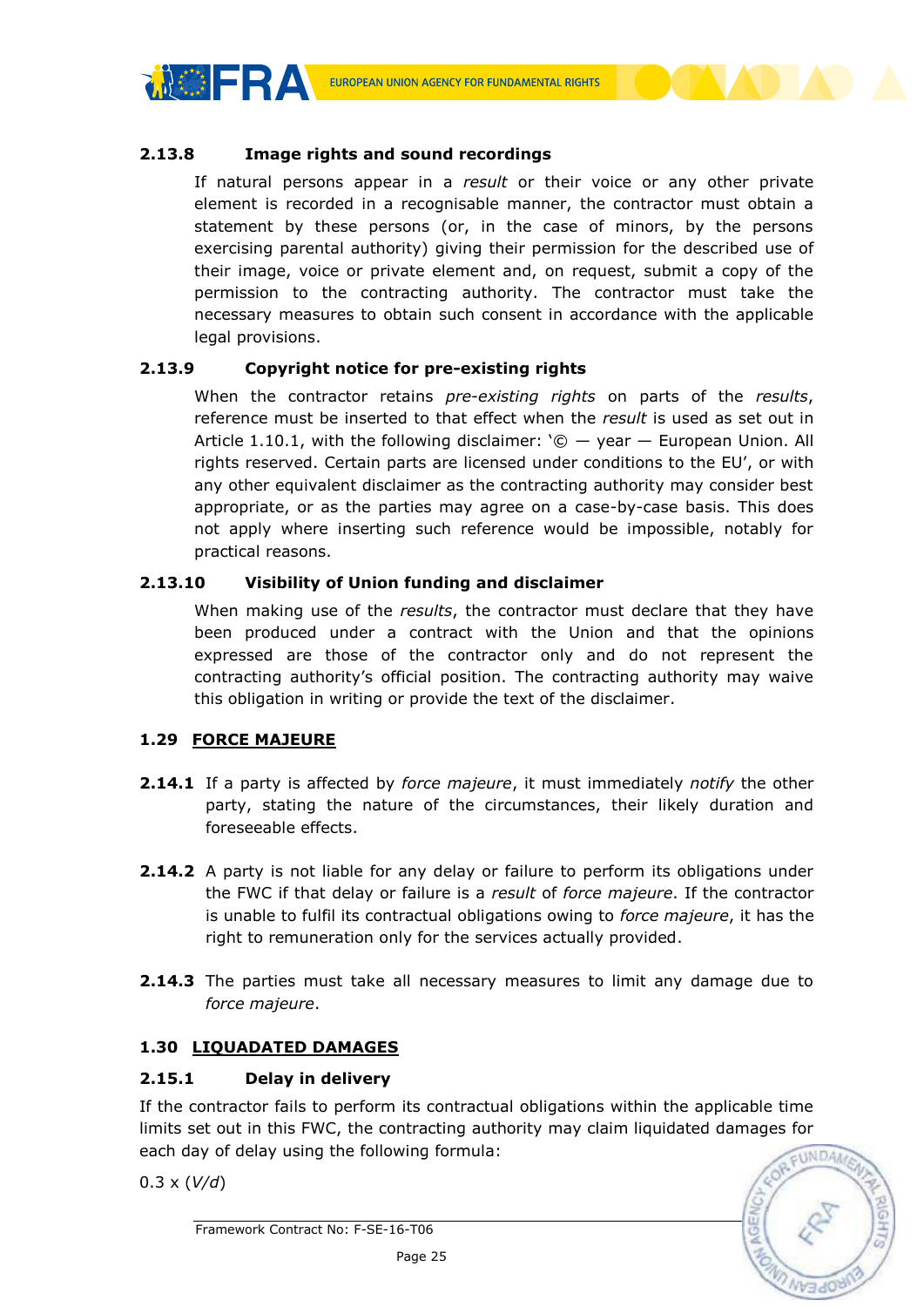

where:

*V* is the price of the relevant purchase or deliverable or *result*;

*d* is the duration specified in the relevant *specific contract* for delivery of the relevant purchase or deliverable or *result* or, failing that, the period between the date specified in Article 1.4.2 and the date of delivery or performance specified in the relevant *specific contract*, expressed in days.

Liquidated damages may be imposed together with a reduction in price under the conditions laid down in Article 2.16.

#### **2.15.2 Procedure**

The contracting authority must *formally notify* the contractor of its intention to apply liquidated damages and the corresponding calculated amount.

The contractor has 30 days following the date of receipt to submit observations. Failing that, the decision becomes enforceable the day after the time limit for submitting observations has elapsed.

If the contractor submits observations, the contracting authority, taking into account the relevant observations, must *notify* the contractor:

(a) of the withdrawal of its intention to apply liquidated damages; or

(b) of its final decision to apply liquidated damages and the corresponding amount.

#### **2.15.3 Nature of liquidated damages**

The parties expressly acknowledge and agree that any amount payable under this Article is not a penalty and represents a reasonable estimate of fair compensation for the damage incurred due to failure to provide the services within the applicable time limits set out in this FWC.

#### **2.15.4 Claims and liability**

Any claim for liquidated damages does not affect the contractor's actual or potential liability or the contracting authority's rights under Article 2.18.

#### <span id="page-25-0"></span>**1.31 REDUCTION IN PRICE**

#### **2.16.1 Quality standards**

If the contractor fails to provide the service in accordance with the FWC or a *specific contract* ('unperformed obligations') or if it fails to provide the service in accordance with the expected quality levels specified in the tender specifications ('low quality delivery'), the contracting authority may reduce or recover payments proportionally to the seriousness of the unperformed obligations or low quality delivery. This includes in particular cases where the contracting authority cannot approve a *result*, report or deliverable as defined in Article 1.6 after the contractor has submitted the required additional information, correction or new version.

A reduction in price may be imposed together with liquidated damages under the conditions of Article 2.15.

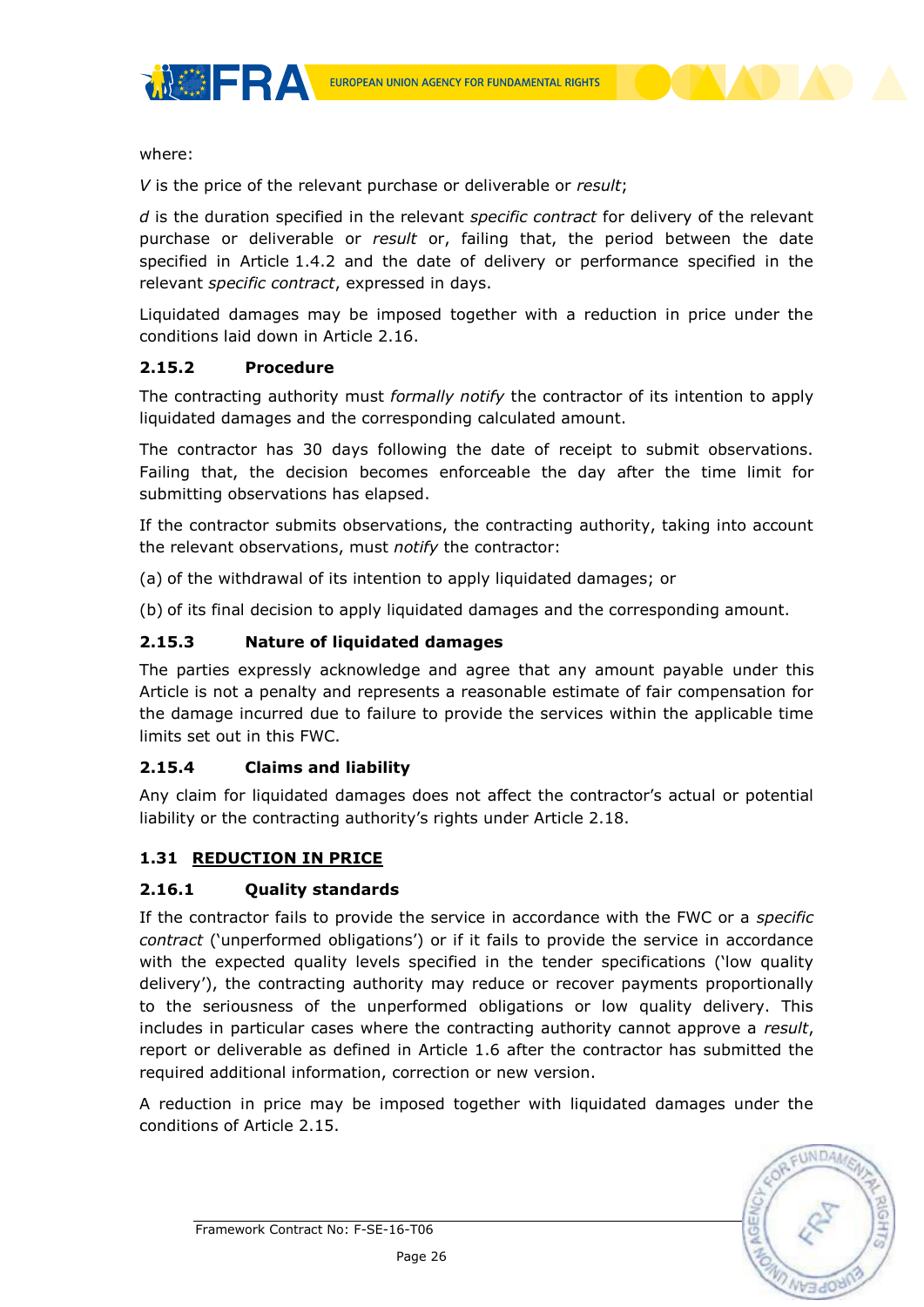

**MOERA** 

The contracting authority must *formally notify* the contractor of its intention to reduce payment and the corresponding calculated amount.

The contractor has 30 days following the date of receipt to submit observations. Failing that, the decision becomes enforceable the day after the time limit for submitting observations has elapsed.

If the contractor submits observations, the contracting authority, taking into account the relevant observations, must *notify* the contractor:

(a) of the withdrawal of its intention to reduce payment; or

(b) of its final decision to reduce payment and the corresponding amount.

#### **2.16.3 Claims and liability**

Any reduction in price does not affect the contractor's actual or potential liability or the contracting authority's rights under Article 2.18.

## <span id="page-26-0"></span>**1.32 SUSPENSION OF THE CONTRACT**

#### **2.17.1 Suspension by the contractor**

If the contractor is affected by *force majeure*, it may suspend the provision of the services under a *specific contract*.

The contractor must immediately *notify* the contracting authority of the suspension. The *notification* must include a description of the *force majeure* and state when the contractor expects to resume the provision of services.

The contractor must *notify* the contracting authority as soon as it is able to resume *performance of the specific contract*, unless the contracting authority has already terminated the FWC or the *specific contract*.

#### **2.17.2 Suspension by the contracting authority**

The contracting authority may suspend the *implementation of the FWC* or *performance of a specific contract* or any part of it:

- (a) if the procedure for awarding the FWC or a *specific contract* or the *implementation of the FWC* proves to have been subject to substantial errors, *irregularities* or *fraud*;
- (b) in order to verify whether the presumed substantial errors, *irregularities* or *fraud* actually occurred.

The contracting authority must *formally notify* the contractor of the suspension. Suspension takes effect on the date of *formal notification*, or at a later date if the *formal notification* so provides.

The contracting authority must *notify* the contractor as soon as possible whether:

- (a) it is lifting the suspension; or
- (b) it intends to terminate the FWC or a *specific contract* under Article 2.18.1(f) or  $(i).$

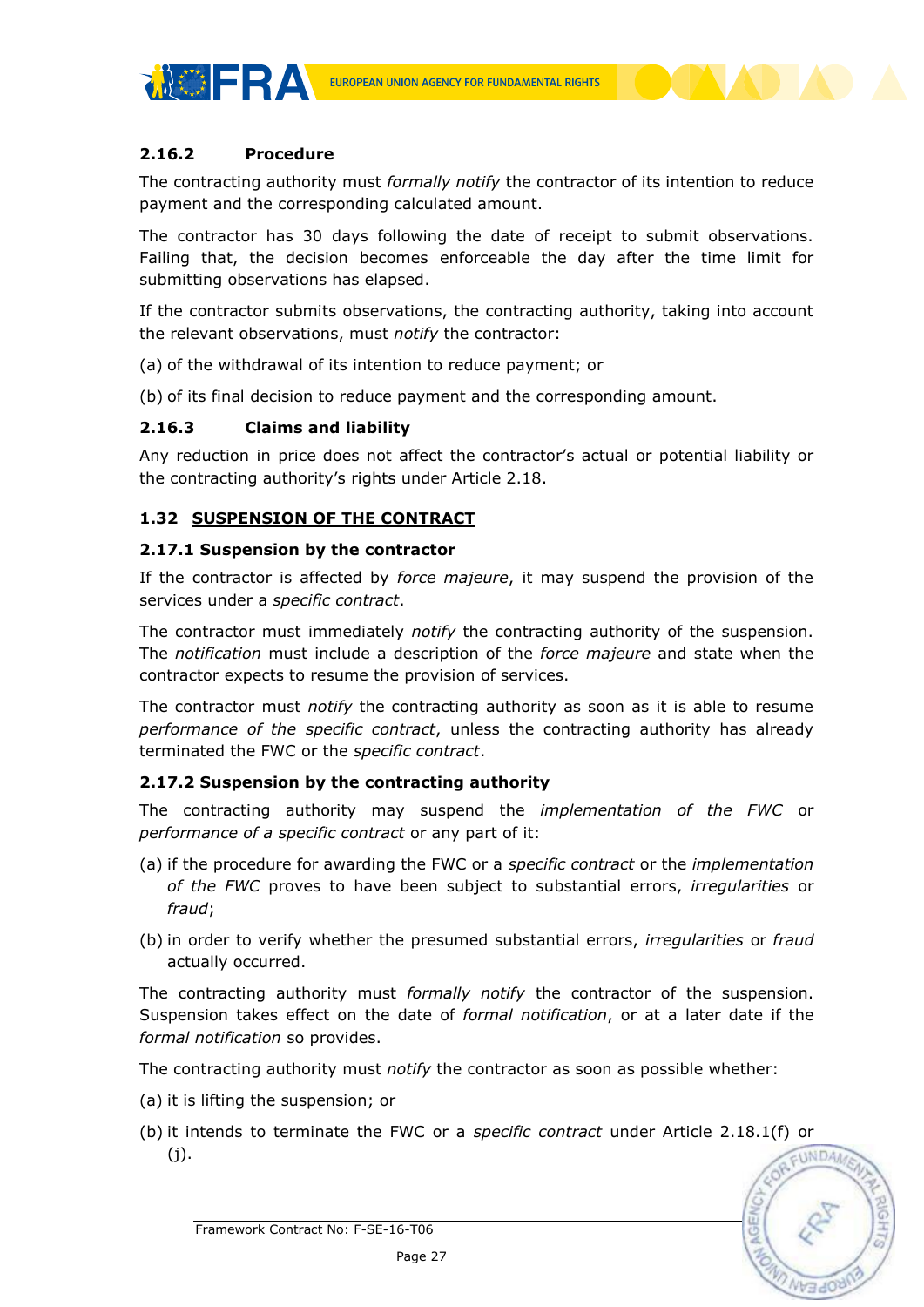The contractor is not entitled to compensation for suspension of any part of the FWC or a *specific contract*.

## <span id="page-27-0"></span>**1.33 TERMINATION BY THE CONTRACTING AUTHORITY**

#### **2.18.1 Grounds for termination**

**MOFRA** 

The contracting authority may terminate the FWC or a *specific contract* in the following circumstances:

- (a) if provision of the services under a pending *specific contract* has not actually started within 15 days of the scheduled date and the contracting authority considers the new date proposed, if any, unacceptable, taking into account Article 2.11.2;
- (b) if the contractor is unable, through its own fault, to obtain any permit or licence required for *implementation of the FWC*;
- (c) if the contractor does not implement the FWC or perform the *specific contract* in accordance with the tender specifications or *request for service* or is in breach of another substantial contractual obligation or repeatedly refuses to sign *specific contract*s. Termination of three or more *specific contract*s in these circumstances also constitutes grounds for termination of the FWC;
- (d) if the contractor or any person that assumes unlimited liability for the debts of the contractor is in one of the situations provided for in points (a) and (b) of Article 106(1) of the Financial Regulation<sup>3</sup>;
- (e) if the contractor or any *related person* is subject to any of the situations provided for in points (c) to (f) of Article 106(1) or to Article 106(2) of the Financial Regulation.
- (f) if the procedure for awarding the FWC or the *implementation of the FWC* prove to have been subject to *substantial errors*, *irregularities* or *fraud*;
- (g) if the contractor does not comply with applicable obligations under environmental, social and labour law established by Union law, national law, collective agreements or by the international environmental, social and labour law provisions listed in Annex X to Directive 2014/24/EU;
- (h) if the contractor is in a situation that could constitute a *conflict of interest* or a *professional conflicting interest* as referred to in Article 2.7;
- (i) if a change to the contractor's legal, financial, technical, organisational or ownership situation is likely to substantially affect the *implementation of the FWC* or substantially modify the conditions under which the FWC was initially awarded;
- (j) in the event of *force majeure*, where either resuming implementation is impossible or the necessary ensuing amendments to the FWC or a *specific*

-

<sup>&</sup>lt;sup>3</sup> Regulation (EU, EURATOM) No 966/2012 on the financial rules applicable to the general budget of the Union, as amended http://eur-lex.europa.eu/legal-inal [content/EN/TXT/?uri=celex:32012R0966](http://eur-lex.europa.eu/legal-content/EN/TXT/?uri=celex:32012R0966)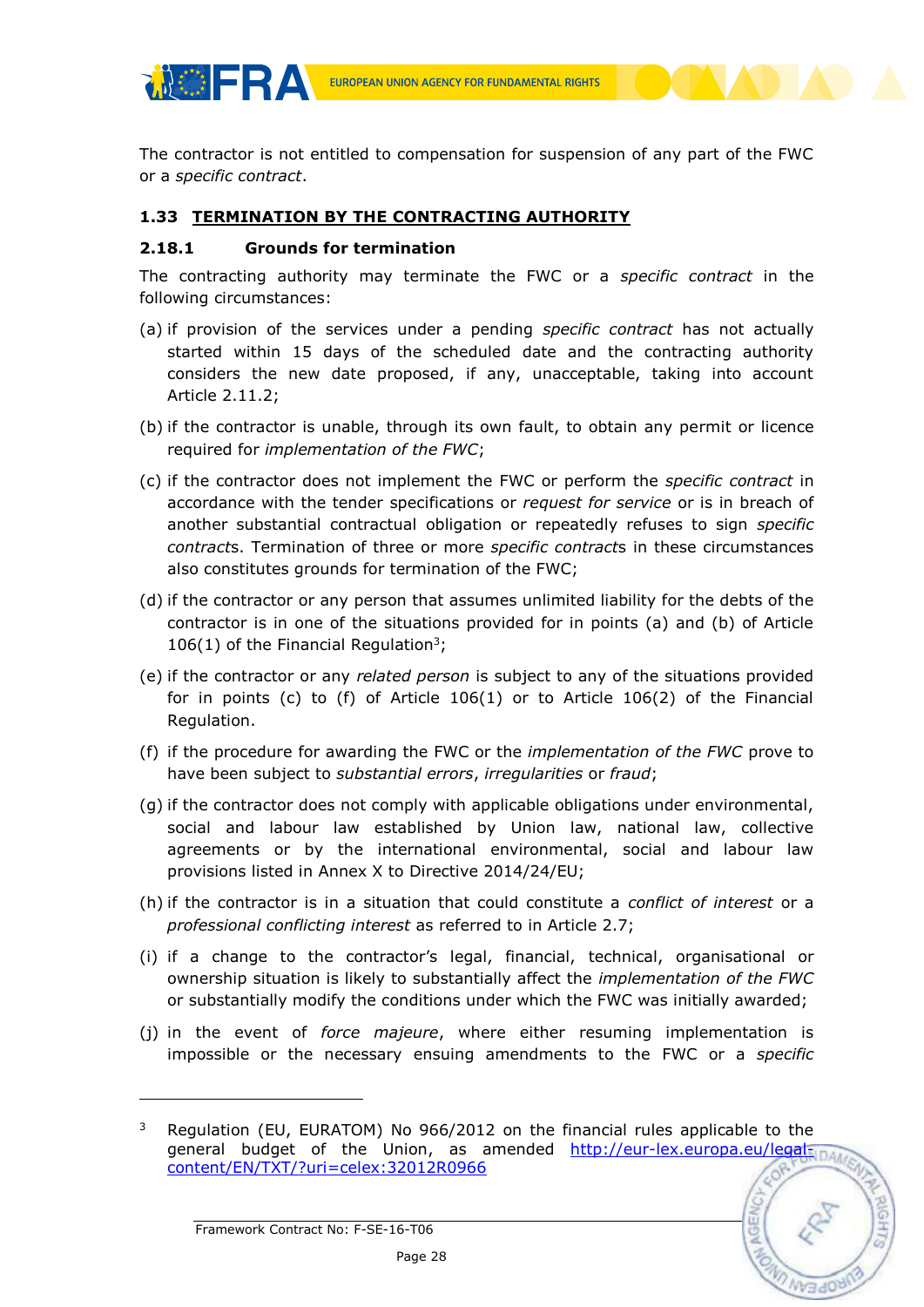*contract* would mean that the tender specifications are no longer fulfilled or result in unequal treatment of tenderers or contractors;

- (k) if the needs of the contracting authority change and it no longer requires new services under the FWC; in such cases ongoing *specific contract*s remain unaffected;
- (l) if the termination of the FWC with one or more of the contractors means that the multiple FWC with reopening of competition no longer has the minimum required level of competition.

## **2.18.2 Grounds for termination by the contractor**

The contractor may terminate the FWC or a *specific contract* if:

- (a) it has evidence that the contracting authority has committed *substantial errors*, *irregularities* or *fraud* in the procedure for awarding the FWC or the *implementation of the FWC*;
- (b) the contracting authority fails to comply with its obligations, in particular the obligation to provide the information needed for the contractor to implement the FWC or to perform a *specific contract* as provided for in the tender specifications.

#### **2.18.3 Procedure for termination**

**MOFRA** 

A party must *formally notify* the other party of its intention to terminate the FWC or a *specific contract* and the grounds for termination.

The other party has 30 days following the date of receipt to submit observations, including the measures it has taken to continue fulfilling its contractual obligations. Failing that, the decision to terminate becomes enforceable the day after the time limit for submitting observations has elapsed.

If the other party submits observations, the party intending to terminate must *formally notify* it either of the withdrawal of its intention to terminate or of its final decision to terminate.

In the cases referred to in points (a) to (d), (q) to (i), (k) and (l) of Article 2.18.1 and in Article 2.18.2, the date on which the termination takes effect must be specified in the *formal notification*.

In the cases referred to in points (e), (f) and (j) of Article 2.18.1, the termination takes effect on the day following the date on which the contractor receives *notification* of termination.

In addition, at the request of the contracting authority and regardless of the grounds for termination, the contractor must provide all necessary assistance, including information, documents and files, to allow the contracting authority to complete, continue or transfer the services to a new contractor or internally, without interruption or adverse effect on the quality or continuity of the services. The parties may agree to draw up a transition plan detailing the contractor's assistance unless such plan is already detailed in other contractual documents or in the tender specifications. The contractor must provide such assistance at no additional cost, except if it can demonstrate that it requires substantial additional resources or pa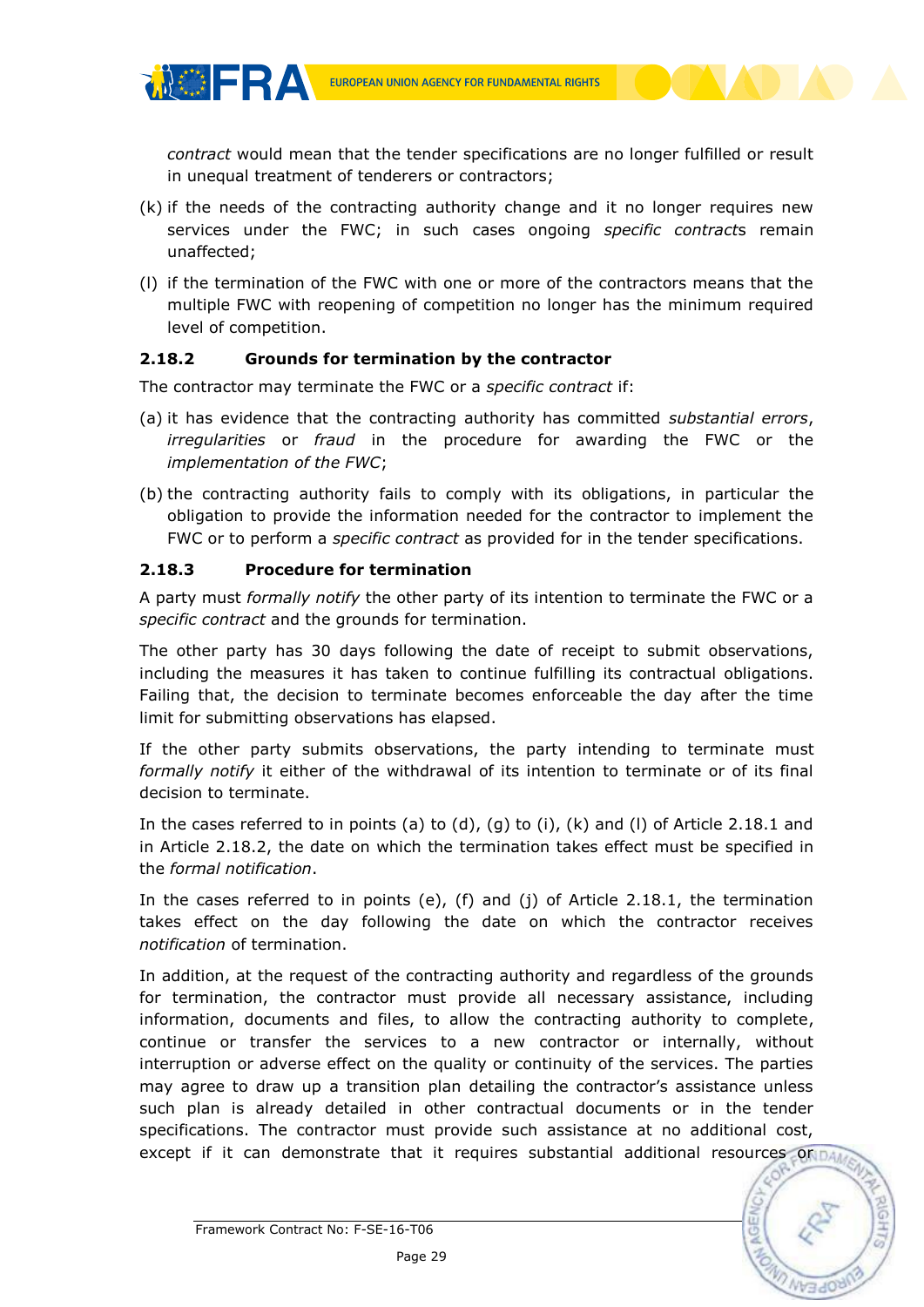means, in which case it must provide an estimate of the costs involved and the parties will negotiate an arrangement in good faith.

#### **2.18.4 Effects of termination**

**THERA** 

The contractor is liable for damage incurred by the contracting authority as a result of the termination of the FWC or a *specific contract* including the cost of appointing another contractor to provide or complete the services, unless the damage was caused by the situation specified in Article 2.18.1(j), (k) or (l) or in Article 2.18.2. The contracting authority may claim compensation for such damage.

The contractor is not entitled to compensation for any loss resulting from the termination of the FWC or a *specific contract*, including loss of anticipated profits, unless the loss was caused by the situation specified in Article 2.18.2.

The contractor must take all appropriate measures to minimise costs, prevent damage and cancel or reduce its commitments.

Within 60 days of the date of termination, the contractor must submit any report, deliverable or *result* and any invoice required for services that were provided before the date of termination.

In the case of joint tenders, the contracting authority may terminate the FWC or a *specific contract* with each member of the group separately on the basis of points (d), (e) or (g) of Article 2.18.1, under the conditions set out in Article 2.11.2.

## <span id="page-29-0"></span>**1.34 INVOICES, VALUE ADDED TAX AND E-INVOICING**

#### **2.19.1 Invoices and value added tax**

Invoices must contain the contractor's (or leader's in the case of a joint tender) identification data, the amount, the currency and the date, as well as the FWC reference and reference to the *specific contract*.

Invoices must indicate the place of taxation of the contractor (or leader in the case of a joint tender) for value added tax (VAT) purposes and must specify separately amounts not including VAT and amounts including VAT.

The contracting authority is exempt from all taxes and duties, including VAT, in accordance with Articles 3 and 4 of the Protocol on the privileges and immunities of the European Union.

The contractor (or leader in the case of a joint tender) must complete the necessary formalities with the relevant authorities to ensure that the supplies and services required for *implementation of the FWC* are exempt from taxes and duties, including VAT.

# **2.19.2 E-invoicing**

If provided for in the special conditions, the contractor (or leader in the case of a joint tender) submits invoices in electronic format if the conditions regarding electronic signature specified by Directive 2006/112/EC on VAT are fulfilled, i.e. using a qualified electronic signature or through electronic data interchange.

Reception of invoices by standard format (pdf) or email is not accepted.

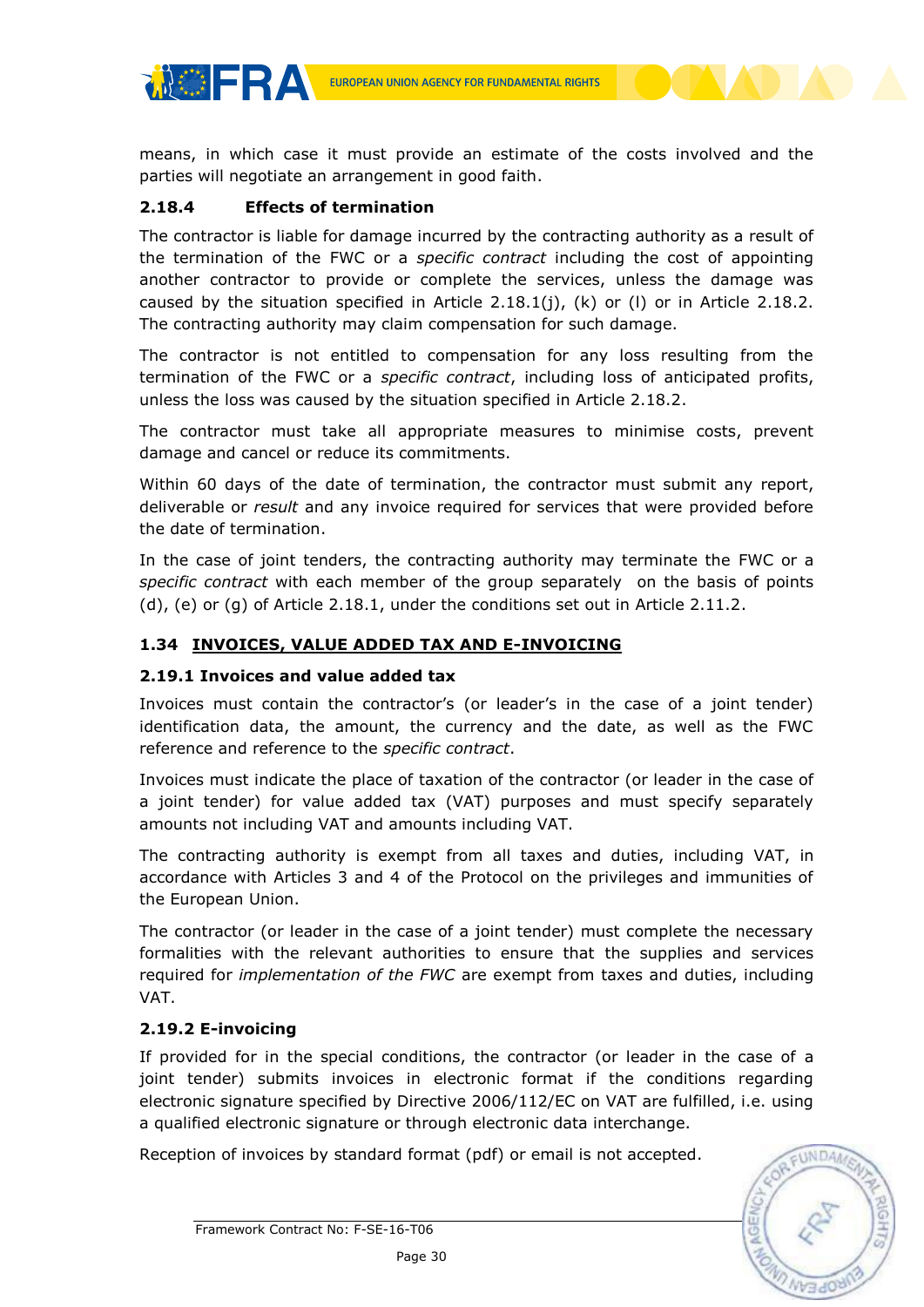# <span id="page-30-0"></span>**1.35 PRICE REVISION**

**MOFRA** 

If a price revision index is provided in Article 1.5.2, this Article applies to it.

Prices are fixed and not subject to revision during the first year of the FWC.

At the beginning of the second and every following year of the FWC, each price may be revised upwards or downwards at the request of one of the parties.

A party may request a price revision in writing no later than three months before the anniversary date of entry into force of the FWC. The other party must acknowledge the request within 14 days of receipt.

At the anniversary date, the contracting authority must communicate the final index for the month in which the request was received, or failing that, the last provisional index available for that month. The contractor establishes the new price on this basis and communicates it as soon as possible to the contracting authority for verification.

The contracting authority purchases on the basis of the prices in force at the date on which the *specific contract* enters into force.

The price revision is calculated using the following formula:

$$
\begin{aligned}\n &\text{Ir} \\
&\text{Pr} = \text{Po} \times (-) \\
&\text{Io} \\
&\text{where:} \\
&\text{Pr} = \text{revised price;} \\
&\text{Po} = \text{price in the tendency;} \\
\end{aligned}
$$

Io  $=$  index for the month in which the FWC enters into force;

Ir  $=$  index for the month in which the request to revise prices is received.

#### <span id="page-30-1"></span>**1.36 PAYMENTS AND GUARANTEES**

#### **2.21.1 Date of payment**

Payments are deemed to be effected on the date when they are debited to the contracting authority's account.

#### **2.21.2 Currency**

Payments are made in euros or in the currency provided for in Article 1.7.

#### **2.21.3 Conversion**

The contracting authority makes any conversion between the euro and another currency at the daily euro exchange rate published in the Official Journal of the European Union, or failing that, at the monthly accounting exchange rate, as established by the European Commission and published on the website indicated below, applicable on the day when it issues the payment order.

The contractor makes any conversion between the euro and another currency at the monthly accounting exchange rate, established by the Commission and published on the website indicated below, applicable on the date of the invoice.

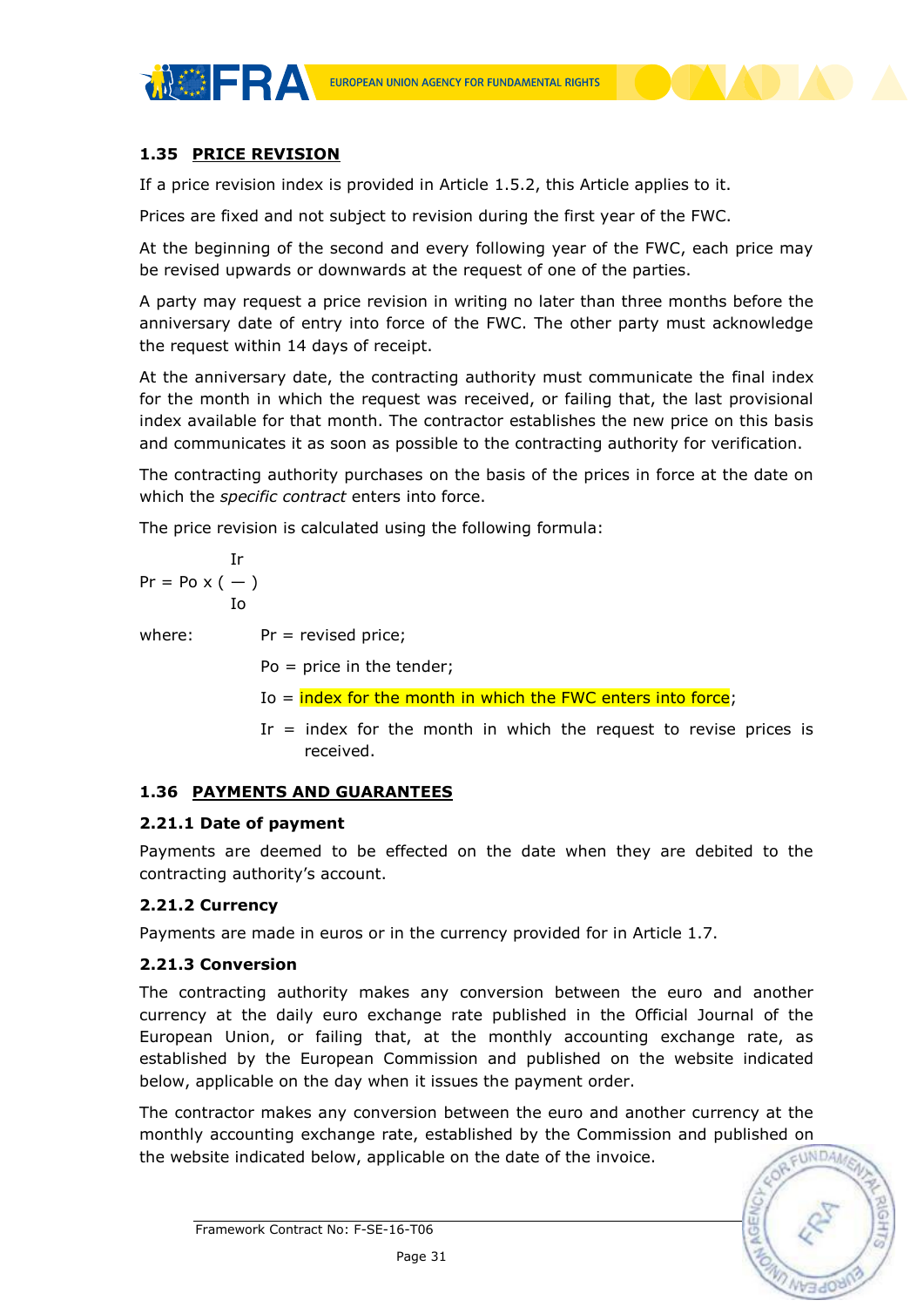

[http://ec.europa.eu/budget/contracts\\_grants/info\\_contracts/inforeuro/inforeuro\\_en.c](http://ec.europa.eu/budget/contracts_grants/info_contracts/inforeuro/inforeuro_en.cfm) [fm.](http://ec.europa.eu/budget/contracts_grants/info_contracts/inforeuro/inforeuro_en.cfm)

#### **2.21.4 Costs of transfer**

The costs of the transfer are borne as follows:

- (a) the contracting authority bears the costs of dispatch charged by its bank;
- (b) the contractor bears the costs of receipt charged by its bank;
- (c) the party causing repetition of the transfer bears the costs for repeated transfer.

#### **2.21.5 Pre-financing, performance and money retention guarantees**

If, as provided for in Article 1.6*,* a financial guarantee is required for the payment of pre-financing, as performance guarantee or as retention money guarantee, it must fulfil the following conditions:

- (a) the financial guarantee is provided by a bank or a financial institution approved by the contracting authority or, at the request of the contractor and with the agreement of the contracting authority, by a third party;
- (b) the guarantor stands as first-call guarantor and does not require the contracting authority to have recourse against the principal debtor (the contractor).

The contractor bears the cost of providing such guarantee.

Pre-financing guarantees must remain in force until the pre-financing is cleared against interim payments or payment of the balance. Where the payment of the balance takes the form of a debit note, the pre-financing guarantee must remain in force for three months after the debit note is sent to the contractor. The contracting authority must release the guarantee within the following month.

Performance guarantees cover compliance with substantial contractual obligations until the contracting authority has given its final approval for the service. The performance guarantee must not exceed 10 % of the total price of the *specific contract*. The contracting authority must release the guarantee fully after final approval of the service, as provided for in the *specific contract*.

Retention money guarantees cover full delivery of the service in accordance with the *specific contract* including during the contract liability period and until its final approval by the contracting authority. The retention money guarantee must not exceed 10 % of the total price of the *specific contract*. The contracting authority must release the guarantee after the expiry of the contract liability period as provided for in the *specific contract*.

The contracting authority must not request a retention money guarantee for a *specific contract* where it has requested a performance guarantee.

#### **2.21.6 Interim payments and payment of the balance**

The contractor (or leader in the case of a joint tender) must send an invoice for interim payment, as provided for in Article 1.6 or in the tender specifications or in the *specific contract*.

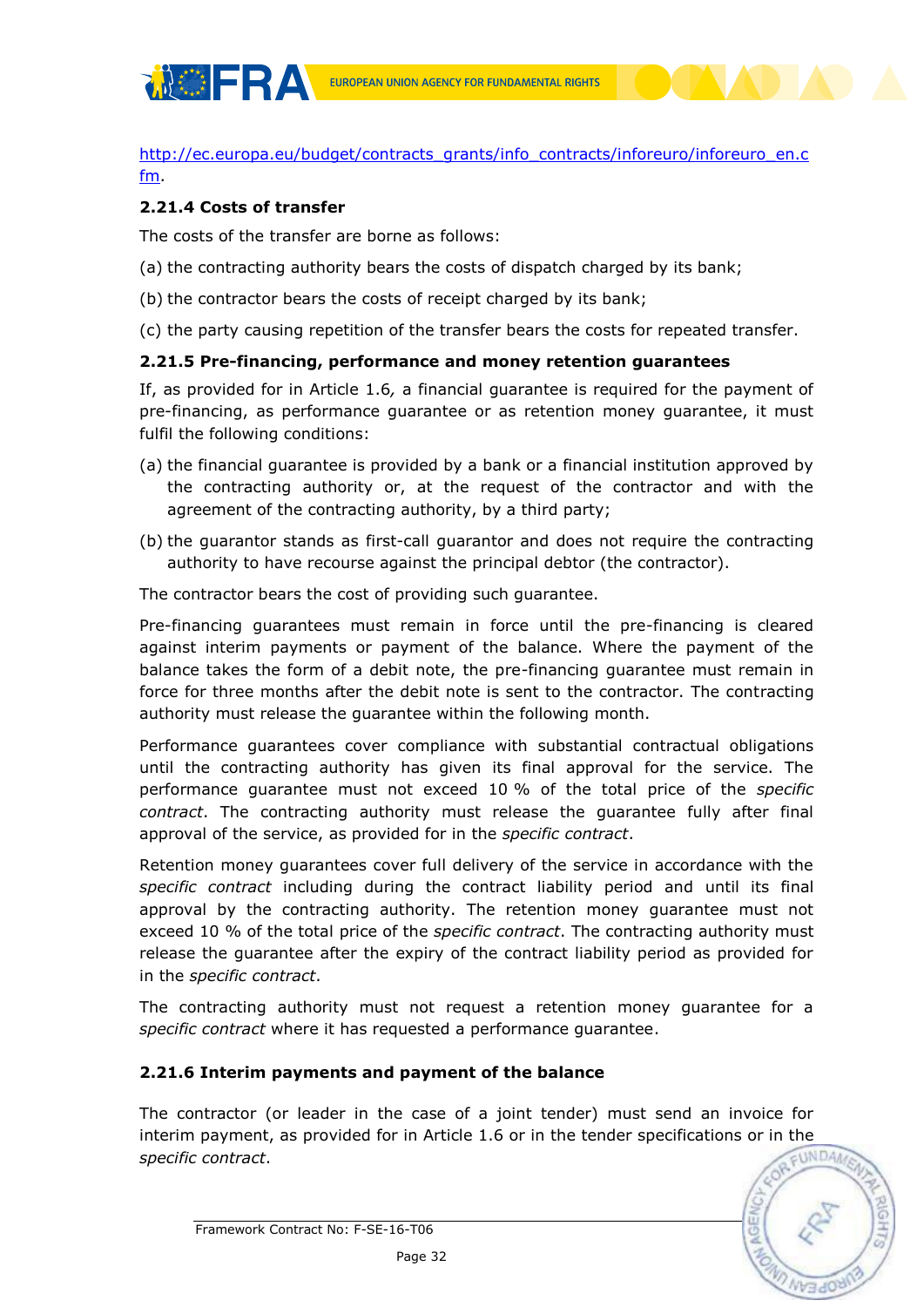EUROPEAN UNION AGENCY FOR FUNDAMENTAL RIGHTS

The contractor (or leader in the case of a joint tender) must send an invoice for payment of the balance within 60 days of the end of the period of provision of the services, as provided for in Article 1.6, in the tender specifications or in the *specific contract*.

Payment of the invoice and approval of documents does not imply recognition of the regularity, authenticity, completeness and correctness of the declarations and information they contain.

Payment of the balance may take the form of recovery.

# **2.21.7 Suspension of the time allowed for payment**

The contracting authority may suspend the payment periods specified in Article 1.6 at any time by *notifying* the contractor (or leader in the case of a joint tender) that its invoice cannot be processed. The reasons the contracting authority may cite for not being able to process an invoice are:

(a) because it does not comply with the FWC;

**THERA** 

- (b) because the contractor has not produced the appropriate documents or deliverables; or
- (c) because the contracting authority has observations on the documents or deliverables submitted with the invoice.

The contracting authority must *notify* the contractor (or leader in the case of joint tender) as soon as possible of any such suspension, giving the reasons for it.

Suspension takes effect on the date the contracting authority sends the *notification*. The remaining payment period resumes from the date on which the requested information or revised documents are received or the necessary further verification, including on-the-spot checks, is carried out. Where the suspension period exceeds two months, the contractor (or leader in the case of a joint tender) may request the contracting authority to justify the continued suspension.

Where the payment periods have been suspended following rejection of a document referred to in the first paragraph of this Article and the new document produced is also rejected, the contracting authority reserves the right to terminate the *specific contract* in accordance with Article 2.18.1(c)

# **2.21.8 Interest on late payment**

On expiry of the payment periods specified in Article 1.6, the contractor (or leader in the case of a joint tender) is entitled to interest on late payment at the rate applied by the European Central Bank for its main refinancing operations in euros (the reference rate) plus eight points. The reference rate is the rate in force, as published in the C series of the *Official Journal of the European Union,* on the first day of the month in which the payment period ends.

Suspension of the payment period as provided for in Article 2.21.7 is not considered as giving rise to late payment.

Interest on late payment covers the period running from the day following the due date for payment up to and including the date of payment as defined in DA, Article 2.21.1.

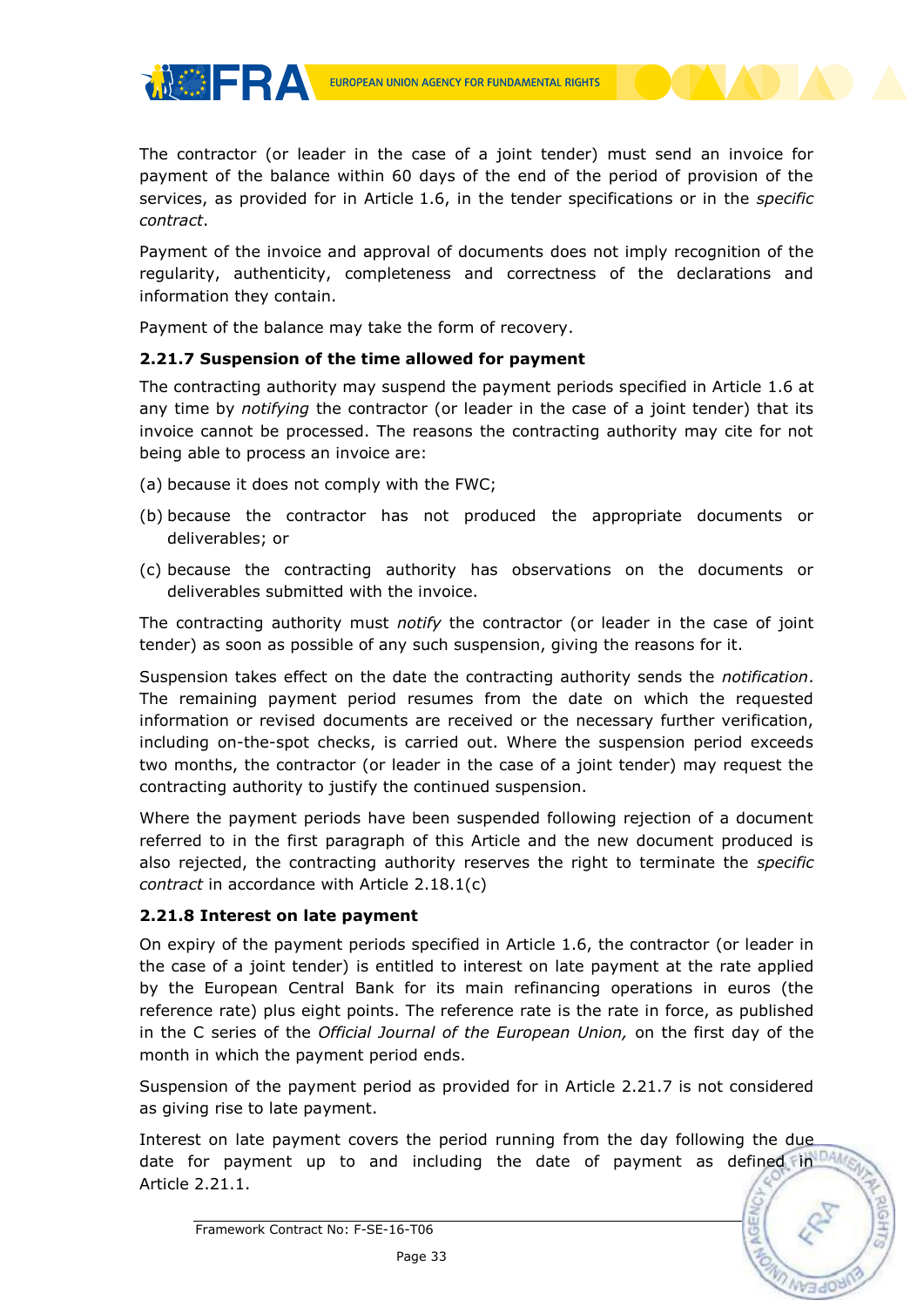**EUROPEAN UNION AGENCY FOR FUNDAMENTAL RIGHTS** 

However, when the calculated interest is EUR 200 or less, it must be paid to the contractor (or leader in the case of a joint tender) only if it requests it within two months of receiving late payment.

## <span id="page-33-0"></span>**1.37 REIMBURSEMENTS**

**MOFRA** 

- **2.22.1** If provided for in the special conditions or in the tender specifications, the contracting authority must reimburse expenses directly connected with the provision of the services either when the contractor provides it with supporting documents or on the basis of flat rates.
- **2.22.2** The contracting authority reimburses travel and subsistence expenses on the basis of the shortest itinerary and the minimum number of nights necessary for overnight stay at the destination.
- **2.22.3** The contracting authority reimburses travel expenses as follows:
	- (a) travel by air: up to the maximum cost of an economy class ticket at the time of the reservation;
	- (b) travel by boat or rail: up to the maximum cost of a first class ticket;
	- (c) travel by car: at the rate of one first class rail ticket for the same journey and on the same day;

In addition, the contracting authority reimburses travel outside Union territory if it has given its prior written approval for the expenses.

- **2.22.4** The contracting authority reimburses subsistence expenses on the basis of a daily subsistence allowance as follows:
	- (a) for journeys of less than 200 km for a return trip, no subsistence allowance is payable;
	- (b) the daily subsistence allowance is payable only on receipt of supporting documents proving that the person concerned was present at the destination;
	- (c) the daily subsistence allowance takes the form of a flat-rate payment to cover all subsistence expenses, including meals, local transport including transport to and from the airport or station, insurance and sundries;
	- (d) the daily subsistence allowance is reimbursed at the flat rates specified in Article 1.5.3;
	- (e) accommodation is reimbursed on receipt of supporting documents proving the necessary overnight stay at the destination, up to the flat-rate ceilings specified in Article 1.5.3.
- **2.22.5** The contracting authority reimburses the cost of shipment of equipment or unaccompanied luggage if it has given its prior written approval for the expense.

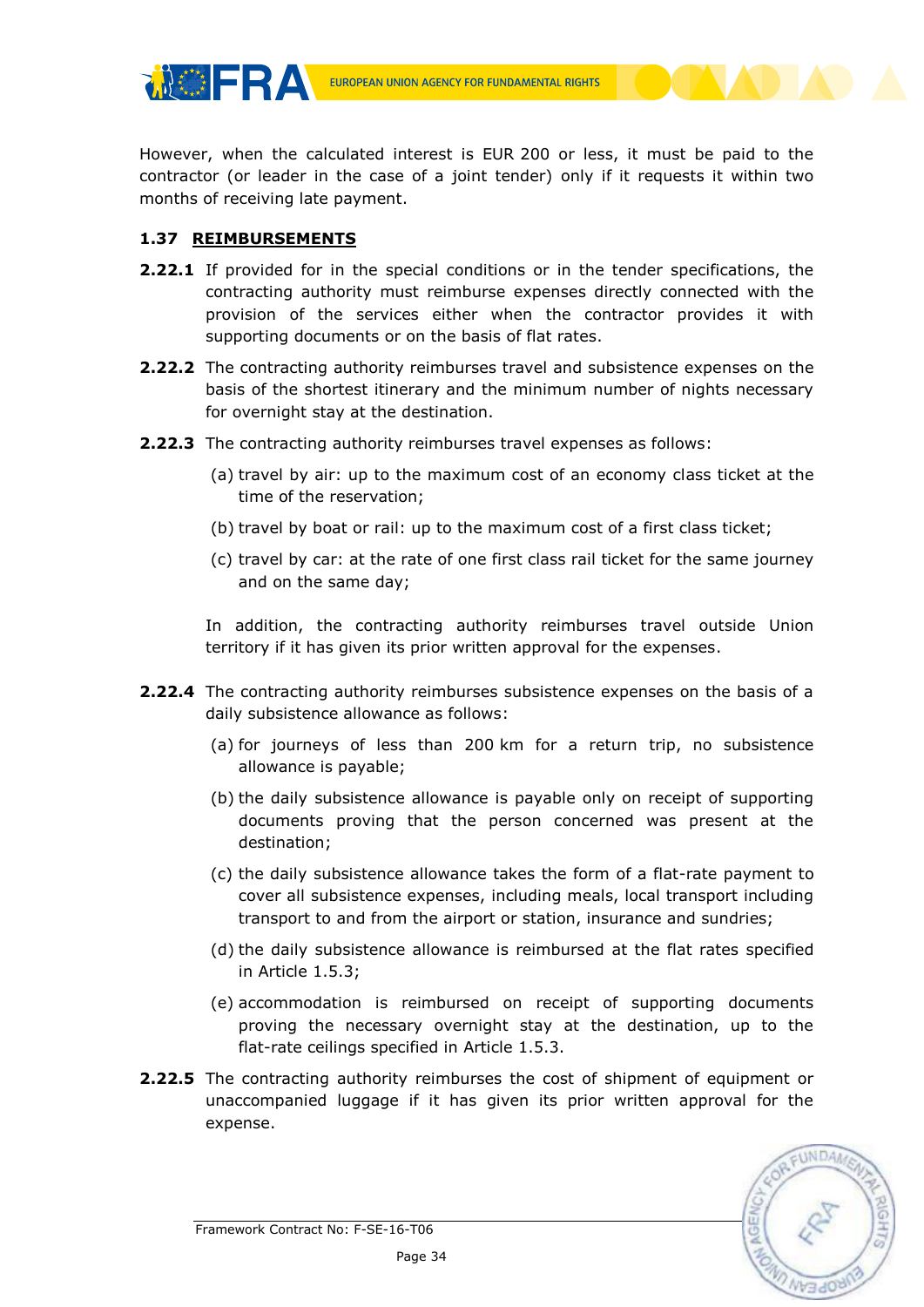



# <span id="page-34-0"></span>**1.38 RECOVERY**

**2.23.1** If an amount is to be recovered under the terms of the FWC, the contractor must repay the contracting authority the amount in question.

## **2.23.2 Recovery of procedure**

Before recovery, the contracting authority must *formally notify* the contractor of its intention to recover the amount it claims, specifying the amount due and the reasons for recovery and inviting the contractor to make any observations within 30 days of receipt.

If no observations have been submitted or if, despite the observations submitted, the contracting authority decides to pursue the recovery procedure, it must confirm recovery by *formally notifying* a debit note to the contractor, specifying the date of payment. The contractor must pay in accordance with the provisions specified in the debit note.

If the contractor does not pay by the due date, the contracting authority may, after informing the contractor in writing, recover the amounts due:

- (a) by offsetting them against any amounts owed to the contractor by the Union or by the European Atomic Energy Community;
- (b) by calling in a financial guarantee if the contractor has submitted one to the contracting authority;
- (c) by taking legal action.

# **2.23.3 Interest on late payment**

If the contractor does not honour the obligation to pay the amount due by the date set by the contracting authority in the debit note, the amount due bears interest at the rate indicated in Article 2.21.8. Interest on late payments will cover the period starting on the day after the due date for payment and ending on the date when the contracting authority receives the full amount owed.

Any partial payment is first entered against charges and interest on late payment and then against the principal amount.

# **2.23.4 Recovery rules in the case of joint tender**

If the contract is signed by a group (joint tender), the group is jointly and severally liable under the conditions set out in Article 2.6 (liability). The contracting authority first claims the full amount to the leader of the group.

If the leader does not pay by the due date and if the amount cannot be offset in accordance with Article 2.23.2 (a), the contracting authority may claim the full amount to any other member of the group by *notifying* the debit note already sent to the leader under Article 2.23.2.

# <span id="page-34-1"></span>**1.39 CHECKS AND AUDITS**

**2.24.1** The contracting authority and the European Anti-Fraud Office may check or require an audit on the *implementation of the FWC*. This may be carried out



Framework Contract No: F-SE-16-T06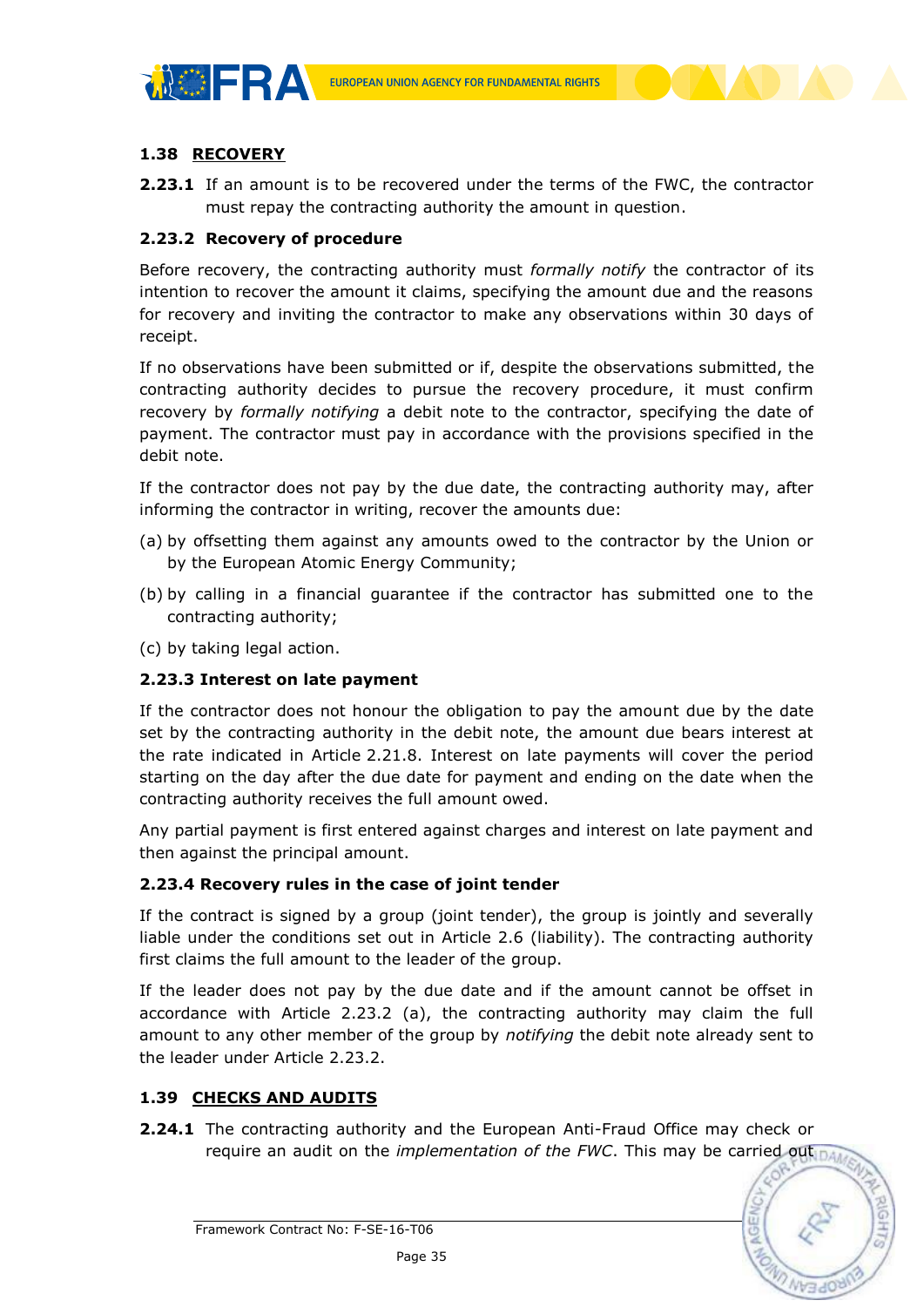**MOFRA** 

either by OLAF's own staff or by any outside body authorised to do so on its behalf.

Such checks and audits may be initiated at any moment during the provision of the services and up to five years starting from the payment of the balance of the last *specific contract* issued under this FWC

The audit procedure is initiated on the date of receipt of the relevant letter sent by the contracting authority. Audits are carried out on a confidential basis.

- **2.24.2** The contractor must keep all original documents stored on any appropriate medium, including digitised originals if authorised under national law, for a period of five years starting from the payment of the balance of the last *specific contract* issued under this FWC.
- **2.24.3** The contractor must grant the contracting authority's staff and outside *personnel* authorised by the contracting authority the appropriate right of access to sites and premises where the FWC is implemented and to all the information, including information in electronic format, needed to conduct such checks and audits. The contractor must ensure that the information is readily available at the moment of the check or audit and, if so requested, that information is handed over in an appropriate format.
- **2.24.4** On the basis of the findings made during the audit, a provisional report is drawn up. The contracting authority or its authorised representative must send it to the contractor, who has 30 days following the date of receipt to submit observations. The contractor must receive the final report within 60 days following the expiry of the deadline to submit observations.

On the basis of the final audit findings, the contracting authority may recover all or part of the payments made in accordance with Article 2.23 and may take any other measures which it considers necessary.

**2.24.5** In accordance with Council Regulation (Euratom, EC) No 2185/96 of 11 November 1996 concerning on-the-spot checks and inspection carried out by the Commission in order to protect the European Communities' financial interests against *fraud* and other *irregularities* and Regulation (EU, Euratom) No 883/2013 of the European Parliament and of the Council of 11 September 2013 concerning investigations conducted by the European Anti-Fraud Office, the European Anti-Fraud Office may carry out investigations, including on the spot checks and inspections, to establish whether there has been *fraud*, corruption or any other illegal activity under the contract affecting the financial interests of the Union. Findings arising from an investigation may lead to criminal prosecution under national law.

The investigations may be carried out at any moment during the provision of the services and up to five years starting from the payment of the balance of the last *specific contract* issued under this FWC.

**2.24.6** The Court of Auditors has the same rights as the contracting authority, particularly right of access, for the purpose of checks and audits.

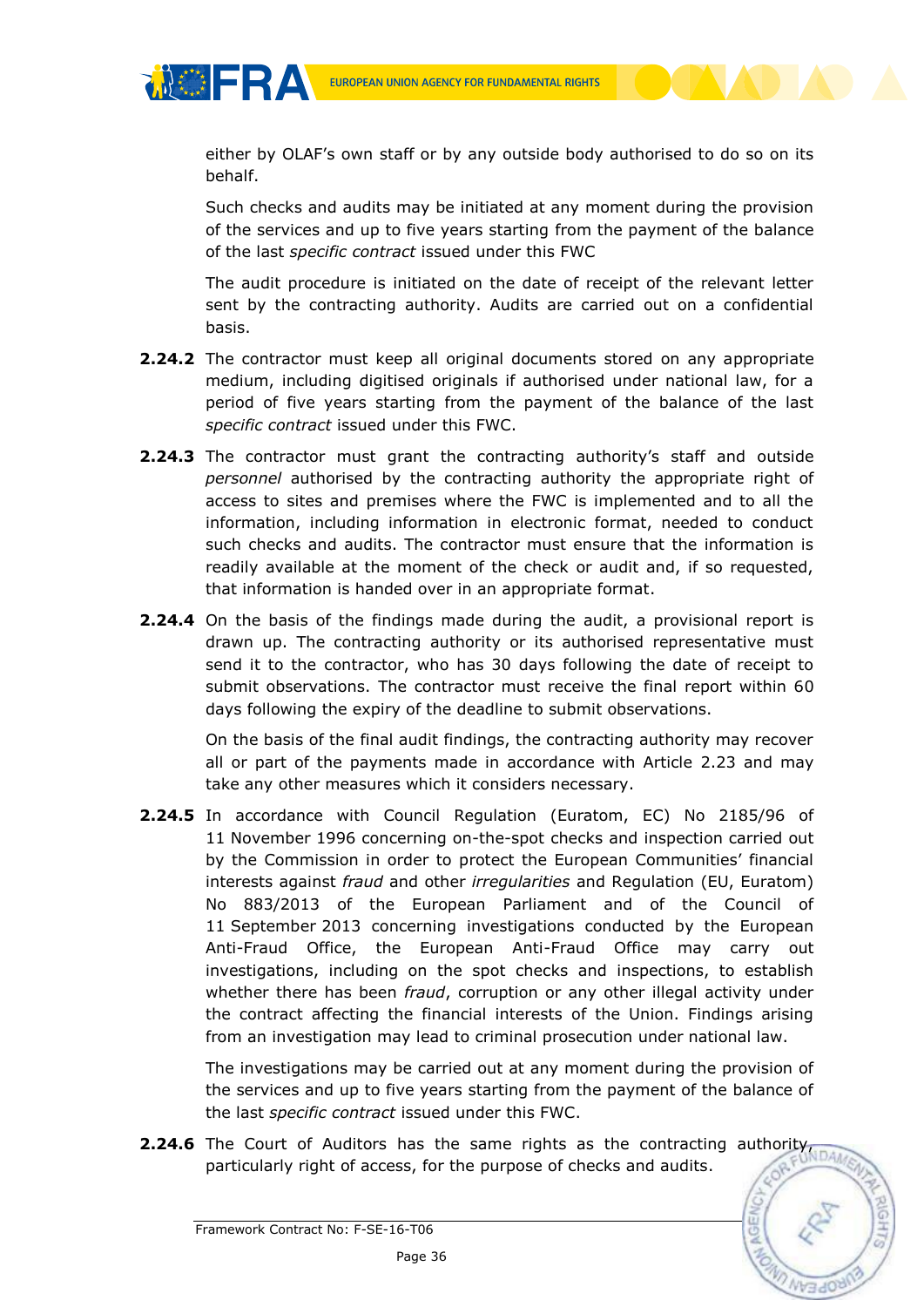

# **ANNEX I**

# **Tender and Technical Specifications**

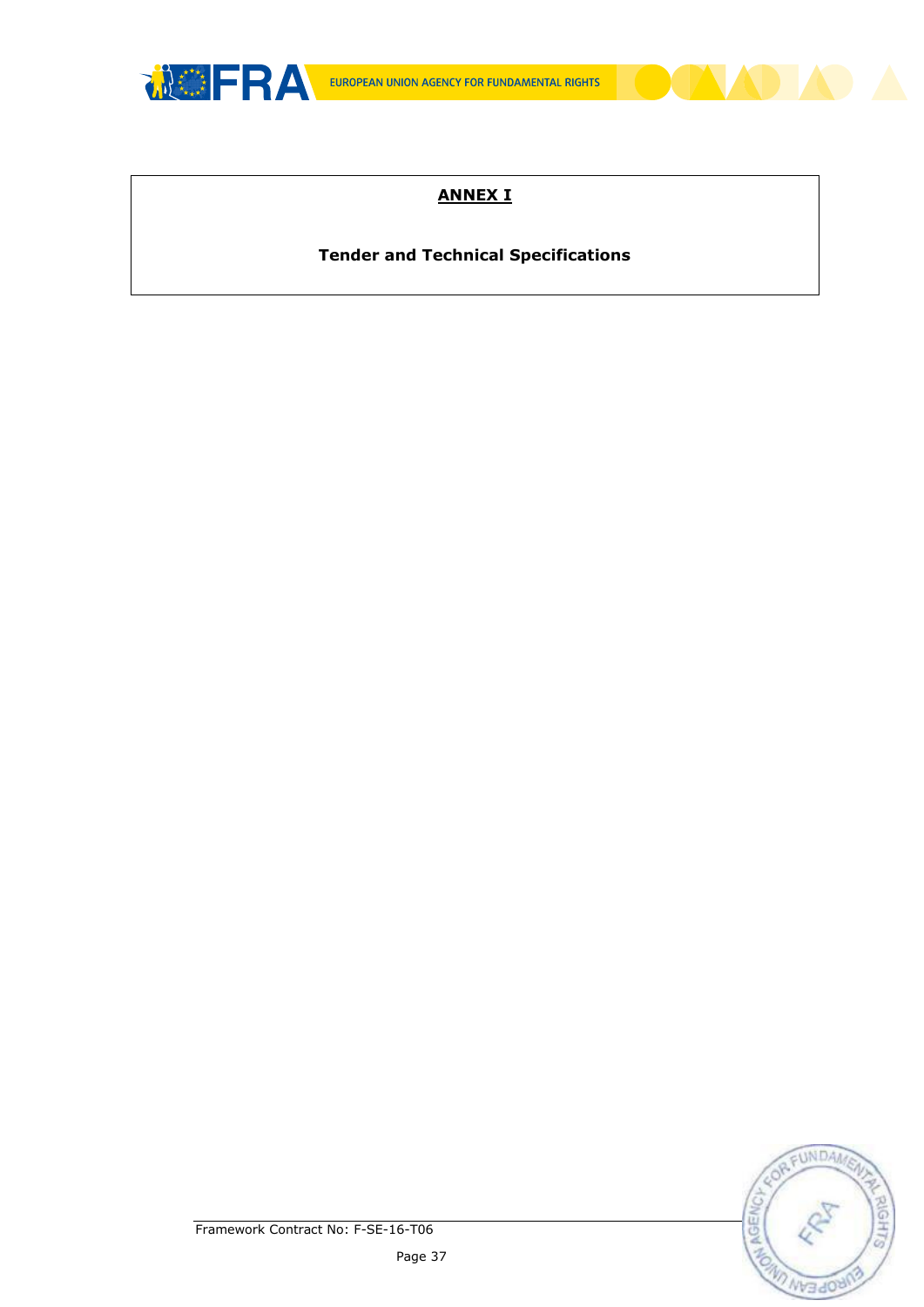

# **ANNEX II**

# **Contractor's Tender of [to be completed]**

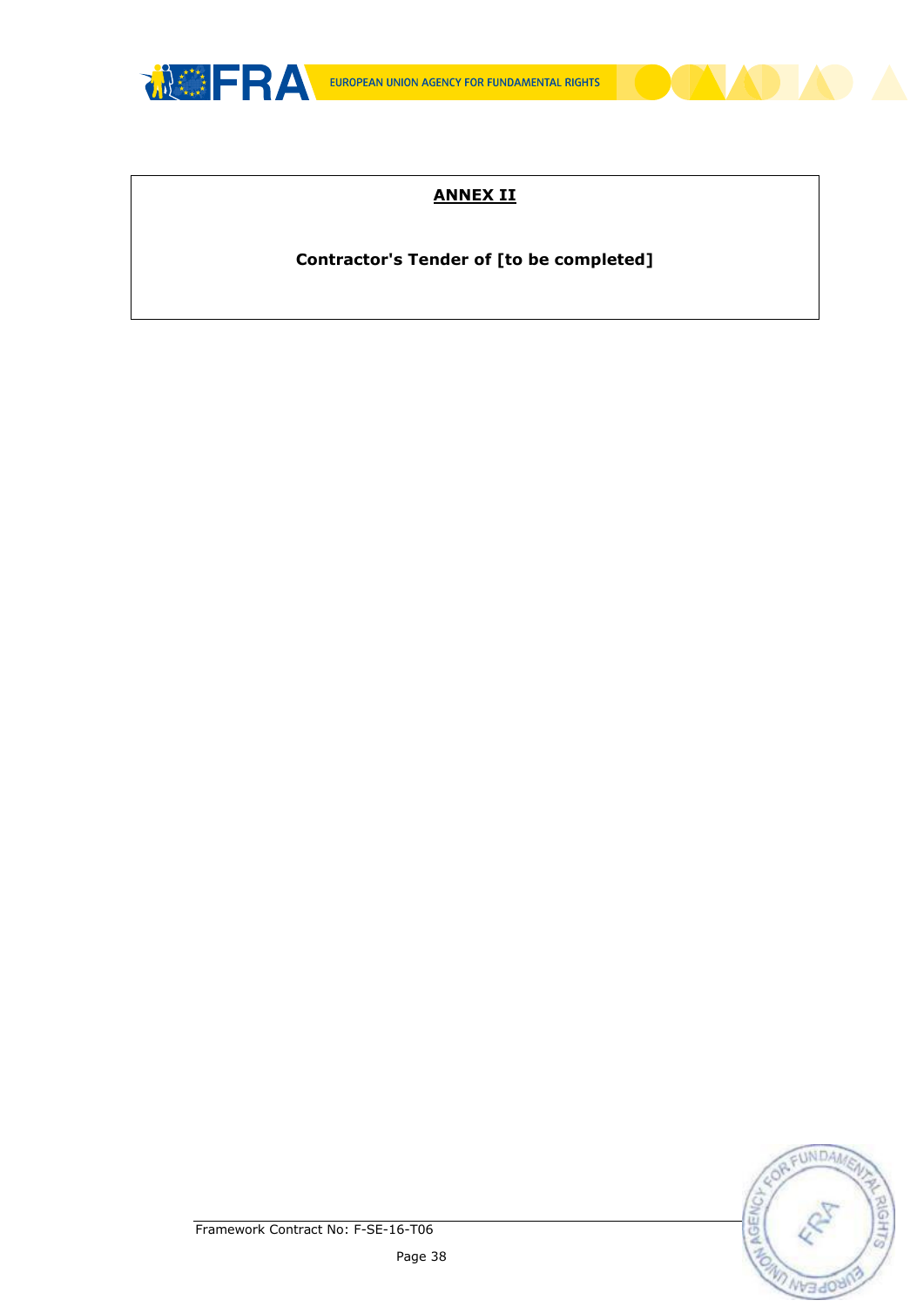

# **ANNEX III**

# **model specific contract**



Framework Contract No: F-SE-16-T06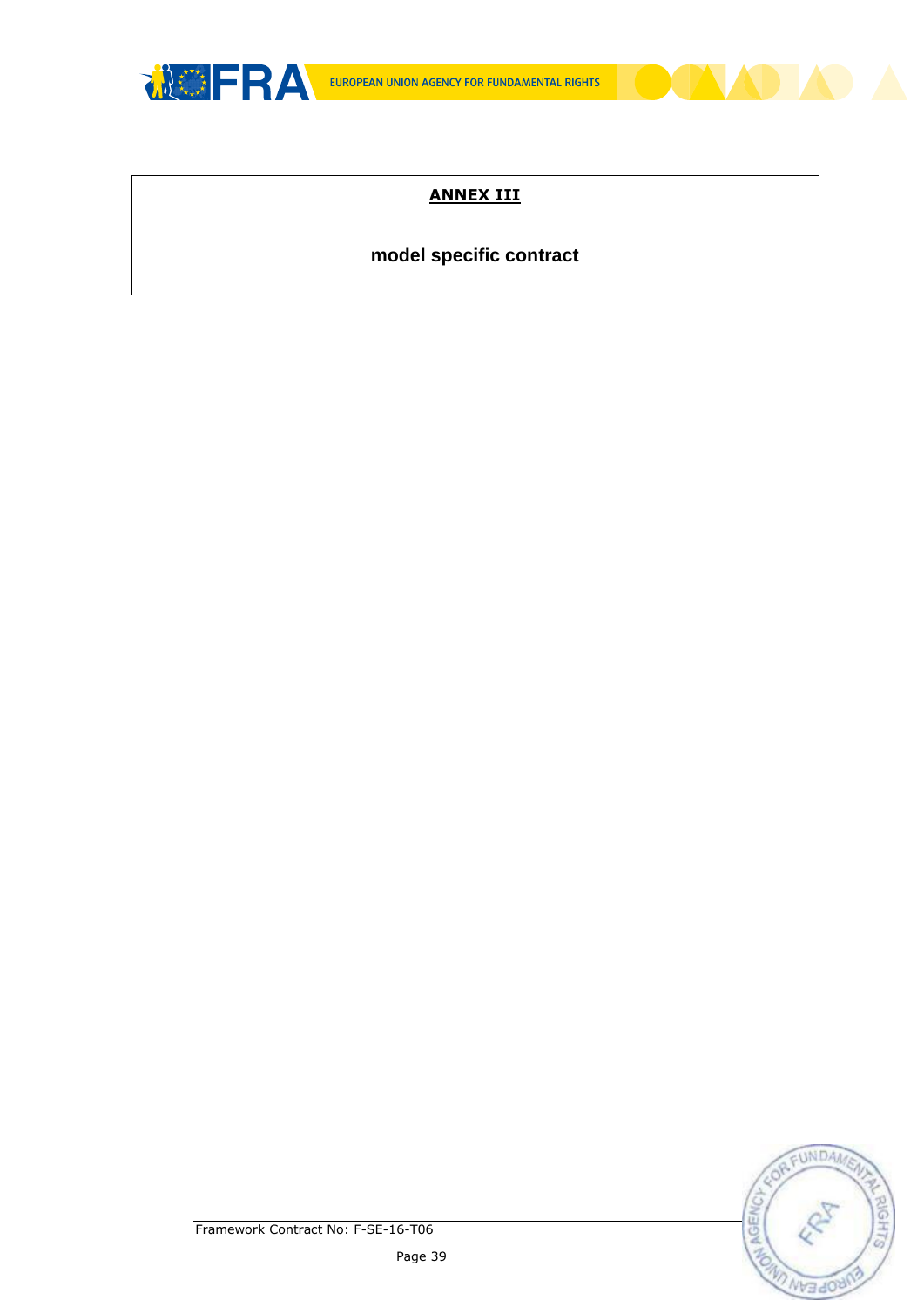

**FIXED PRICE DRAFT SPECIFIC CONTRACT No [to be completed]**

# **Implementing Framework Contract No [to be completed]**

The European Union Agency for Fundamental Rights (hereinafter referred to as 'the contracting authority'), with its seat at Schwarzenbergplatz 11, Vienna 1040, Austria, which is represented for the purposes of the signature of this contract by [forename, surname and function]

of the one part, and

**[official name in full]**

[official legal form]

[statutory registration number]

[official address in full]

[VAT registration number]

[appointed as the leader of the group by the members of the group that submitted the joint tender] *[to be added under the leading company]*

[collectively] 'the contractor', [represented for the purposes of the signature of this specific contract by [forename, surname and function]

[The parties identified above and collectively referred to as 'the contractor' shall be jointly and severally liable vis-à-vis the contracting authority for the performance of this specific contract']

of the other part

# **HAVE AGREED**

# **1 Subject matter**

- 1.1 This specific contract implements framework contract (FWC) No [complete] signed by the contracting authority and the contractor on [complete date].
- 1.2 The subject matter of this specific contract is [short description of subject]. [This specific contract relates to lot [complete] of the FWC.]
- 1.3 The contractor undertakes, in accordance with the terms set out in the FWC and in this specific contract and the annexes thereto, which form an integral part thereof, to perform the tasks specified in Annex I.
- **2 Entry into force and duration**
- 2.1 This specific contract shall enter into force on the date on which it is signed by the last party.
- 2.2 [The duration of the execution of the tasks shall not exceed [complete] [days/weeks/months].] [Execution of the tasks shall be completed before [to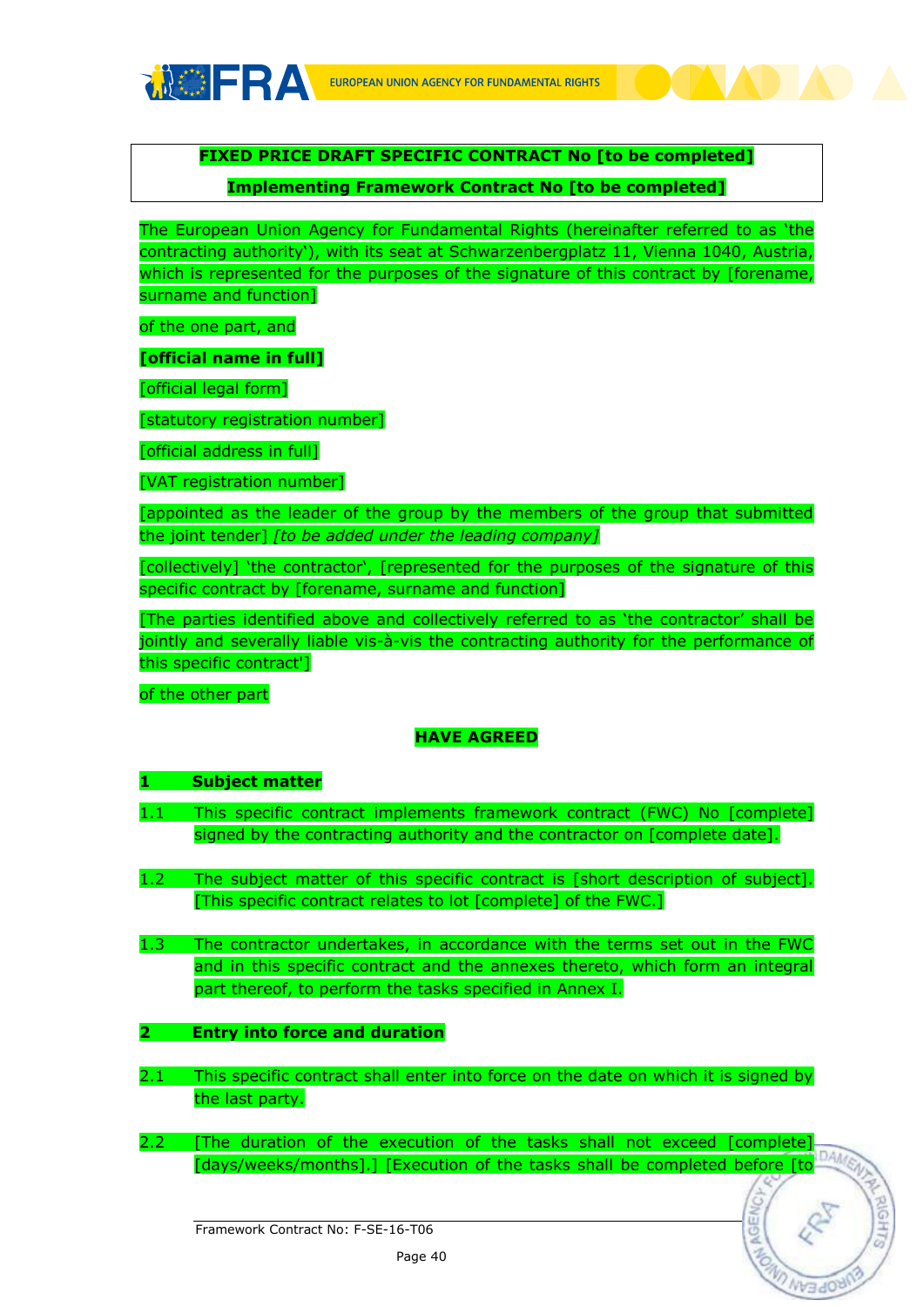

be competed].] Execution of the tasks shall start from the date of entry into force of this specific contract.

The period of execution of the tasks may be extended only with the express written agreement of the parties before such period elapses.

#### **3 PERFORMANCE AND LOCATION**

3.1 The tasks performed by the contractor under this specific contract shall result in deliverables, defined according to the provisions of Annex I.

Signature by the contracting authority of the Task Acceptance Form attached in Annex III shall provide evidence of the work performed.

3.2 The tasks shall be performed at the contractor's premises, unless otherwise specified in Annex I.

#### **3.4 Price and payments**

- 4.1 The maximum total price to be paid under this specific contract shall be EUR [amount in figures and in words] covering all tasks executed.
- 4.2 This amount shall cover all expenditure incurred by the contractor in performing this specific contract. No reimbursable expenses are foreseen.
- 4.3 In conformity with Articles 1.5 of the special conditions and 2.21 of the general conditions of the FWC, the invoicing procedures for the services, once accepted by the contracting authority, are as follows:

For specific contracts of a contract amount below EUR 25,000.00:

 100% on completion of the work, based on a Tasks Acceptance Form signed by the contracting authority in accordance with the form in Annex III (to be attached to the invoice)

For specific contracts of a contract amount between EUR 25,000.00 and EUR 60,000:

• no prefinancing is foreseen

 payment of the balance upon completion of the work, based on Tasks Acceptance Form signed by the contracting authority in accordance with the form in Annex III (to be attached to the invoice)

For specific contracts of a contract amount above EUR 60,000.00:

• no prefinancing is foreseen

no interim payment is foreseen

 payment of the balance upon completion of the work, based on Tasks Acceptance Form signed by the contracting authority in accordance with the DA form in Annex III (to be attached to the invoice)

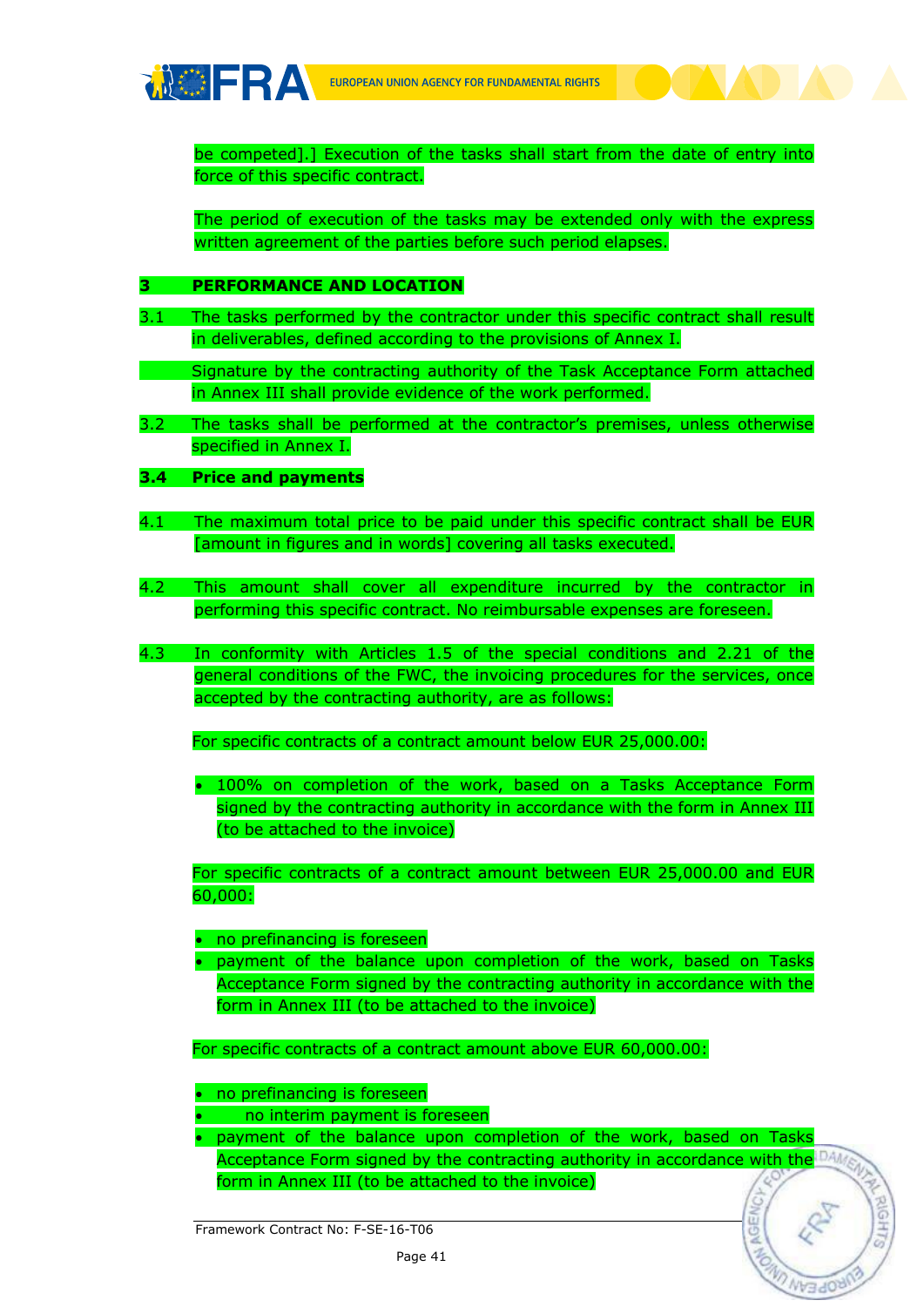

4.4 Payments shall be made to account No [to be completed] held with [to be completed] on production of the invoice showing separately the amount of the services and the VAT applied and within no more than [30/60] calendar days from the date the invoice is received by the department indicated in article 4.5 below. Invoices presented by the contractor shall indicate his place of taxation for VAT purposes and shall specify separately the amounts not including VAT from those amounts including VAT. The payment shall be deemed to have been effected on the day the contracting authority's financial account is debited.

4.5 The address for invoices is:

European Union Agency for Fundamental Rights to the attention of the Administration Department Schwarzenbergplatz 11, Vienna 1040, Austria

#### \*\*\*\*

[Option: for contractors for which VAT is due in Belgium]

[Where VAT is due in Belgium, the provisions of this specific contract constitute a request for VAT exemption No 450, Article 42, paragraph 3.3 of the VAT code (circular 2/1978), provided the contractor includes the following statement in the invoice(s): 'Exonération de la TVA, Article 42, paragraphe 3.3 du code de la TVA (circulaire 2/1978) ' or an equivalent statement in the Dutch or German language.]

[Option: for contractors for which VAT is due in Luxembourg]

[Where VAT is due in Luxembourg, the contractor shall include the following statement in the invoices: 'Commande destinée à l'usage officiel de l'Union européenne. Exonération de la TVA Article 43 § 1 k 2ième tiret de la loi modifiée du 12.02.79. ' In case of intra-Community purchases, the statement to be included in the invoices is: 'For the official use of the European Union. VAT Exemption / European Union/ Article 151 of Council Directive 2006/112/EC. ']

# **5 SUBCONTRACTING**

[Subcontracting is not allowed]

or

[In accordance with article 2.10 of the general conditions, the contractor has been permitted to subcontract.

Tasks stated in Annex I may be performed by the subcontractor [name subcontractor, address], entirely at the risk of the contractor.

Without prejudice to the contracting authority's other rights under article 2.10 of the general conditions, if the contractor fails to meet his obligations, the specific contractions with the contracting authority may be terminated in accordance with Article 2.18.1 c)

Framework Contract No: F-SE-16-T06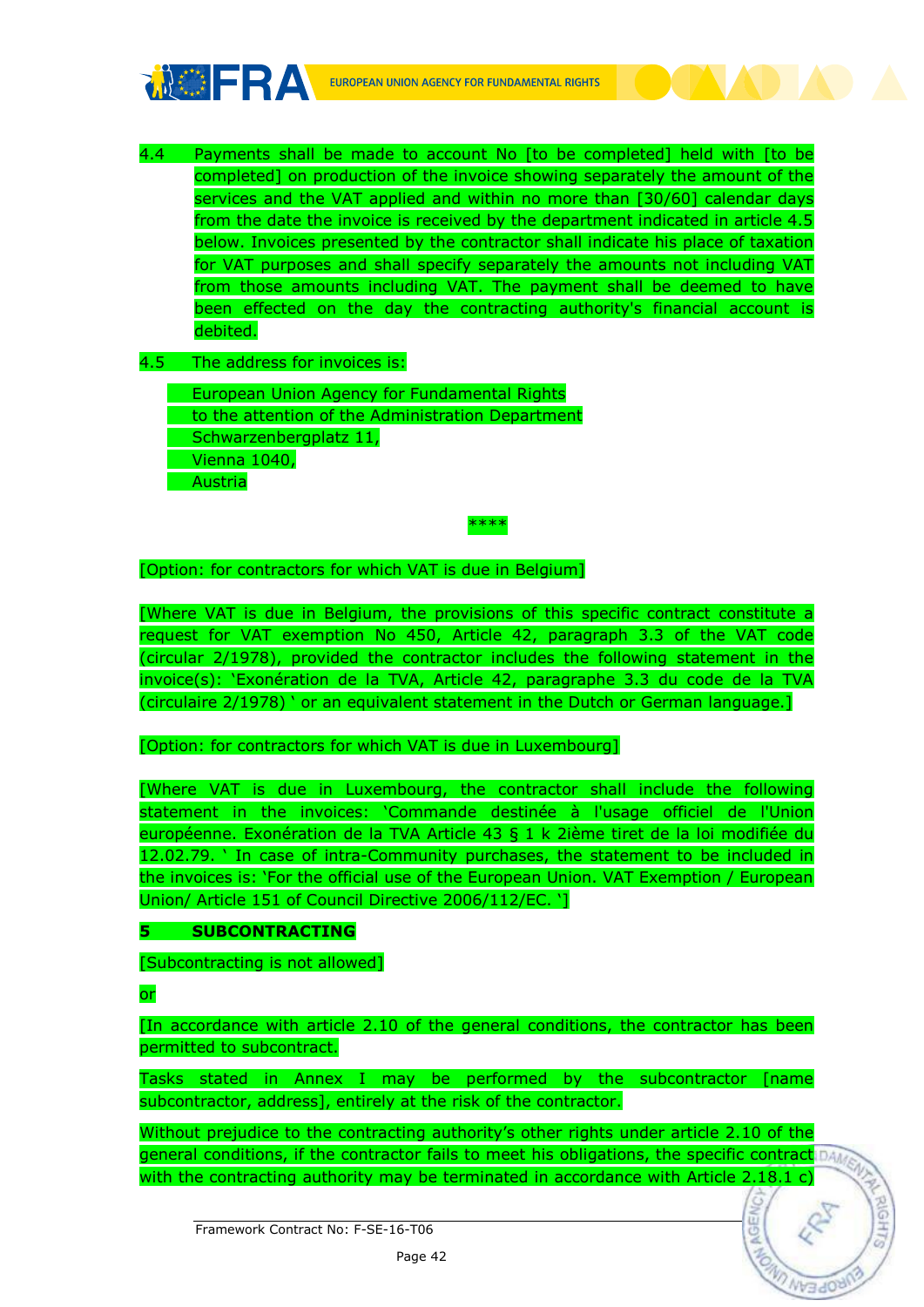

of the general conditions. This clause applies throughout the terms of the specific contract.]

**6 Performance guarantee**

No performance guarantee will be required.

**7 Use of results**

[Refer to article 1.10 of the framework contract.]

or

[Insert details on the intended use of results linked to the specific request for service supplementing or replacing clause 1.10 of the special conditions]

**8 ADMINISTRATIVE PROVISIONS**

The persons responsible for implementing this specific contract are:

For the contracting authority:

Administrative matters: [name and telephone number]

Technical matters: [name and telephone number]

For the contractor: [name and telephone number]

Administrative matters: [name and telephone number]

Technical matters: [name and telephone number]

All communication relating to the implementation of this specific contract must be in the form of written correspondence and be sent to the appropriate responsible persons.

#### **9 Annexes**

The following documents are annexed to the specific contract and form an integral part of it:

Annex I: Technical Annex/Description of the Tasks

Annex II: Contractor's specific tender of [date to be completed]

Annex III: Task Acceptance Form

**SIGNATURES**

For the contractor, **For the contracting authority**,

[name]

[function]

[name]

[function]

signature[s]: \_\_\_\_\_\_\_\_\_\_\_\_\_\_\_\_\_\_\_\_\_\_\_

signature[s]:\_\_\_\_\_\_\_\_\_\_\_\_\_\_\_\_\_\_\_\_\_

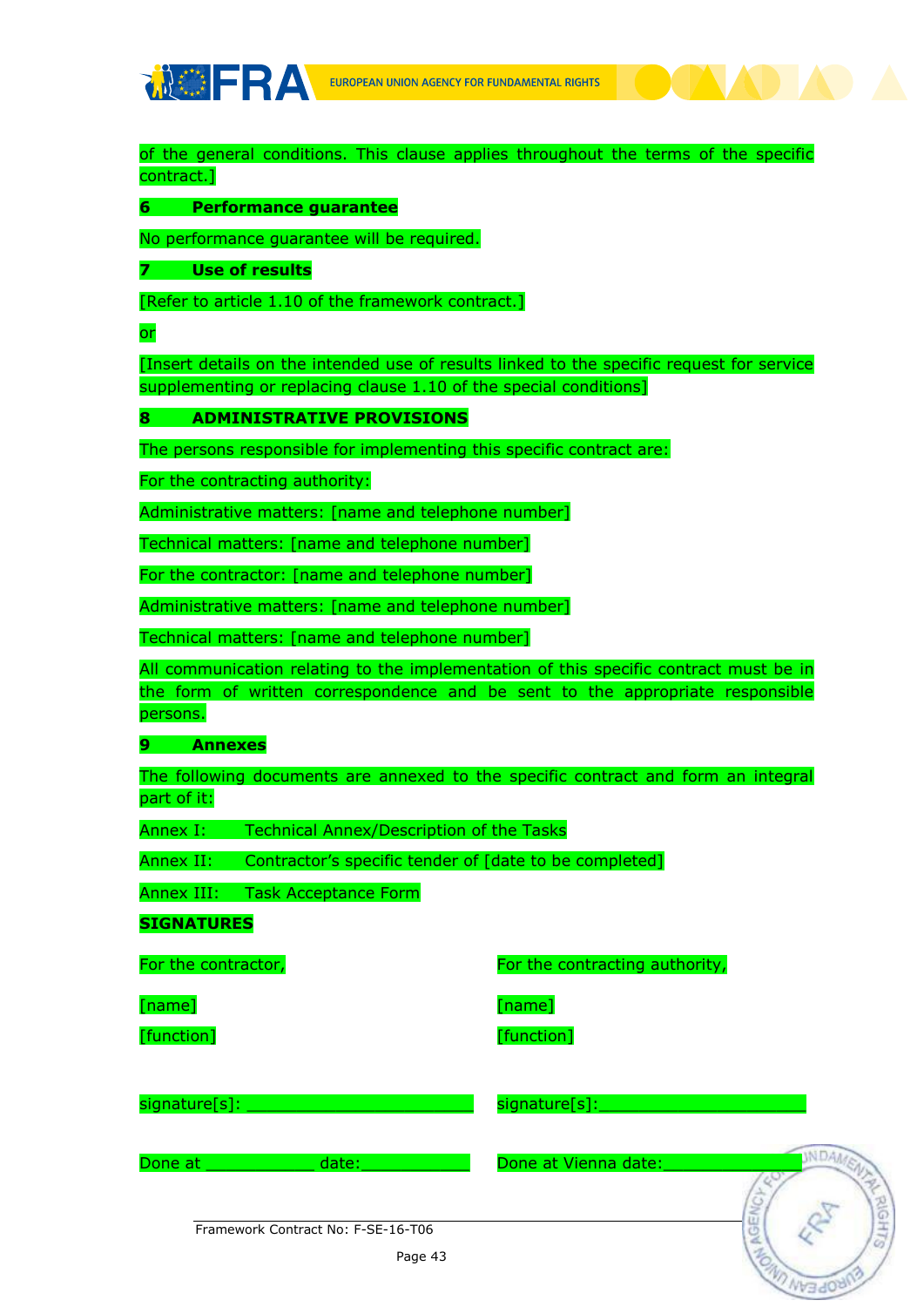

In duplicate in English.

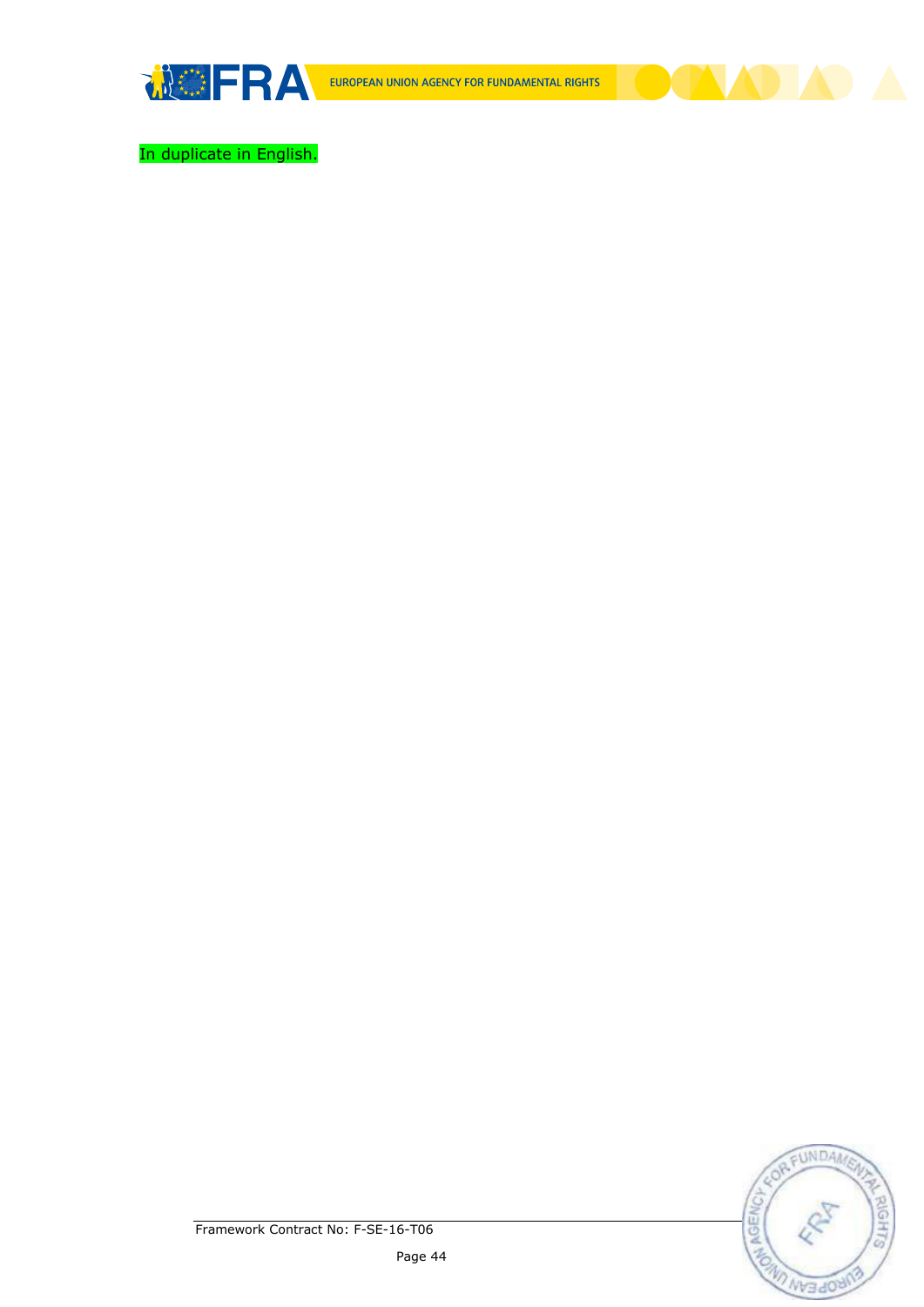

# **ANNEX I**

**Technical Annex/Description of the Tasks**

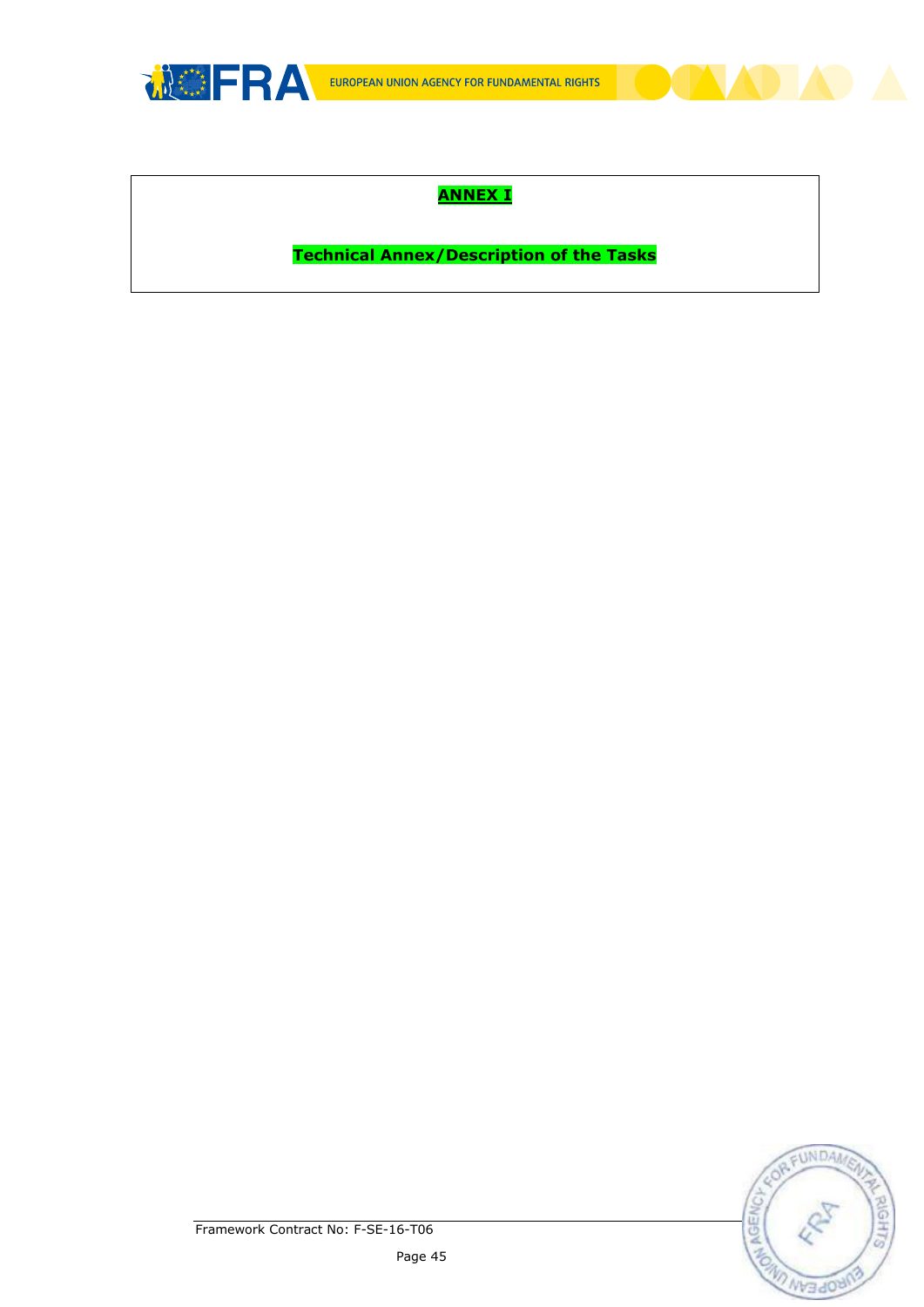

# **ANNEX II**

**Contractor's specific tender**



Framework Contract No: F-SE-16-T06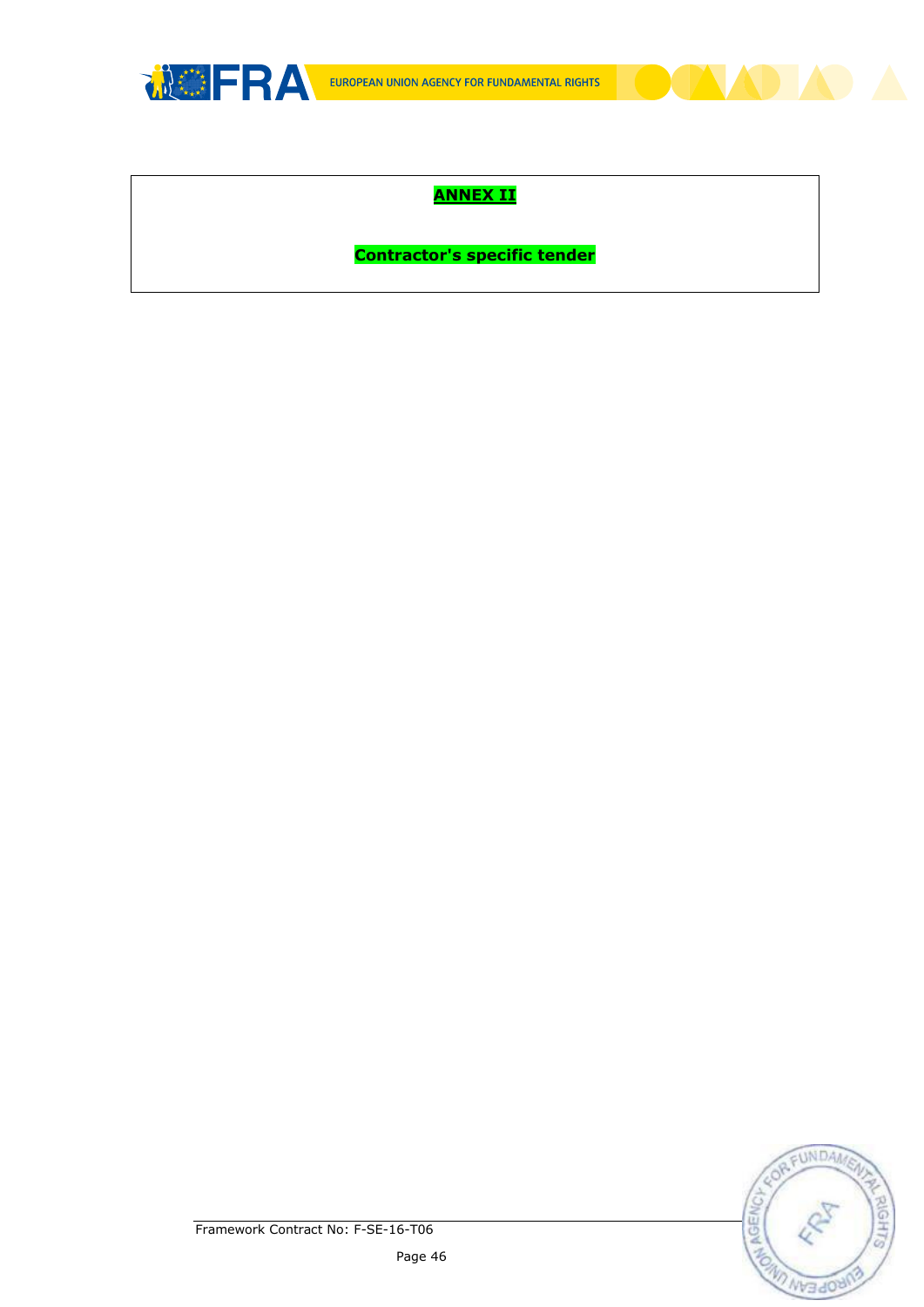

# **ANNEX III**

**Task Acceptance Form**

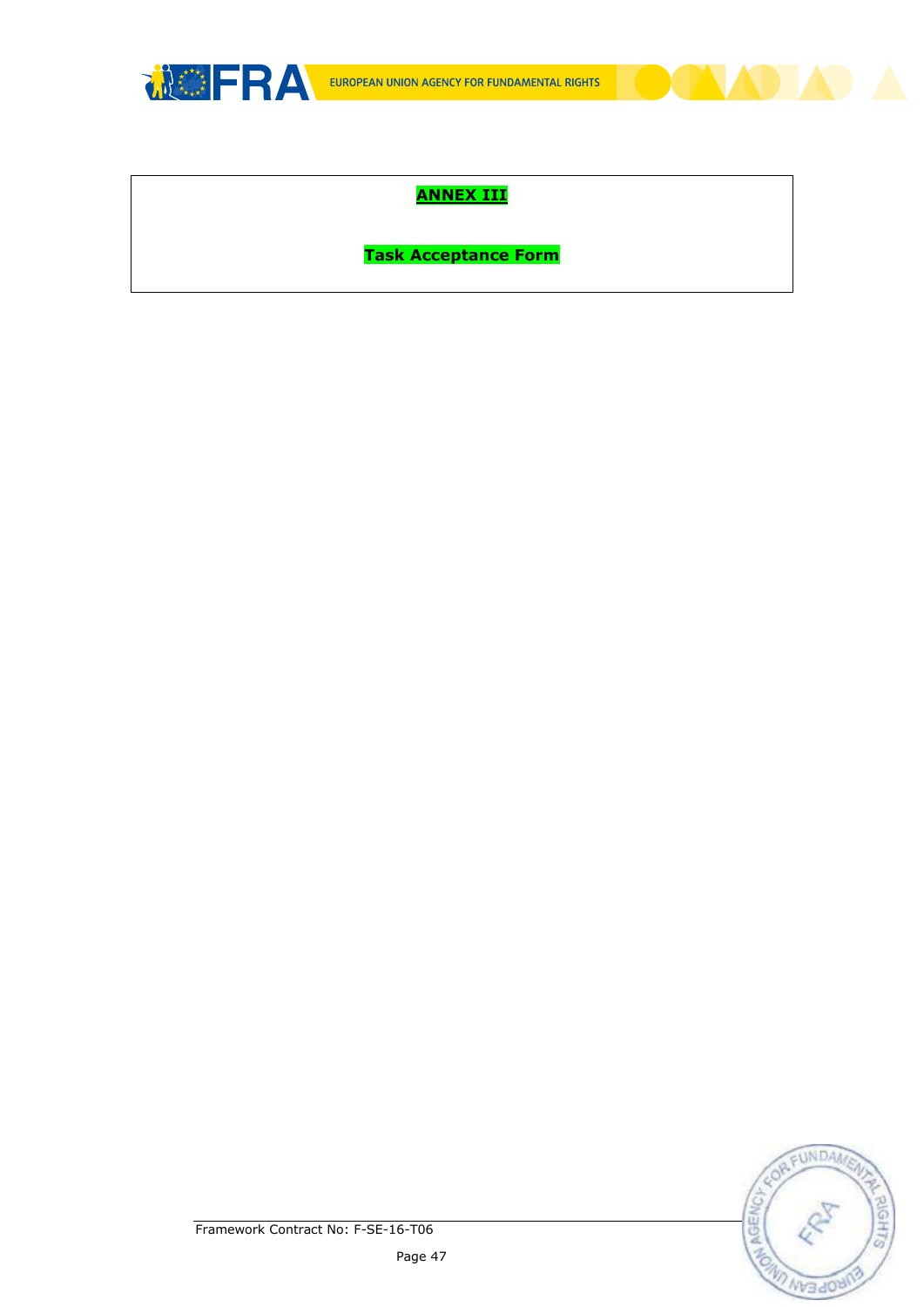

# **ANNEX III –TASK ACCEPTANCE FORM**

#### **FOR SPECIFIC CONTRACT No [to be completed]**

# **UNDER FRAMEWORK CONTRACT No [to be completed]**

One original - duly signed - to be attached to the invoice.

| <b>Deliverable:</b> |  |
|---------------------|--|
|---------------------|--|

#### **SIGNING FOR WORK**

*To be filled in by the contractor and the contracting authority:*

|                                                                                                          | <b>Contractor</b> | <b>Contracting</b><br>authority |
|----------------------------------------------------------------------------------------------------------|-------------------|---------------------------------|
| Date of delivery/signing:                                                                                |                   |                                 |
| <b>responsible</b> for<br>checking<br><b>Person</b><br>block<br>compliance with the SC (in<br>capitals): |                   |                                 |
| <b>Comments:</b>                                                                                         |                   |                                 |
| <b>Date and signature:</b>                                                                               |                   |                                 |

'n

#### **ACCEPTANCE OF WORK**

*To be filled in by the contracting authority:*

| Person responsible for accepting the<br>work:                  |  |
|----------------------------------------------------------------|--|
| Date and signature denoting final<br>acceptance and invoicing: |  |

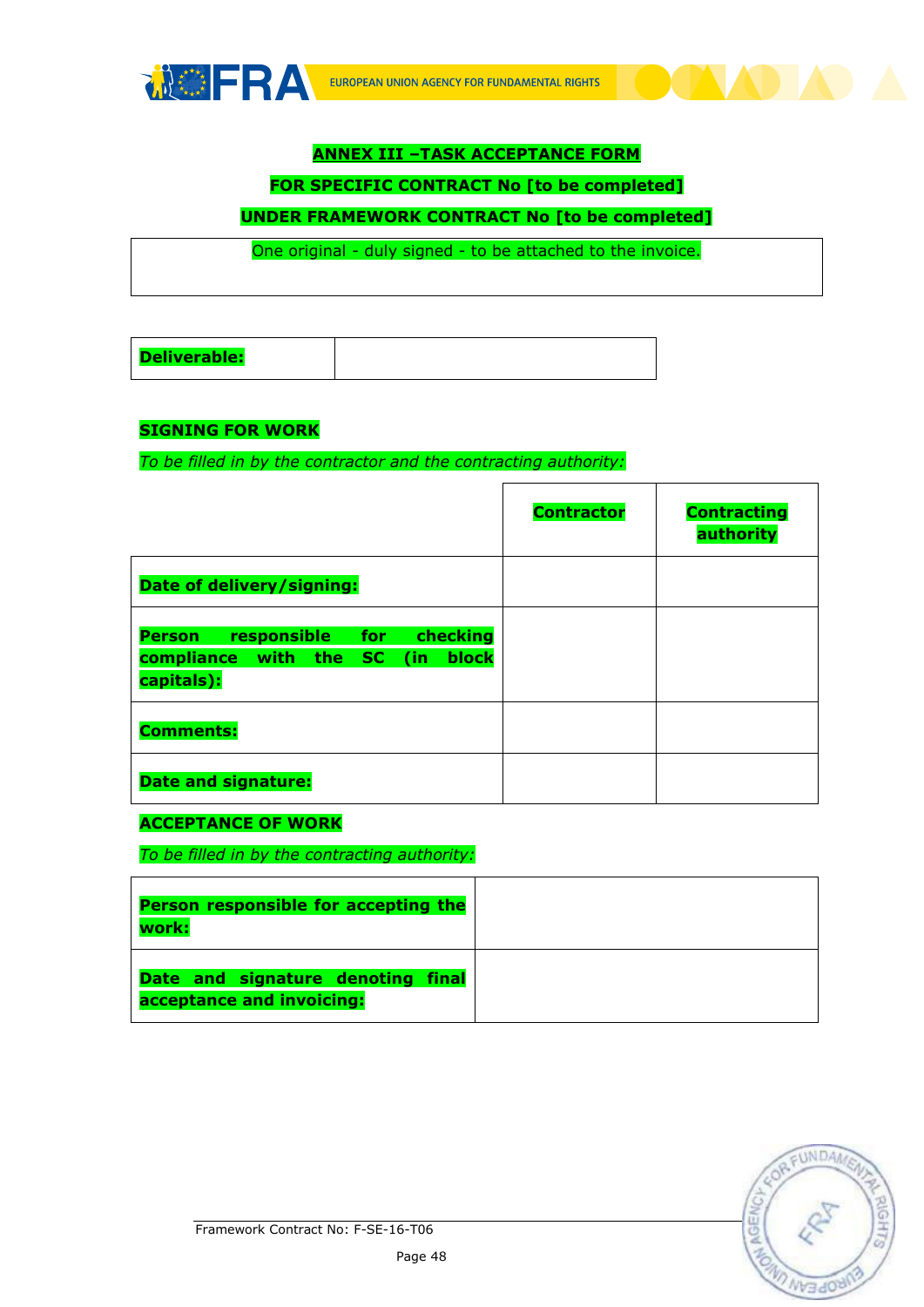

# **TIMES AND MEANS DRAFT SPECIFIC CONTRACT No [to be completed] Implementing Framework Contract No [to be completed]**

The European Union Agency for Fundamental Rights (hereinafter referred to as 'the contracting authority'), with its seat at Schwarzenbergplatz 11, Vienna 1040, Austria, which is represented for the purposes of the signature of this contract by [forename, surname and function]

of the one part, and

## **[official name in full]**

[official legal form]

[statutory registration number]

[official address in full]

[VAT registration number]

[appointed as the leader of the group by the members of the group that submitted the joint tender] *[to be added under the leading company]*

[collectively] 'the contractor', [represented for the purposes of the signature of this specific contract by [forename, surname and function]

[The parties identified above and collectively referred to as 'the contractor' shall be jointly and severally liable vis-à-vis the contracting authority for the performance of this specific contract']

of the other part

#### **HAVE AGREED**

#### **1 Subject matter**

- 1.1 This specific contract implements Framework Contract (FWC) No [complete] signed by the contracting authority and the contractor on [complete date].
- 1.2 The subject matter of this specific contract is [short description of subject]. [This specific contract relates to lot [complete] of the FWC.]
- 1.3 The contractor undertakes, in accordance with the terms set out in the FWC and in this specific contract and the annexes thereto, which form an integralNDA part thereof, to perform the tasks specified in Annex I.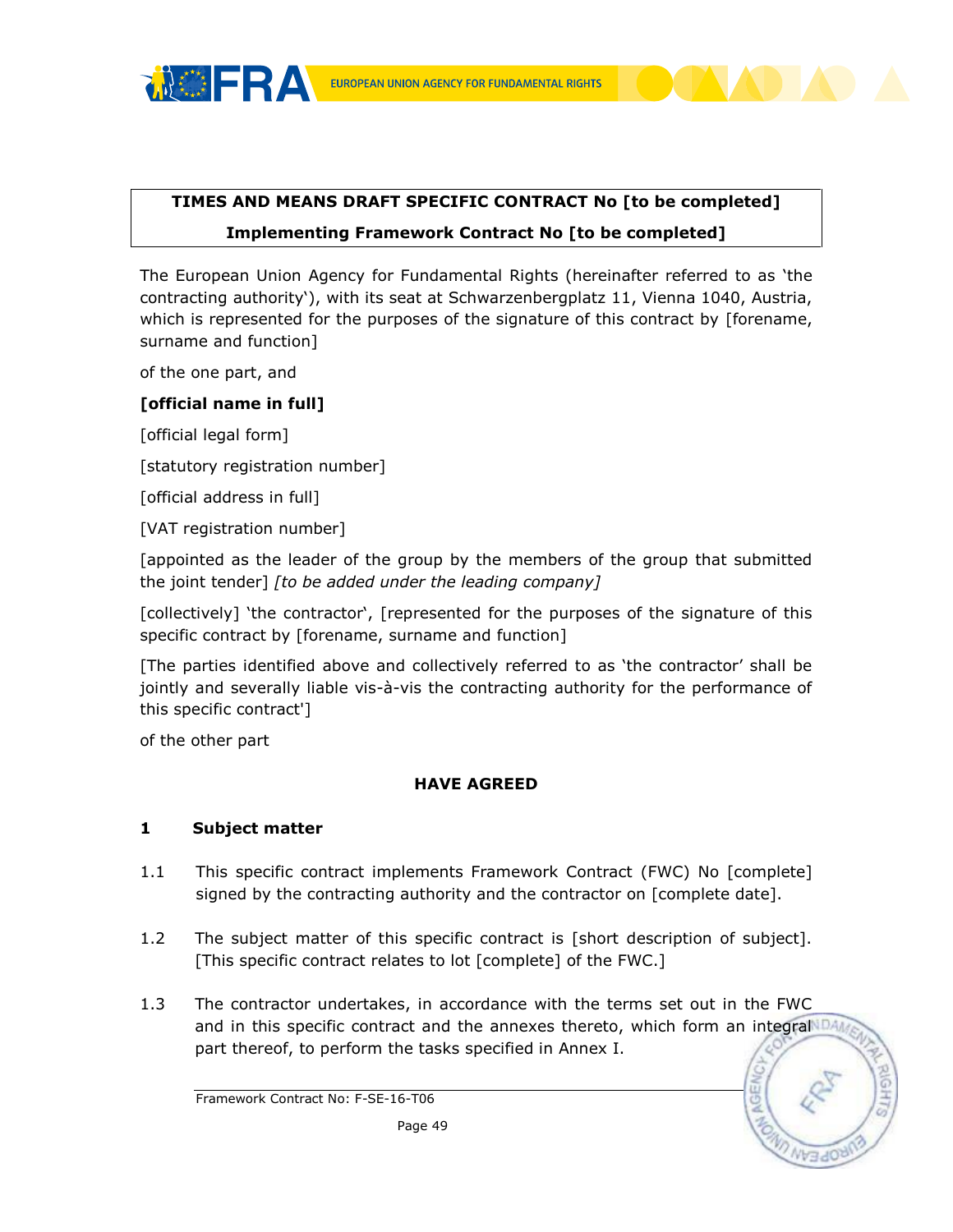

#### **2 Entry into force and duration**

- 2.1 This specific contract shall enter into force on the date on which it is signed by the last party.
- 2.2 [The duration of the execution of the tasks shall not exceed [complete] [days/weeks/months].] [Execution of the tasks shall be completed before [to be competed].] Execution of the tasks shall start from the date of entry into force of this specific contract.

The period of execution of the tasks may be extended only with the express written agreement of the parties before such period elapses.

#### **3 PERFORMANCE AND LOCATION**

3.1 The tasks to be performed by the contractor under this specific contract are described in detail in Annex I.

Every day the contractor shall notify the contracting authority of the time spent by the consultants/service providers working under the specific contract. At the end of every month, the contractor shall complete and sign the time sheet contained in Annex II and send it to the responsible technical person in the contracting authority for verification.

The consultants/services providers are specified in Annex I.

Signature by the contracting authority of the time sheets attached in Annex II shall provide evidence of the work performed.

3.2 The tasks shall be performed at the [to be completed].

#### **4 Price and payments**

4.1 The contracting authority undertakes to pay the contractor, in consideration for the services rendered under this specific contract, a maximum amount per actual day of services rendered per profile of the consultant/service provider in accordance with the profiles listed in Annex II of the framework contract, and for the number of days as specified in Annex I of this specific contract.

When a profile includes more than one consultant/service provider and a number of days has been indicated for each consultant/service provided, the total number of days executed by each consultant/service provider can be modified, provided that the total number of days per profile is not exceeded and following a written agreement or notification by mail, fax or e-mail by the  $104$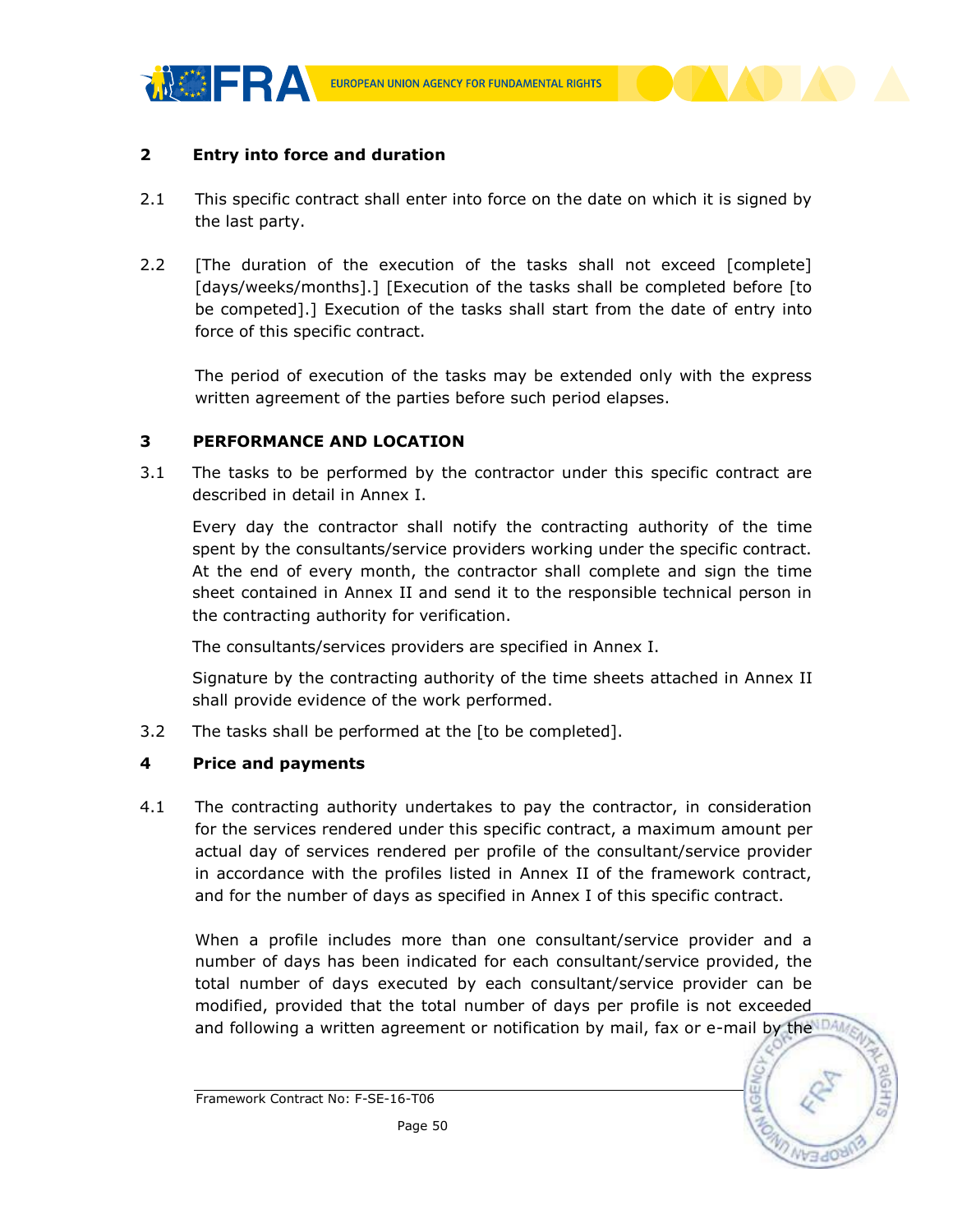

contracting authority's responsible person indicated below, or other authorised contracting authority representative.

- 4.2 The maximum total price to be paid under this specific contract shall be EUR [amount to be completed] covering all tasks executed. This amount shall cover all expenditure incurred by the contractor in performing this specific contract. No reimbursable expenses are foreseen.
- 4.3 In conformity with Articles 1.5 of the special conditions and 2.21 of the general conditions of the FWC, the invoicing procedures for the services, once accepted by the contracting authority, are as follows:
	- at the end of each calendar quarter, on the basis of time sheets signed by the contracting authority and the consultant/service provider using the form in Annex II (these timesheets must be attached to the invoice)
- 4.4 Payments shall be made to account No [to be completed] held with [to be completed] on production of the invoice showing separately the amount of the services and the VAT applied and within no more than [30] [60] calendar days from the date the invoice is received by the department indicated in article 4.5 below. Invoices presented by the contractor shall indicate his place of taxation for VAT purposes and shall specify separately the amounts not including VAT from those amounts including VAT. The payment shall be deemed to have been effected on the day the contracting authority's financial account is debited.
- 4.5 The address for invoices is:

**MOFRA** 

European Union Agency for Fundamental Rights to the attention of the Administration Department Schwarzenbergplatz 11, Vienna 1040, Austria

\*\*\*\*

[Option: for contractors for which VAT is due in Belgium]

[Where VAT is due in Belgium, the provisions of this specific contract constitute a request for VAT exemption No 450, Article 42, paragraph 3.3 of the VAT code (circular 2/1978), provided the contractor includes the following statement in the invoice(s): 'Exonération de la TVA, Article 42, paragraphe 3.3 du code de la TVA (circulaire 2/1978) ' or an equivalent statement in the Dutch or German language.]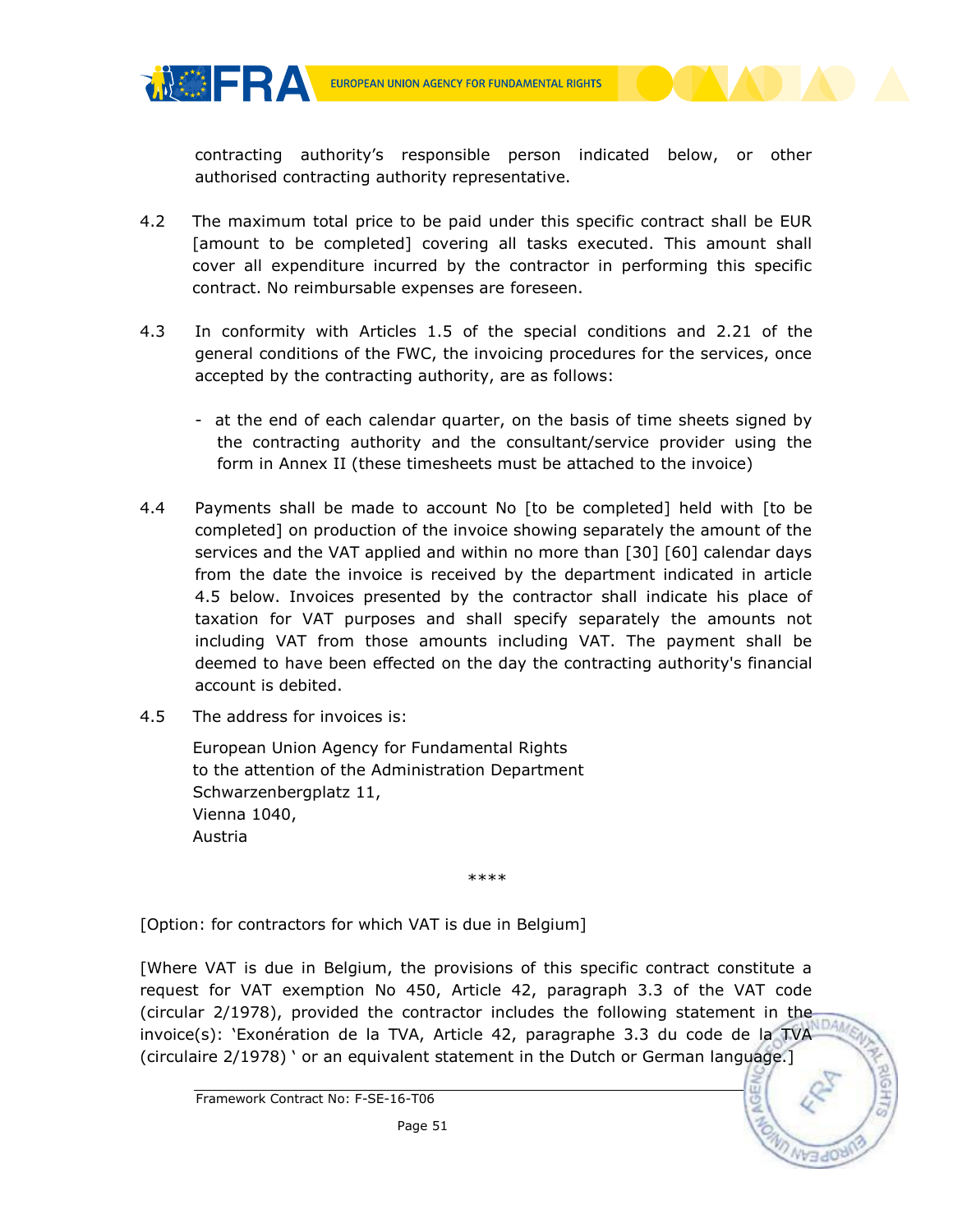**MOFRA** 

[Option: for contractors for which VAT is due in Luxembourg]

[Where VAT is due in Luxembourg, the contractor shall include the following statement in the invoices: 'Commande destinée à l'usage officiel de l'Union européenne. Exonération de la TVA Article 43 § 1 k 2ième tiret de la loi modifiée du 12.02.79. ' In case of intra-Community purchases, the statement to be included in the invoices is: 'For the official use of the European Union. VAT Exemption / European Union/ Article 151 of Council Directive 2006/112/EC. ']

## **5 Performance guarantee**

No performance guarantee will be required.

## **6 Subcontracting**

[Subcontracting is not allowed]

or

[In accordance with article 2.10 of the general conditions, the contractor has been permitted to subcontract.

Tasks stated in Annex A may be performed by the subcontractor [name subcontractor, address], entirely at the risk of the contractor.

Without prejudice to the contracting authority's other rights under article 2.10 of the general conditions, if the contractor fails to meet his obligations, the specific contract with the contracting authority may be terminated in accordance with Article 2.18.1 c) of the general conditions. This clause applies throughout the terms of the specific contract.]

# **7 Use of results**

[Refer to article 1.10 of the framework contract]

or

[Insert details on the intended use of results linked to the specific request for service supplementing or replacing clause 1.10 of the special conditions]

# **8 Administrative providsions**

The persons responsible for implementing this specific contract are:

For the contracting authority:

Administrative matters: [name and telephone number]

Technical matters: [name and telephone number]

For the contractor: [name and telephone number]



Framework Contract No: F-SE-16-T06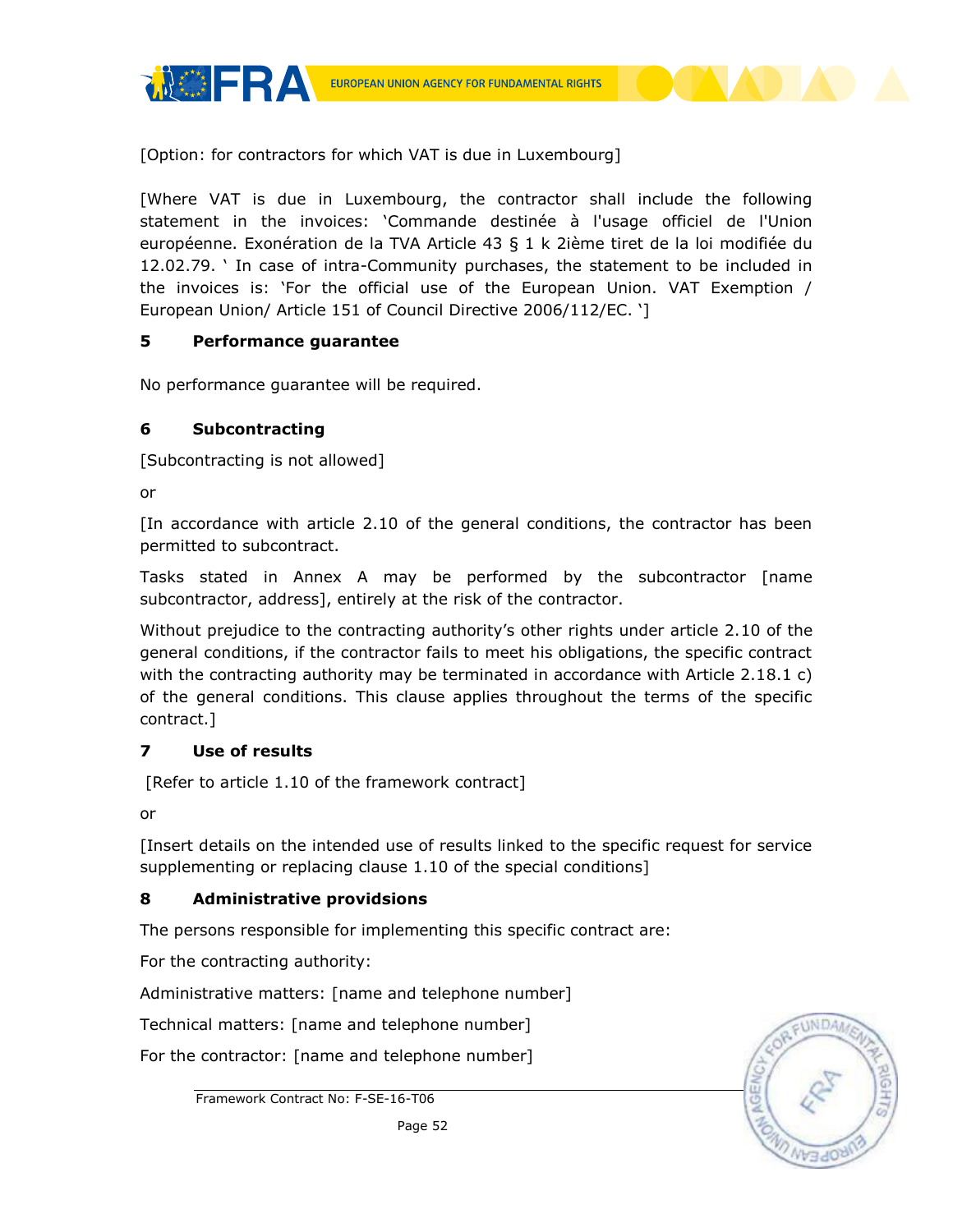



Administrative matters: [name and telephone number]

Technical matters: [name and telephone number]

All communication relating to the implementation of this specific contract must be in the form of written correspondence and be sent to the appropriate responsible persons.

#### **9 Annexes**

The following documents are annexed to the specific contract and form an integral part of it:

Annex I: Technical Annex/Description of the Tasks

Annex II: Time sheets form

#### **SIGNATURES**

| For the contractor,      | For the contracting authority, |  |
|--------------------------|--------------------------------|--|
| [name]                   | [name]                         |  |
| [function]               | [function]                     |  |
|                          |                                |  |
|                          |                                |  |
|                          |                                |  |
|                          | Done at Vienna date:           |  |
| In duplicate in English. |                                |  |
|                          |                                |  |

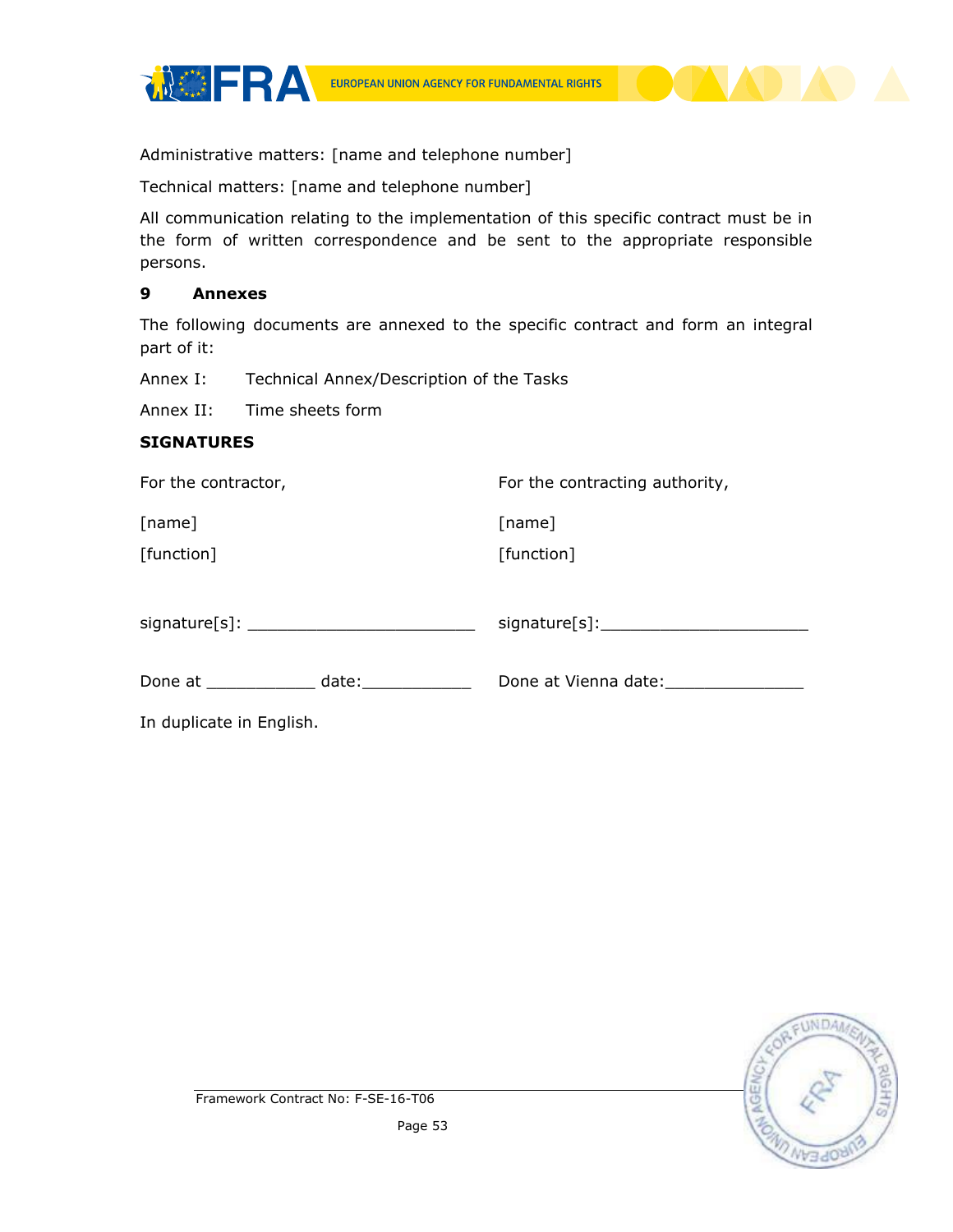

# **ANNEX I**

# **Technical Annex/Description of the Tasks**

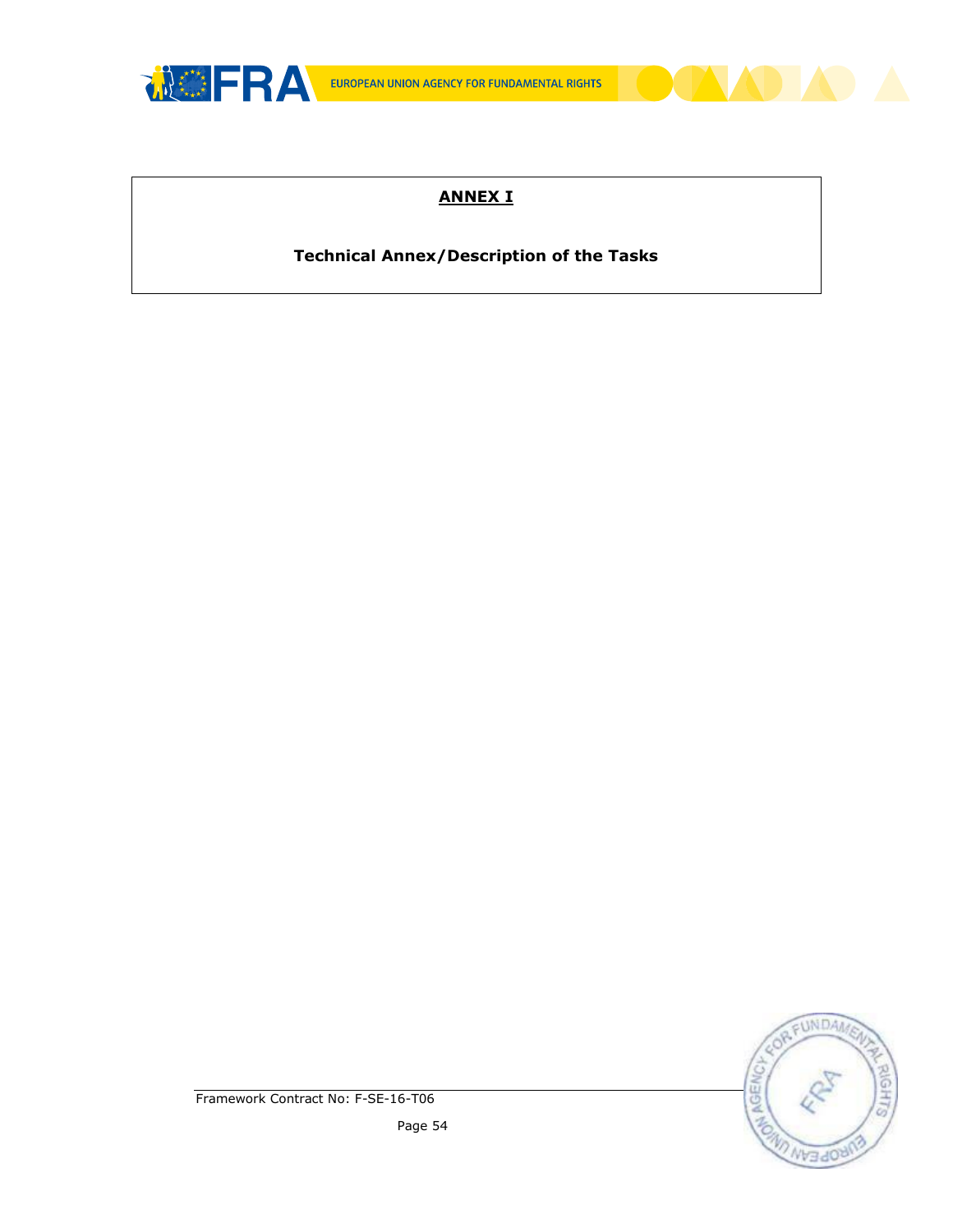

# **ANNEX II**

# **Time sheet form**

(Provided in a separate document/file)

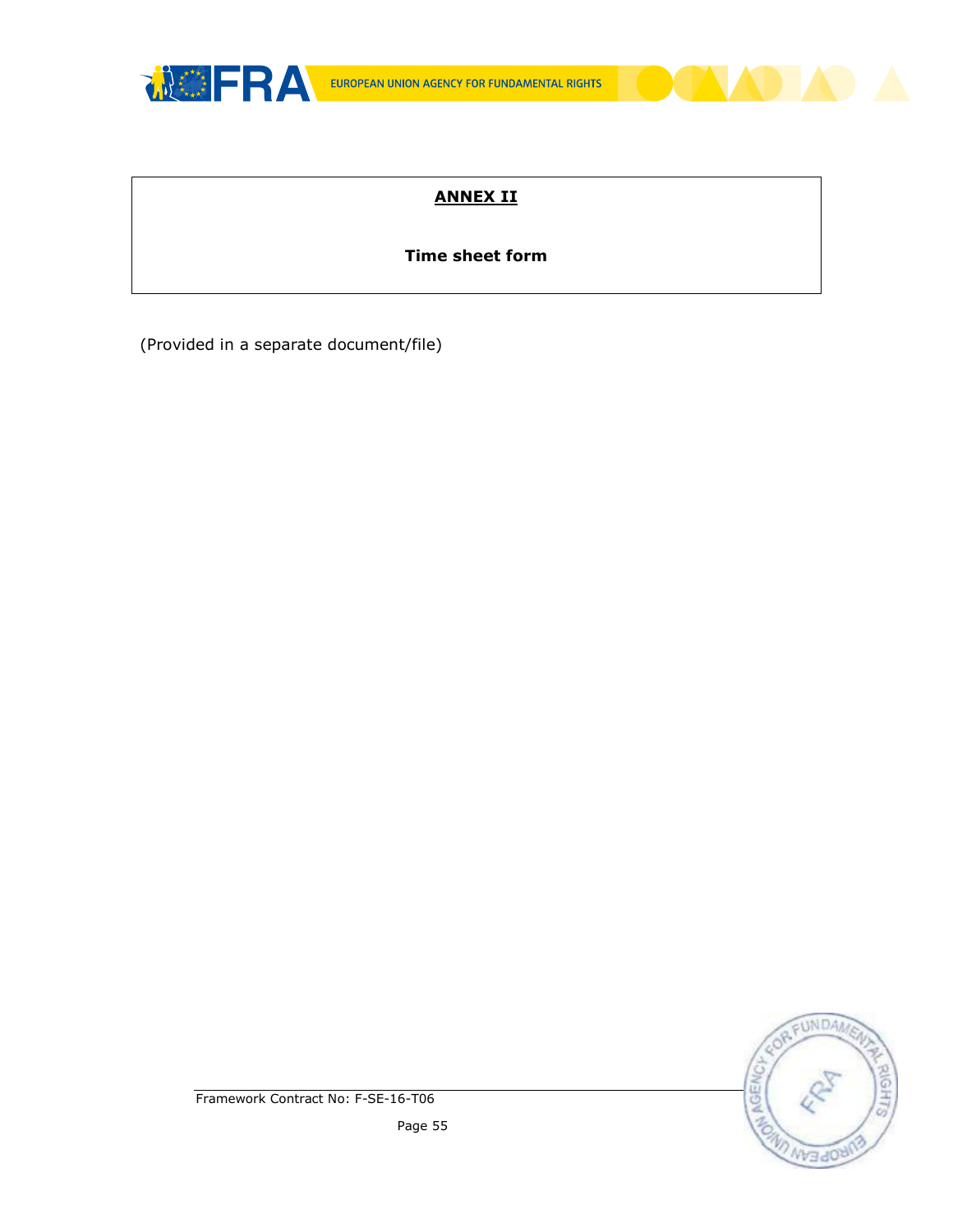

# **ANNEX IV**

**Bank Identification Form and Legal Entities File**